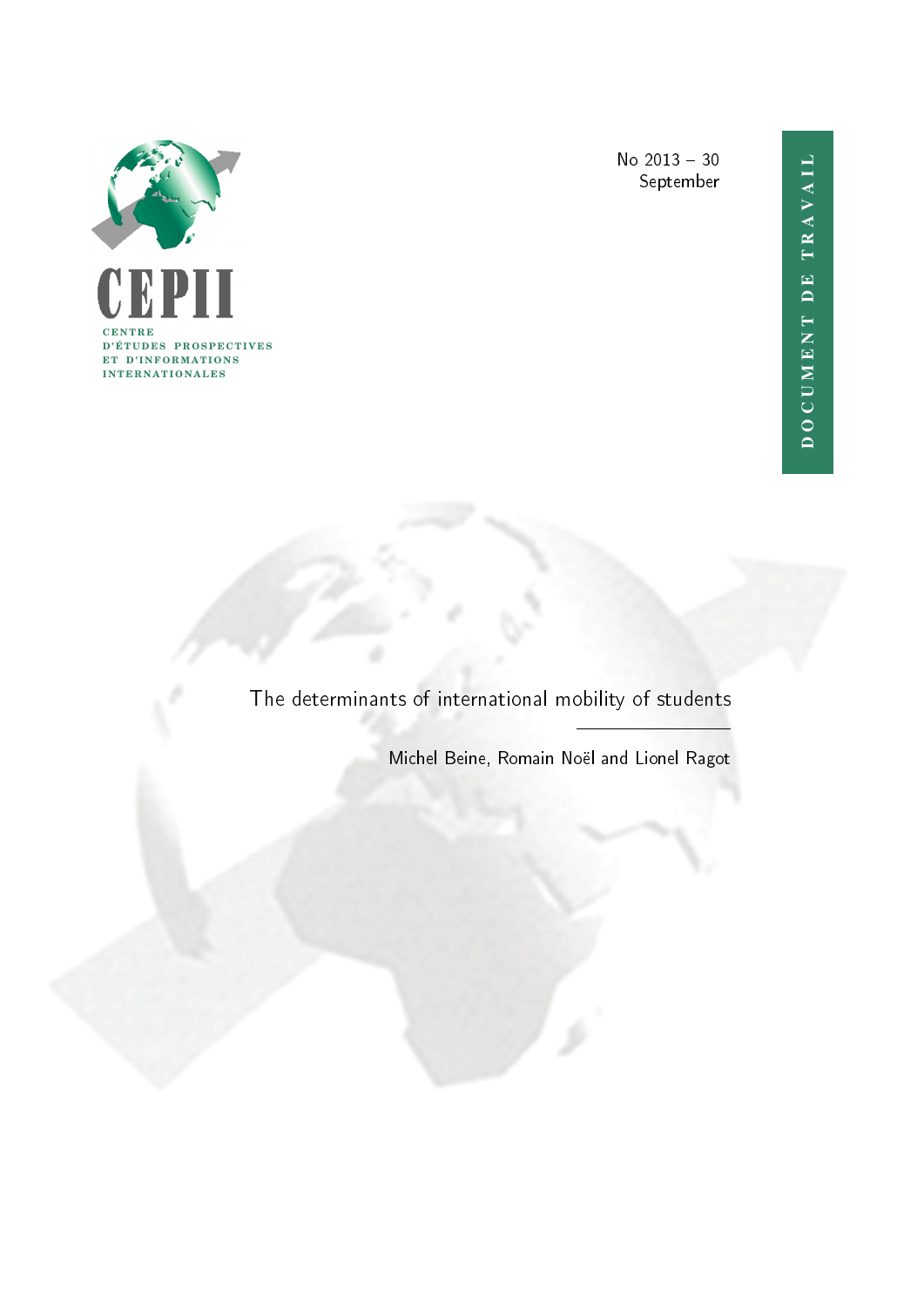# TABLE OF CONTENTS

|                                                        | $\overline{3}$ |
|--------------------------------------------------------|----------------|
|                                                        | $\overline{4}$ |
|                                                        | $5\phantom{0}$ |
|                                                        |                |
|                                                        |                |
|                                                        |                |
|                                                        |                |
|                                                        |                |
| 4.1. International students versus foreign students 17 |                |
|                                                        |                |
| 5. Measuring determinants of student's migration 21    |                |
|                                                        |                |
|                                                        |                |
|                                                        |                |
|                                                        |                |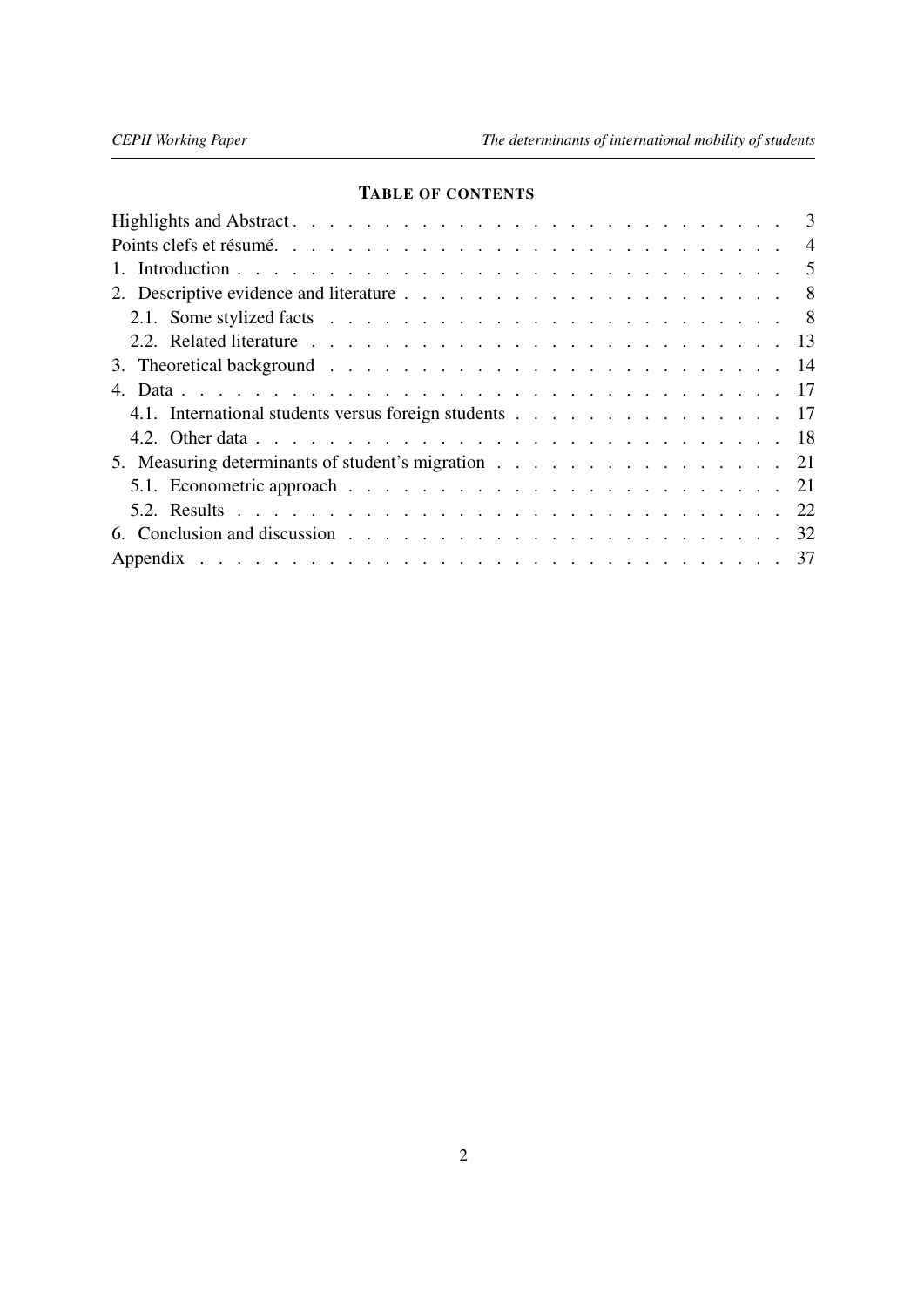<span id="page-2-0"></span>

## THE DETERMINANTS OF INTERNATIONAL MOBILITY OF STUDENTS

Michel Beine, Romain Noël and Lionel Ragot

# **HIGHLIGHTS**

- The number of students who study abroad has been multiplied by a factor of 4 between 1975 and 2008.
- The factors measuring the costs of migration are statistically significant and economically meaningful.
- $\blacksquare$  We find a strong network effect which is increasing with the level of education of the network at destination.
- Students, in their location choice, are sensitive to the wage and to the quality of higher education at destination, to the living costs and host capacity.
- An attractiveness policy should pay special attention to reducing the costs at destination, and is all the more effective when it reduces the living costs rather than the fees.

## **ABSTRACT**

This paper analyzes the determinants of the choice of location of international students. Building on the documented trends in international migration of students, we develop a small theoretical model allowing to identify the various factors associated to the attraction of migrants as well as the costs of moving abroad. Using new data capturing the number of students from a large set of origin countries studying in a set of 13 OECD countries, we assess the importance of the various factors identified in the theory. We find support for a significant network effect in the migration of students, a result so far undocumented in the literature. We also find a significant role for cost factors such as housing prices and for attractiveness variables such as the reported quality of universities. In contrast, we do not find an important role for registration fees (reverse causality, signal of quality, covered by grants).

*JEL Classification*: F22, O15

*Keywords*: student mobility, network effect, migration costs, attractiveness policy.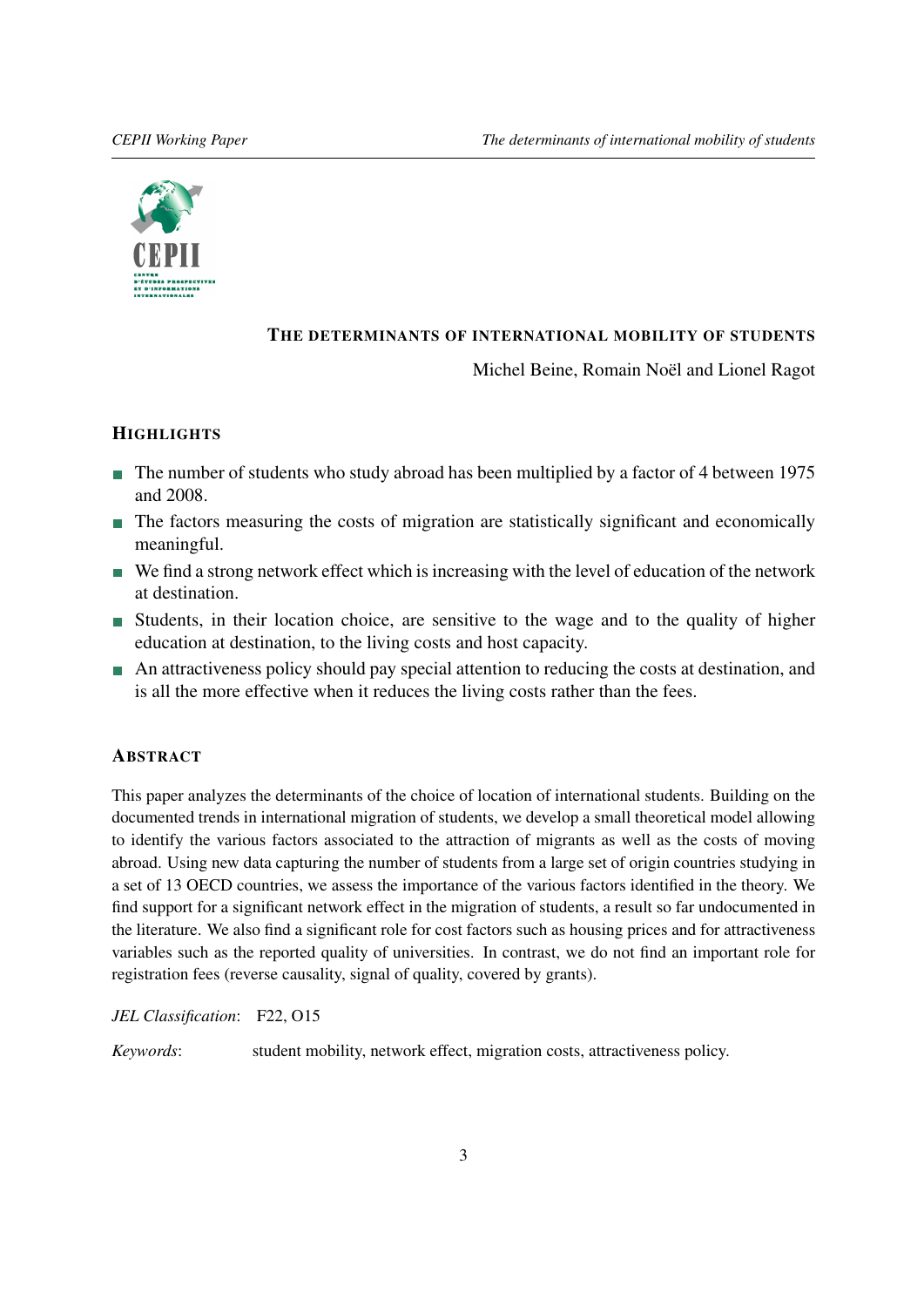<span id="page-3-0"></span>

## LES DÉTERMINANTS DE LA MOBILITÉ INTERNATIONALE DES ÉTUDIANTS

Michel Beine, Romain Noël et Lionel Ragot

# POINTS CLEFS

- Le nombre d'étudiants en mobilité internationale a été multiplié par 4 entre 1975 et 2008.
- Nous trouvons un effet de réseau significatif, croissant avec le niveau de qualification.
- Les étudiants sont sensibles aux salaires, à la qualité de l'enseignement supérieur, aux capacités d'accueil et au coût de la vie.
- Nous montrons que dans le cadre d'une politique d'attractivité des étudiants les pouvoirs publics doivent chercher à réduire les coûts de la vie plutôt que les frais d'inscription.

# RÉSUMÉ

Dans ce papier nous estimons les déterminants des choix de localisation des étudiants en mobilité internationale. Un petit modèle théorique, inspiré des principaux faits stylisés de cette mobilité, met en avant les différents facteurs (coûts de cette migration et variables d'attractivité spécifique des pays de destination) influençant le comportement de localisation des étudiants en mobilité. À partir d'une base de données récente de l'OCDE répertoriant l'ensemble des flux bilatéraux d'étudiants entre plus de 200 pays d'origine vers 13 pays de l'OCDE, nous estimons l'importance de chacun des facteurs identifiés par le modèle théorique. Nous mettons en évidence un effet réseau relativement important dans la migration des étudiants, effet qui n'avait pas été mis en avant jusqu'à présent dans la littérature existante. Des facteurs de coûts, tel que le coût de la vie (logement plus nourriture) et des facteurs d'attracivité spécifiques, tel que la qualité du système d'enseignement supérieur, expliquent ces choix de localisation géographique. Par contre, notre étude montre que les droits d'inscription ont peu d'influence sur ces choix, avec un coefficent de signe positif quand il est significatif. Nous avançons plusieurs interprétations économiques à ce dernier résultat : endogénéité, effet signal, importance des bourses.

*Classification JEL* : F22, O15

*Mots clés* : mobilité internationale des étudiants, effets réseaux, coûts de la migration, politiques d'attractivité des étudiants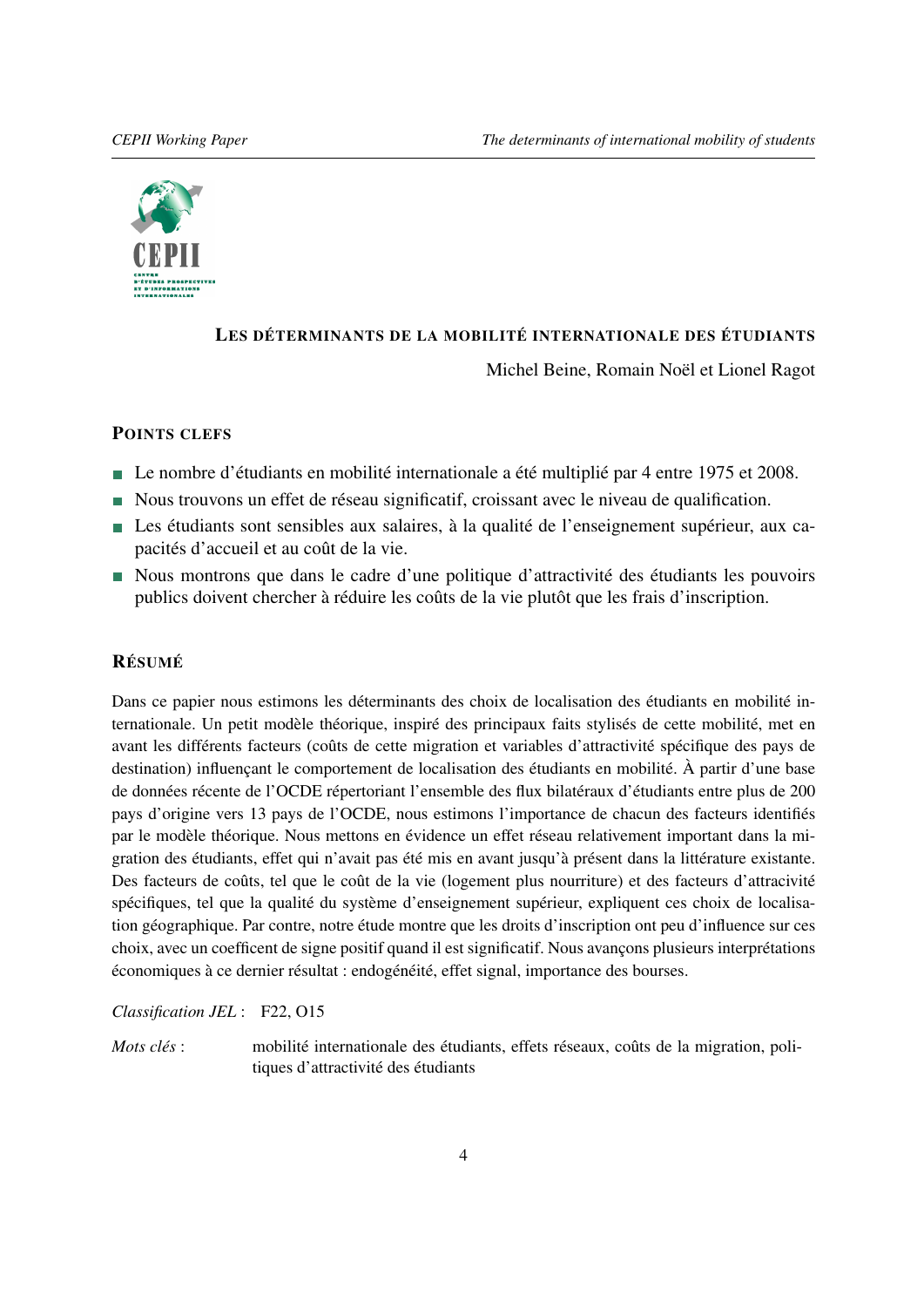## THE DETERMINANTS OF INTERNATIONAL MOBILITY OF STUDENTS<sup>[1](#page-0-0)</sup>

Michel Beine<sup>[∗](#page-0-0)</sup>, Romain Noël<sup>[†](#page-0-0)</sup> and Lionel Ragot<sup>[‡](#page-0-0)</sup>

## <span id="page-4-0"></span>1. INTRODUCTION

Globalization of higher education, through mobility of students, has grown considerably over the past 40 years. The number of students who study abroad has been steadily rising since 1970's. It has been multiplied by a factor of 4 between 1975 and 2008. Among the various categories of migrants, international students are the ones who have experienced the most rapid increase in relative terms.

Developed countries are highly interested in attracting foreign students for several reasons. First, foreign students represent an important source of income for universities. In a lot of OECD countries, institutions providing higher education face adverse domestic demographic trends in terms of number of potential students. By attracting foreign students, for instance from populous countries, they relax the demographic binding constraints related to the domestic market. Furthermore, in some countries, international students tend to pay higher fees compared to domestic students.[2](#page-0-0) This allows to circumvent some of the legal constraints faced by public institutions in terms of registration conditions, including fees. Second, colonial powers have always favored the migration of students from former colonies as part of the global package of foreign aid. Higher education provided to foreign students is one important channel allowing host countries to diffuse cultural, economic and political norms abroad. For instance, [Spilim](#page-35-0)[bergo](#page-35-0) [\(2009\)](#page-35-0) shows that foreign education promotes democracy in the origin countries of the students, especially when education has been acquired in democratic countries.

Third and maybe more importantly, the international mobility of students is highly related to another form of migration, the one concerning skilled and highly skilled workers. Unlike other

<sup>&</sup>lt;sup>1</sup>This paper has benefitted from comments and suggestions of participants of seminars and conferences held in Bari, Paris (Cepii, OECD) and Brussels (University Foundation). We thank in particular Simone Bertoli, Cossimo Beverelli, Brian Burgoon, Nicola Coniglio, Serge Coulombe, Patrick Gaulè, Benedikt Heid, Hubert Jayet, Thierry Mayer, Alireza Naghavi, Caglar Ozden, Maurice Schiff, Eiko Thielemann and Farid Toubal for helpful comments and suggestions. All errors remain our own.

<sup>∗</sup>University of Luxemburg

<sup>†</sup>Equippe, University of Lille 1

<sup>‡</sup>CEPII, Economix, University of Paris Ouest [\(lionel.ragot@cepii.fr\)](mailto:lionel.ragot@cepii.fr)

<sup>&</sup>lt;sup>2</sup>For instance, it is the case in the UK where British universities are worrying about the loss of public funding they could be subjected to, following the willingness of the government to reduce the number of foreign students by half by 2015. Indeed, fees paid by overseas students are very higher than fees paid by natives or EU members.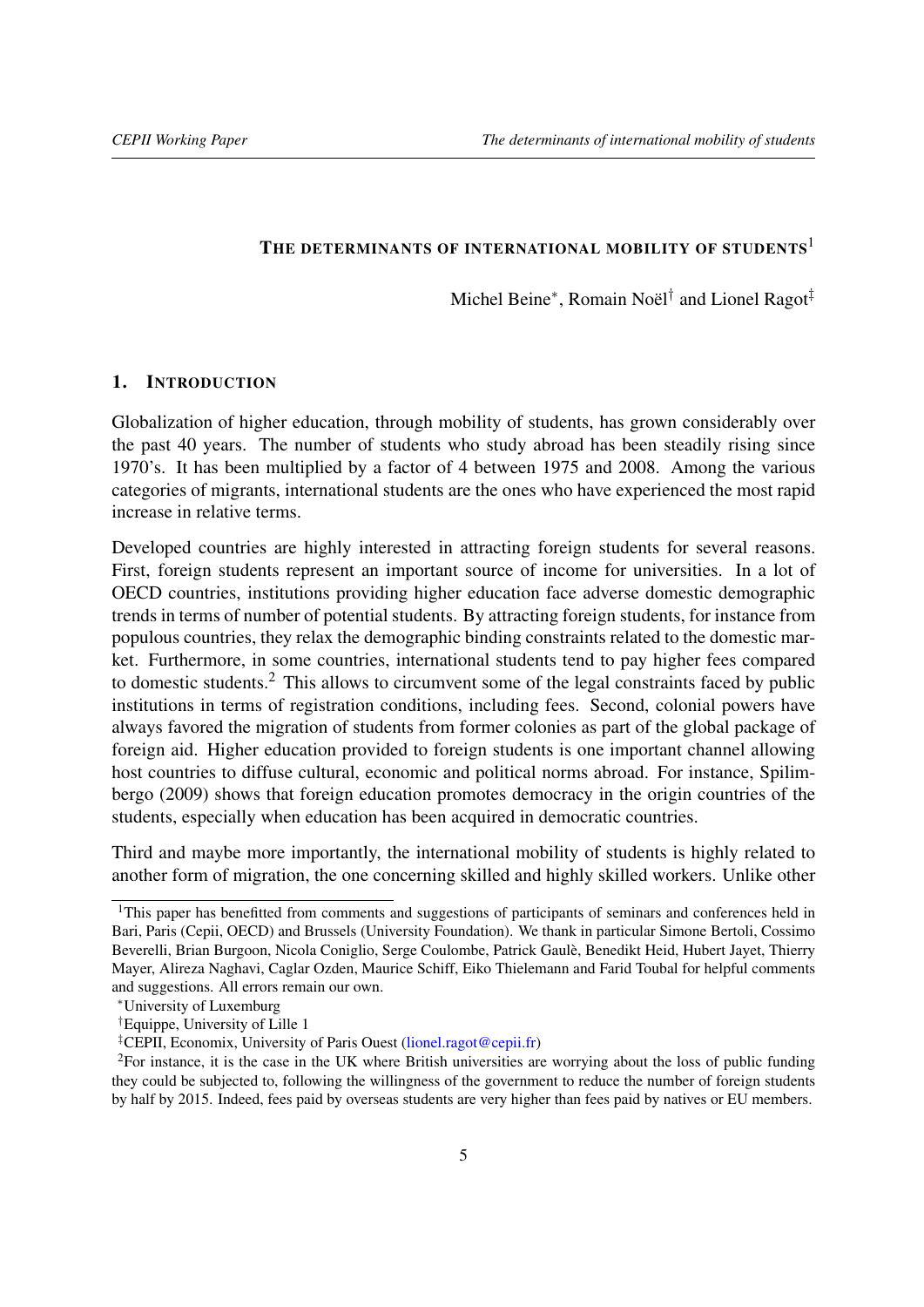forms of migration (forced migration, low skilled workers, family reunification), the migration of skilled workers (the so called brain drain phenomenon) has been part of the worldwide process of globalization [\(Docquier and Rapoport](#page-33-0) [\(2011\)](#page-33-0)). It reflects the growing interest of countries to attract talents and skills needed to spur their growth process. International students are likely to stay and work in the host country once they have completed their studies [\(Rosen](#page-35-1)[zweig](#page-35-1)  $(2008)$ ).<sup>[3](#page-0-0)</sup> They represent therefore a potential valuable source of educated labor force for countries providing higher education, especially because they became familiar with the customs and the culture of the country while studying. It is not therefore surprising that some countries have explicitly implemented policies favoring the integration of foreign students in the labor market.<sup>[4](#page-0-0)</sup>

Of course, international mobility of students is also an important phenomenon for sending countries. Those countries are both developed and developing countries. The emigration of agents for the explicit purpose of acquiring skills and human capital is therefore highly related to the brain drain and brain gain phenomenon. As identified in the recent literature (see among others [Docquier and Rapoport](#page-33-0) [\(2011\)](#page-33-0), [Beine et al.](#page-33-1) [\(2008\)](#page-33-1)), perspectives of emigration of workers induce two effects. The first one is the depletion of the existing human capital stock in the origin country, the so-called brain drain effect. The second one is more subtle and is reflected by an incentive effect for uneducated agents to educate to take profit of higher returns of education abroad; this is the brain gain effect. Possibilities for student to study abroad are also expected to generate both effects, although their relative magnitude is hard to guess. There is a clear brain drain effect since as said before, some foreign students will become permanent migrants in the countries where they got their education. Nevertheless, there is also a clear brain gain effect, at least for two joint reasons. The first one is that some skills cannot be acquired at origin. For instance, there are many countries in which there is no medical school or engineer education

 $3$ In Australia, about 18.7 % of all foreign graduates remained in the country in 2002. In Canada, between 15% and 20 % of international students can be expected to establish and work in the country. 27% of foreign graduates from a UK institution of the academic year 2004/05 were employed in the United Kingdom. In the USA, 23% of persons with an H-1B visa are estimated to have had prior student visa [\(OECD](#page-34-0) [\(2009b\)](#page-34-0)). Former international students represented, in 2007, 68% of permanent labor migration in France. Despite the fact that data is not available for all countries, [OECD](#page-34-1) [\(2009a\)](#page-34-1) expected that stay rates of foreign students is between 15 and 35 % for most countries. The stay rates of students having a PhD in the United States seem to be higher. According to [Finn](#page-33-2) [\(2003\)](#page-33-2), the stay rate after two years is about 70% in 1999 with strong disparities across fields of study (from 75% in physical and computers sciences and engineering to 45% in economics and agricultural sciences). [Rosenzweig](#page-35-1) [\(2008\)](#page-35-1) shows that the differences in skill prices between the origin and destination countries is a major determinant of stay rates of students.

<sup>&</sup>lt;sup>4</sup>This is for instance illustrated by the recent policy debate about student visa policy in the UK. To quote Damian Green, the Immigration Minister of the United Kingdom (The Guardian, Tuesday 1 February 2011): "I believe attracting talented students from abroad is vital to the UK, but we must be more selective about who can come here and how long they can stay". The UK is indeed about to review its immigration policies concerning overseas students (those outside the European economic area) and wants to reduce the number of overseas students from 200 000 to fewer than 100 000 by 2015. According to the Immigration office, two-thirds of the non-EU migrants who enter the UK come on student visas and the government wants to redefine the post-study access to the labor market. Only those graduating with a job offer already in hand will be authorized to stay in the UK.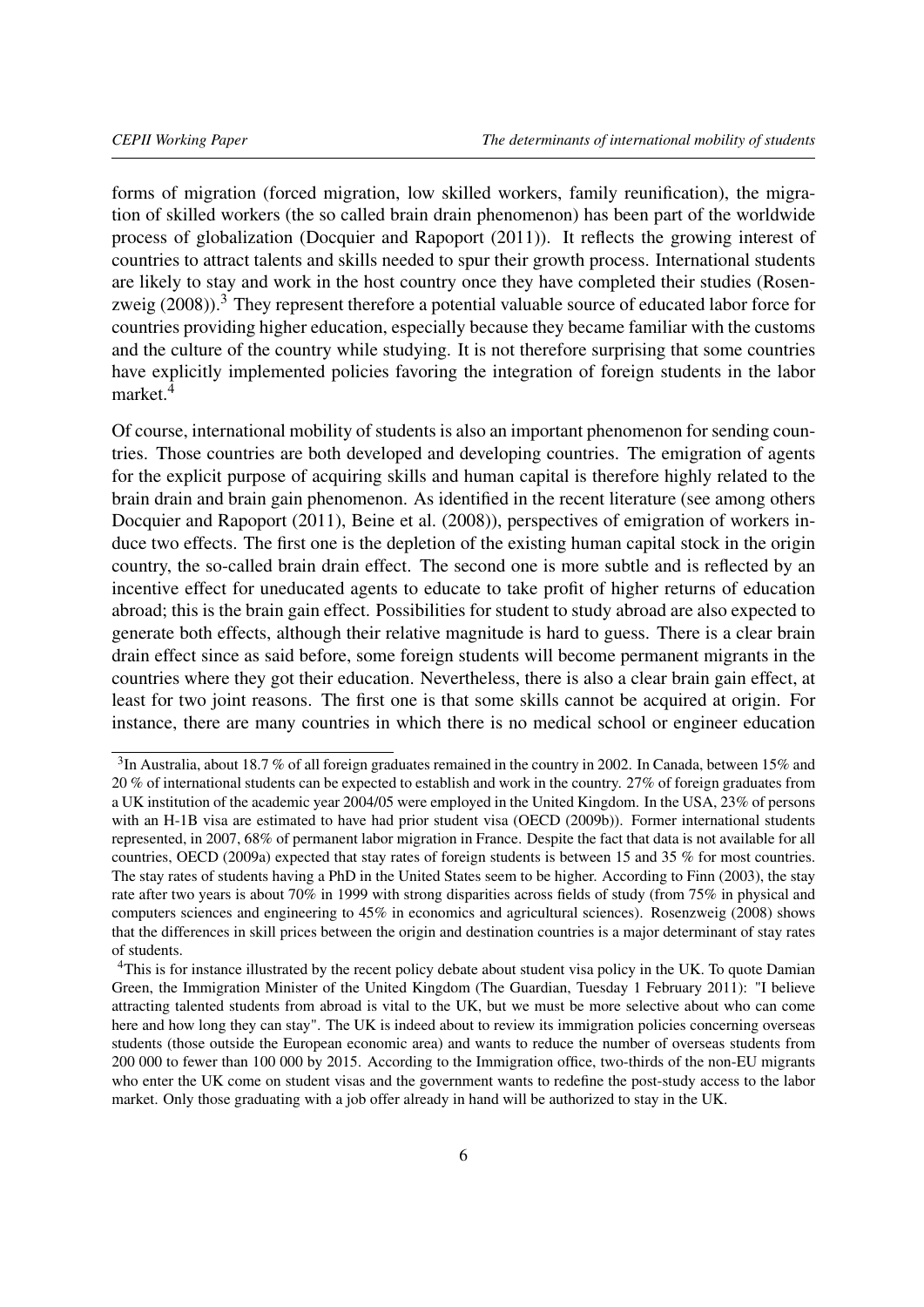program. In that case, going abroad does not reduce this particular form of human capital. The second reason is that as documented by many studies, education quality for the same degree is not the same across countries (see for instance [Hanushek and Hanson](#page-34-2) [\(2000\)](#page-34-2)). A subset of foreign students come back in their country of origin, with a better education level that the one they would have got had they studied at home. This has in turn major implications for growth perspectives of these countries.

Policies in destination countries concerned with the management of international students can act on two complementary grounds. First, policy can focus on the attraction of foreign students. Second, one can attempt to influence the retention of students, once they have graduated to ensure a highly-skilled workforce. With respect to the attraction of international students, OECD countries tend to consider various solutions. Countries can be quite liberal in issuing student visas compared to other types of visas. They can regulate tuition fees. Alternatively, policy can aim at lowering some costs such as housing expenses through subsidies. They can also offer English-language courses, facilitate the credit transfers between universities and allow the part-time work while studying. This last policy allows students to cover part of the costs they have to support and also to acquire some specific knowledge of the local job market.<sup>[5](#page-0-0)</sup>

The identification of the key determinants of international student mobility is central to design efficient policies aimed at attracting foreign students. Those determinants pertain both to origin and destination countries. Focusing on the migration of foreign students to the US, [Rosenzweig](#page-35-1) [\(2008\)](#page-35-1) looks at the determinants in the origin countries. He shows that among many factors, the provision of undergraduate higher education and the low level of skill prices in the origin countries tend to favor emigration of students. Low skill prices at origin also increase the stay rates of students once they have completed their education in the US. [Bessey](#page-33-3) [\(2007\)](#page-33-3) provides a similar analysis for Germany. In contrast, the literature is so far much more silent on the identification of the key factors at destination influencing the location of students (pull factors). By analyzing international student mobility in a multi-origin and multi-destination framework, this paper contributes to the identification of the key determinants at destination.<sup>[6](#page-0-0)</sup> In turn, this identification allows to shed some light of the potential policies that can be implemented by countries willing to attract more foreign students. We first develop a simple theoretical model capturing the main driving forces for students keen to study abroad. Those forces include the costs and attractiveness of foreign education. Then using new OECD data on students in mobility, we assess the impact of the various key variables on the dyadic flows of students.

Our paper is related to previous studies devoted to international student migration. First, com-

<sup>&</sup>lt;sup>5</sup>For example, in France, international students can work while studying without work authorization provided employment does not exceed 60% of their total annual workload. Norway allows students to work 20 hours a week. In Luxembourg, first-year students may apply for a work permit if their paid employment is within the University. Other students may work outside the university and the permit of work is renewable if the student re-registers in the university. The permit may be withdrawn if the student does not attend classes on a regular basis.

 $6$ See also [Perkins and Neumayer](#page-35-2) [\(2012\)](#page-35-2) for a recent similar approach.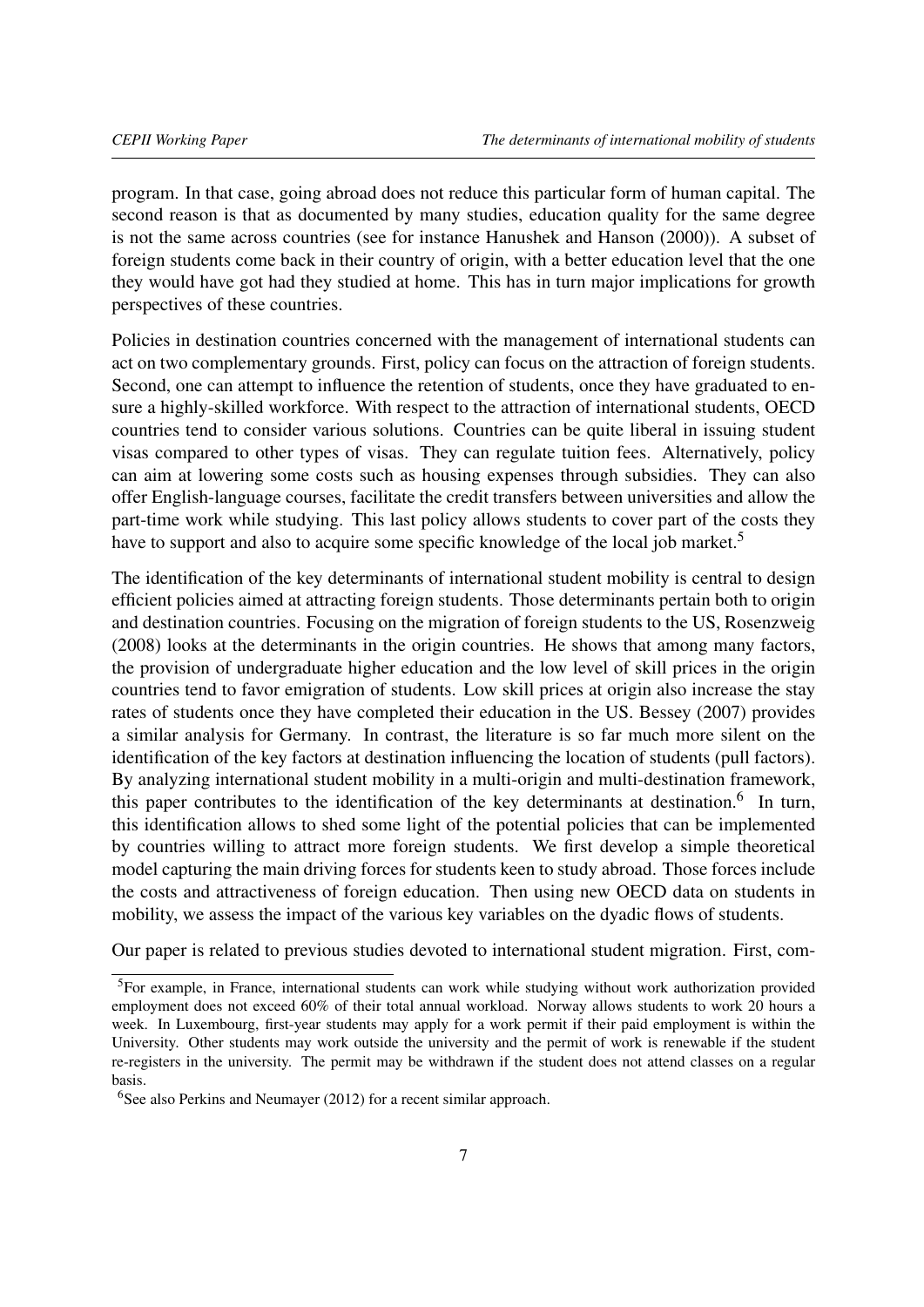pared to [Rosenzweig](#page-35-1) [\(2008,](#page-35-1) [2006\)](#page-35-3) who focus on student migration in the US, our analysis integrates a set of alternative destinations. The 13 OECD destinations that are covered in our sample represent more or less 75% of the flows of international students, compared to 20% for the US. It allows to capture the substitution and the relative attractiveness between alternative destinations, a key feature for designing policies at destination. While the literature devoted to student migration is quite limited, our paper is obviously related to a large literature devoted to the explanation of international migration flows. There is an extensive and fast growing literature on international migration. Our paper is specifically tied to the macroeconomic analyzes combining a large set of origin and destination countries, including the recent works of [Beine](#page-33-4) [et al.](#page-33-4) [\(2011\)](#page-33-4) and [Grogger and Hanson](#page-34-3) [\(2011\)](#page-34-3).

The paper is organized as follows. Section 2 describes the trends in migration of foreign students in the OECD countries and reviews the relevant literature. Section 3 presents a simple theoretical framework allowing to identify the important determinants. Section 4 presents the data necessary to estimate the determinants of the choice of location of international students. Key data captures the flows of students in mobility, i.e, students who migrated explicitly for educational purposes. The data is available annually for 13 OECD countries and for students coming from 216 origin countries from 2004 to 2007. Additional specific destination countries variables were collected to capture quality in higher education systems and costs supported by students. Section 5 presents the econometric approach and exposes the results. Two important results emerge from the estimations. We find a strong network effect, which has not been reported in the literature so far and we show that this effect is stronger for the skilled diaspora. Regarding destination specific features, the quality of universities is a significant magnet for foreign students whereas living costs in the destination country play a deterrent effect. The level of tuition fees does not seem to play a significant role. Section 6 concludes.

#### <span id="page-7-0"></span>2. DESCRIPTIVE EVIDENCE AND LITERATURE

#### <span id="page-7-1"></span>2.1. Some stylized facts

In 2008, more than 3.3 million students were enrolled in a country from which they were not citizens, including 2.[7](#page-0-0) million in OECD countries.<sup>7</sup> This number has been multiplied by 4 between 1975 and 2008. This growth accelerated over the recent period with a rise of 70%, between 2000 and 2008, which corresponds to an average annual growth rate of 9% (cf. figure [1\)](#page-8-0).

<sup>&</sup>lt;sup>7</sup>We distinguish foreign students from international students in the analysis. Foreign students are students who are not citizens of the reporting country whereas international students are those who migrate for the specific aim of completing their education. Because all OECD countries do not report data on international students, figures exposed in this section refer both to foreign and international students and are called foreign students. For more information on the definition, see section [4.](#page-16-0)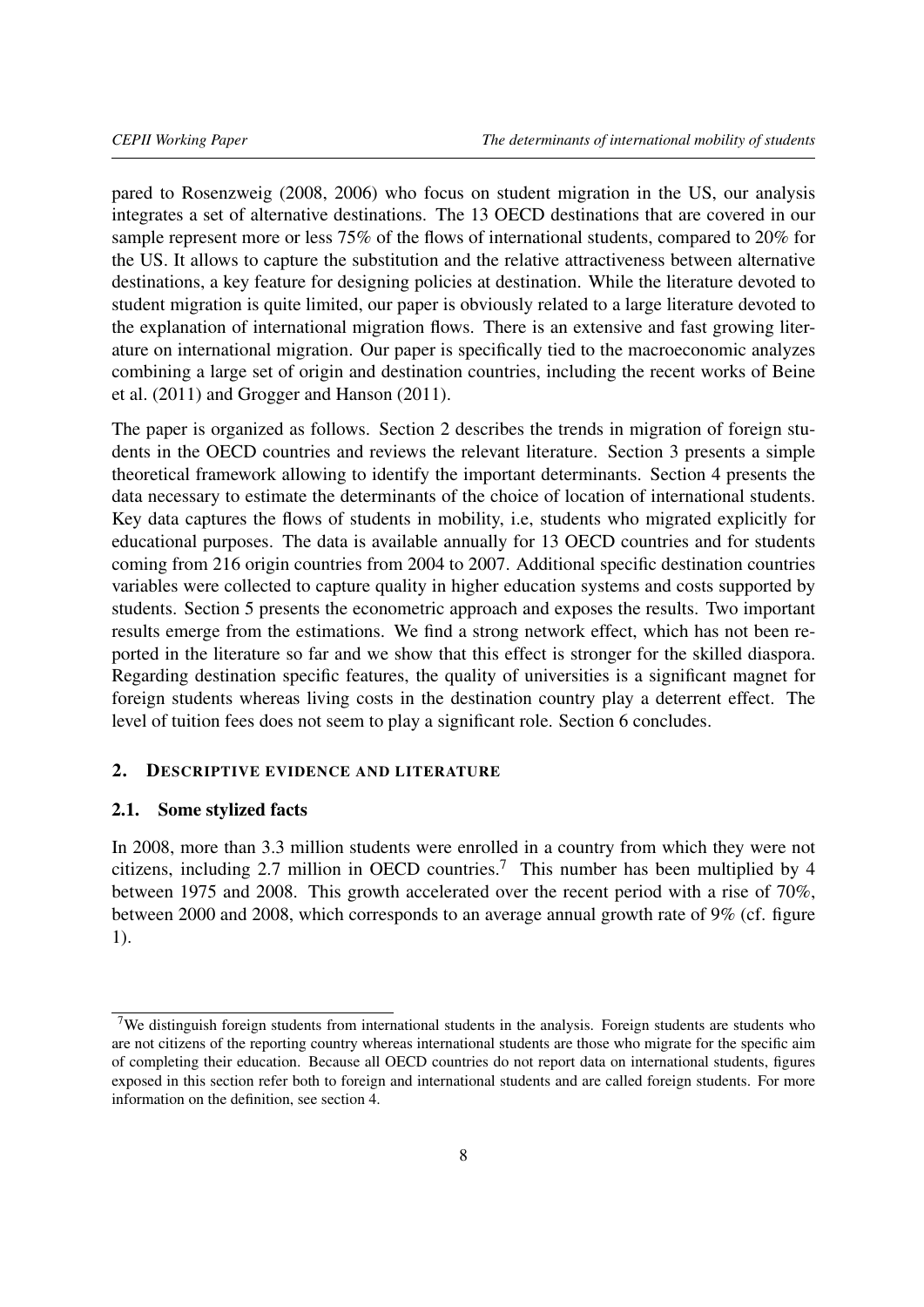<span id="page-8-0"></span>

Figure 1 – Students enrolled outside their country of citizenship (million, source: OECD, 2010)

In 2008, Asian students formed the largest group, accounting for nearly half of the total (49.9%). Asian students are followed by the Europeans with 23.0% and by students from Africa (11.6%). South American and North American students only account for 6.0% and 3.1% of the total aggregate flows (see Figure [2](#page-8-1) and Table [7](#page-37-0) in appendix). This distribution is essentially unchanged if we restrict the geographic area of destination to OECD countries, with respectively 48.9%, 24.5%, 10.1%, 5.3% and 3.7% of total flows. We compare the distribution of the geographic origin of international students with the one of continents in the world population (respectively 60.4%, 10.8%, 14.6%, 8.6% and 5.1%). The figures reflect the strong mobility of European students. Except for Europe, the distribution in terms of origins is relatively proportional to the share in the world population.

<span id="page-8-1"></span>

Figure 2 – Distribution of foreign students by geographic region of origin, 2008 (source: OECD, 2010)

Since 2005, there has been a larger increase of students moving to non-OECD countries compared to those going to an OECD country (20.8% of total flows in 2008 against 16.8% in 2005). A refined analysis of this geographic distribution of foreign students flows (cf. Figure [3\)](#page-9-0) suggests a high concentration in terms of destinations. About 50% go only to five countries: the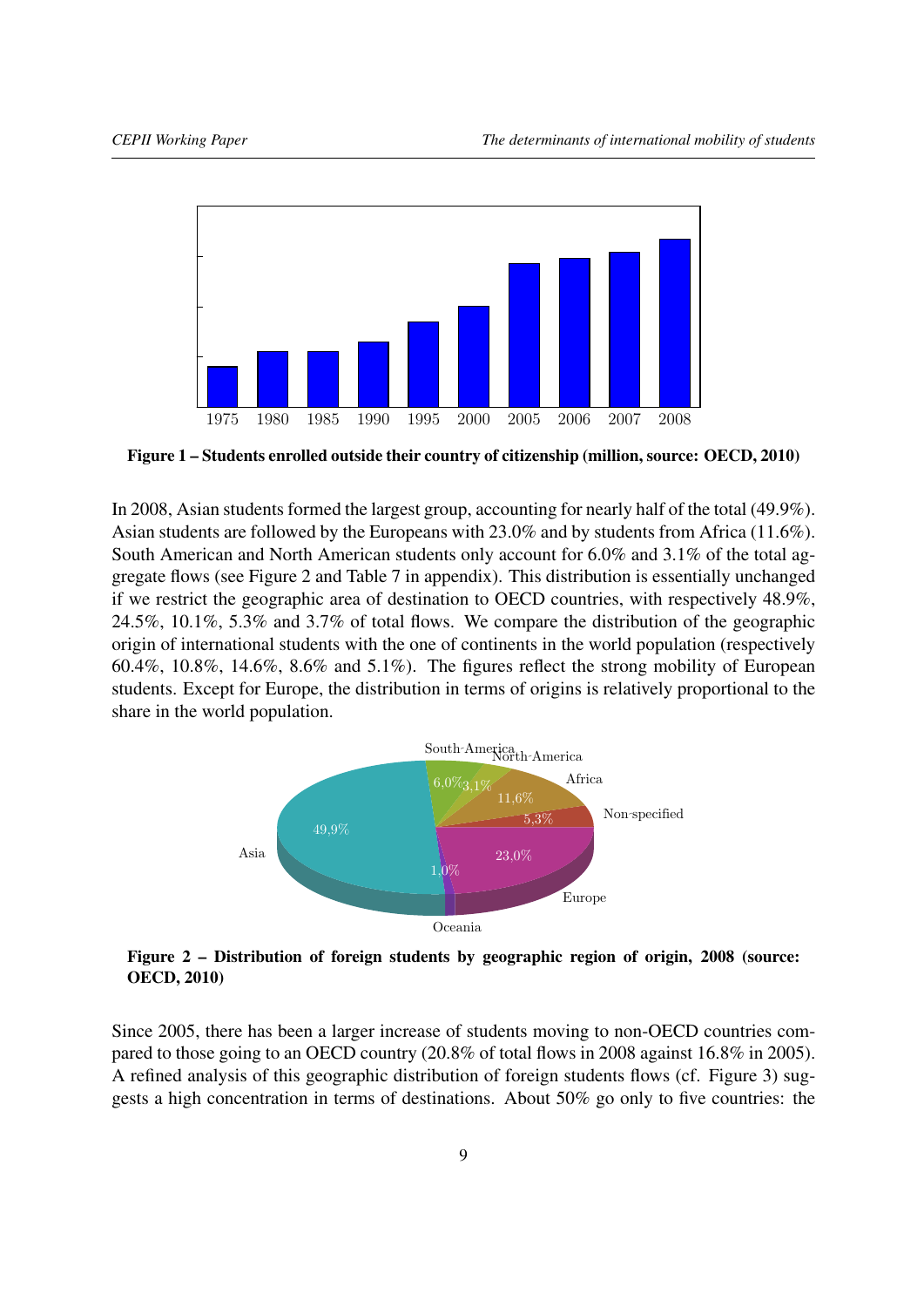<span id="page-9-0"></span>United States, the United Kingdom, Germany, France and Australia. More than 83.4% of the total of foreign students enrolled worldwide are concentrated in OECD countries.



Figure 3 – Distribution of foreign students by geographic region of destination, 2008 (source: OECD, 2010)

<span id="page-9-1"></span>Figures [4,](#page-9-1) [5,](#page-10-0) [6](#page-10-1) and [7](#page-11-0) highlight the differences in foreign students' origins in 4 of these 5 main countries of destination. It is interesting to notice that a majority of countries (about 75%) send less than 500 (or less than 1500 for US) students to those four destinations, in 2008.



Figure 4 – United States: origin of international students (2008)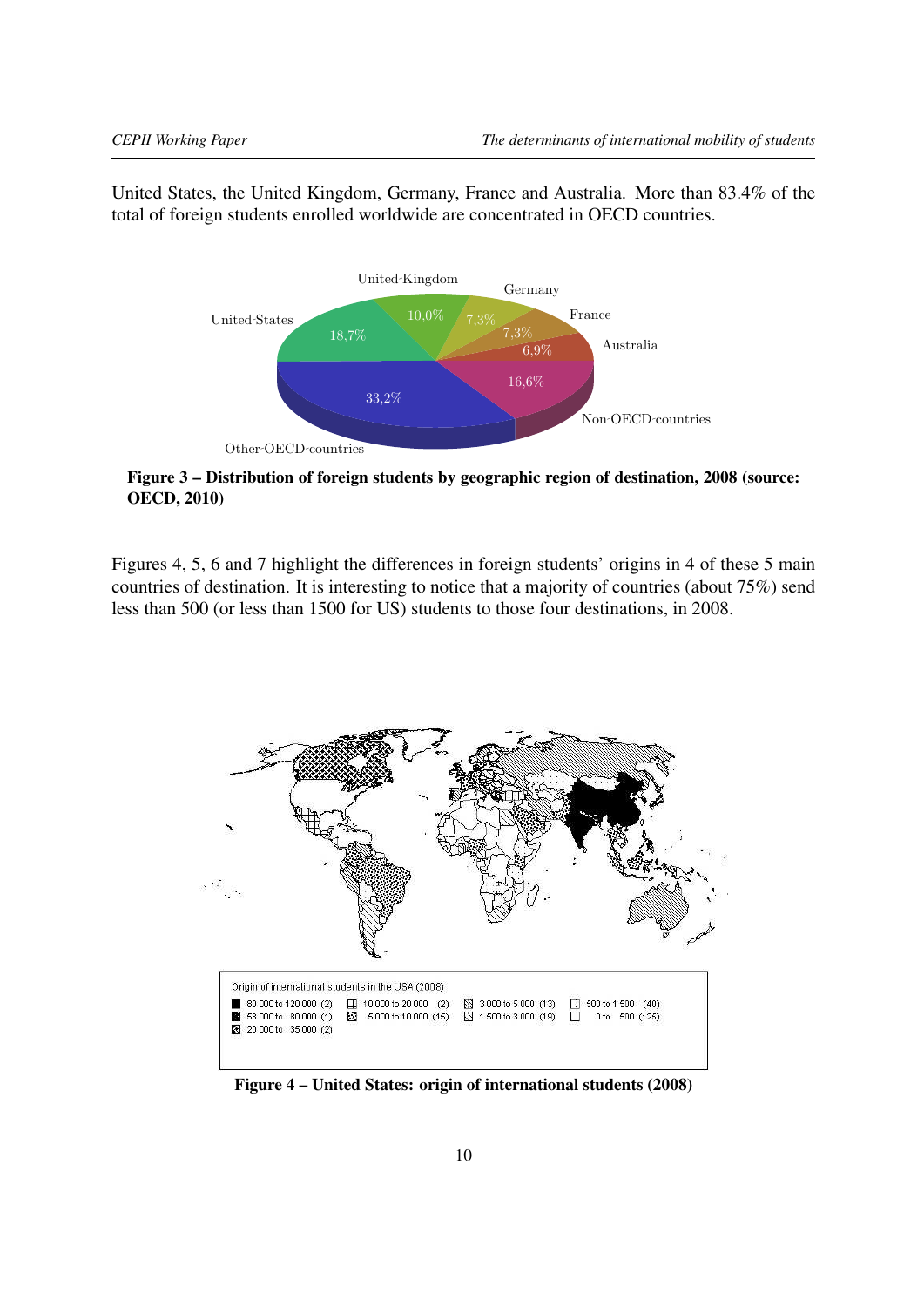<span id="page-10-0"></span>

Figure 5 – Australia: origin of international students (2008)

<span id="page-10-1"></span>

Figure 6 – United-Kingdom: origin of international students (2008)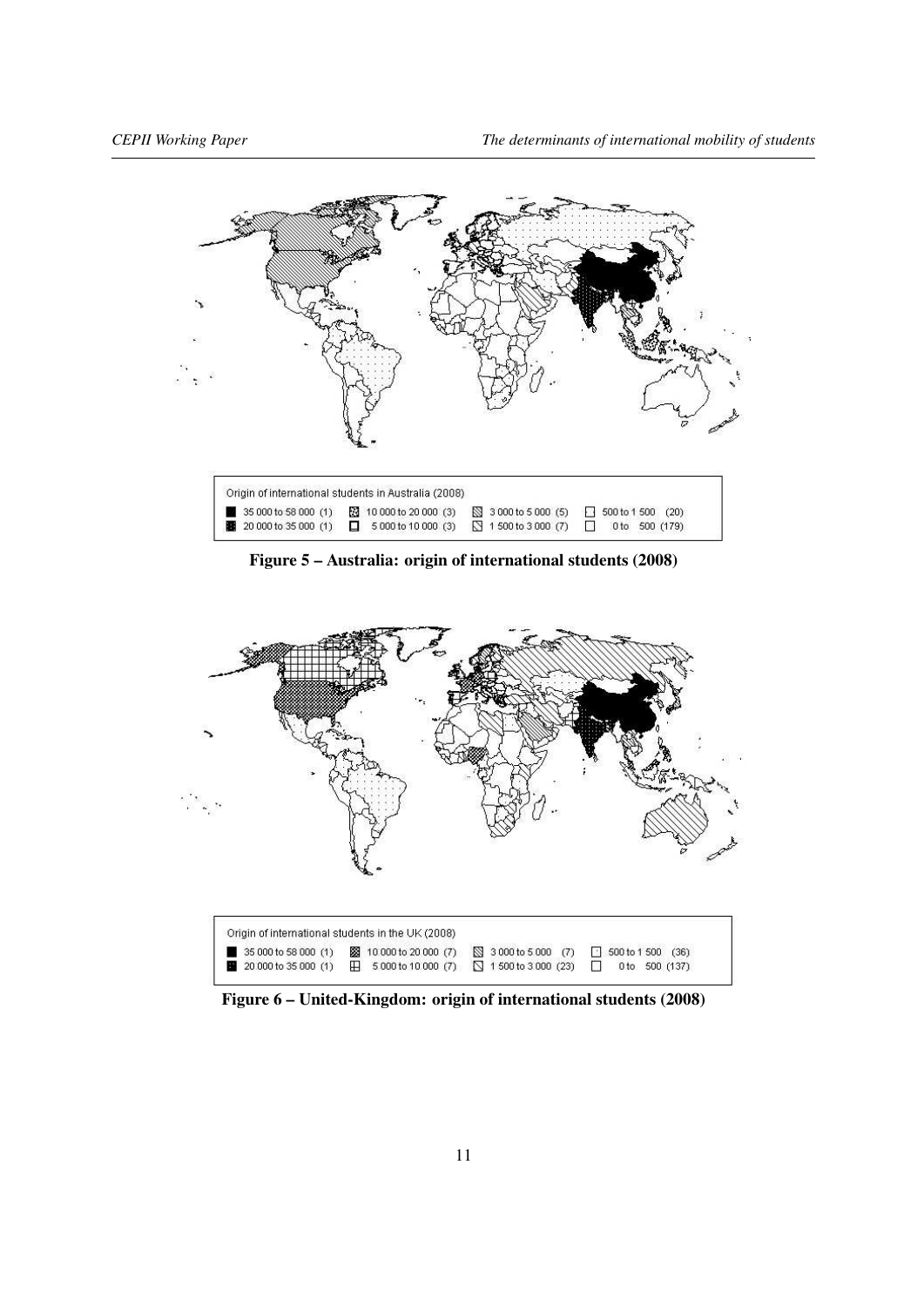<span id="page-11-0"></span>

Figure 7 – Germany: origin of international students (2008)

Students from Asia make up a significant proportion of the total number of foreign students in Australia and United States (respectively 79% and 67%, see Table [7](#page-37-0) in appendix). China is the first sending country for those four destinations. Russia, Turkey and other European countries are second sending countries, after China, to Germany.

The share of foreign students in total enrollment in OECD receiving countries is also of interest. Figures observed for the year 2007 reveal strong disparities. Thus, although the United States was the first destination for 595 900 international students, the share of these students in total enrollment (3,4%) is twice below the OECD average (7.1%). New Zealand and Switzerland received fewer international students (about 30 000) in absolute terms but quite a lot in relative terms, i.e. respectively 13.6% and 14% (see Table [8](#page-38-0) in appendix).

In 2007, the size of the flow of international students was comparable to the flows of foreign workers for Austria and Belgium (see Table [8](#page-38-0) in appendix). Australia, Japan, New Zealand and the United Kingdom received more international students than foreign workers. In contrast, Canada, Switzerland, Germany and the United States received less students than they received foreign workers. Moreover, the share of international students in the total enrollment in tertiary education is lower than the share of foreign-born workers in the active population in every country except for Switzerland and the United Kingdom.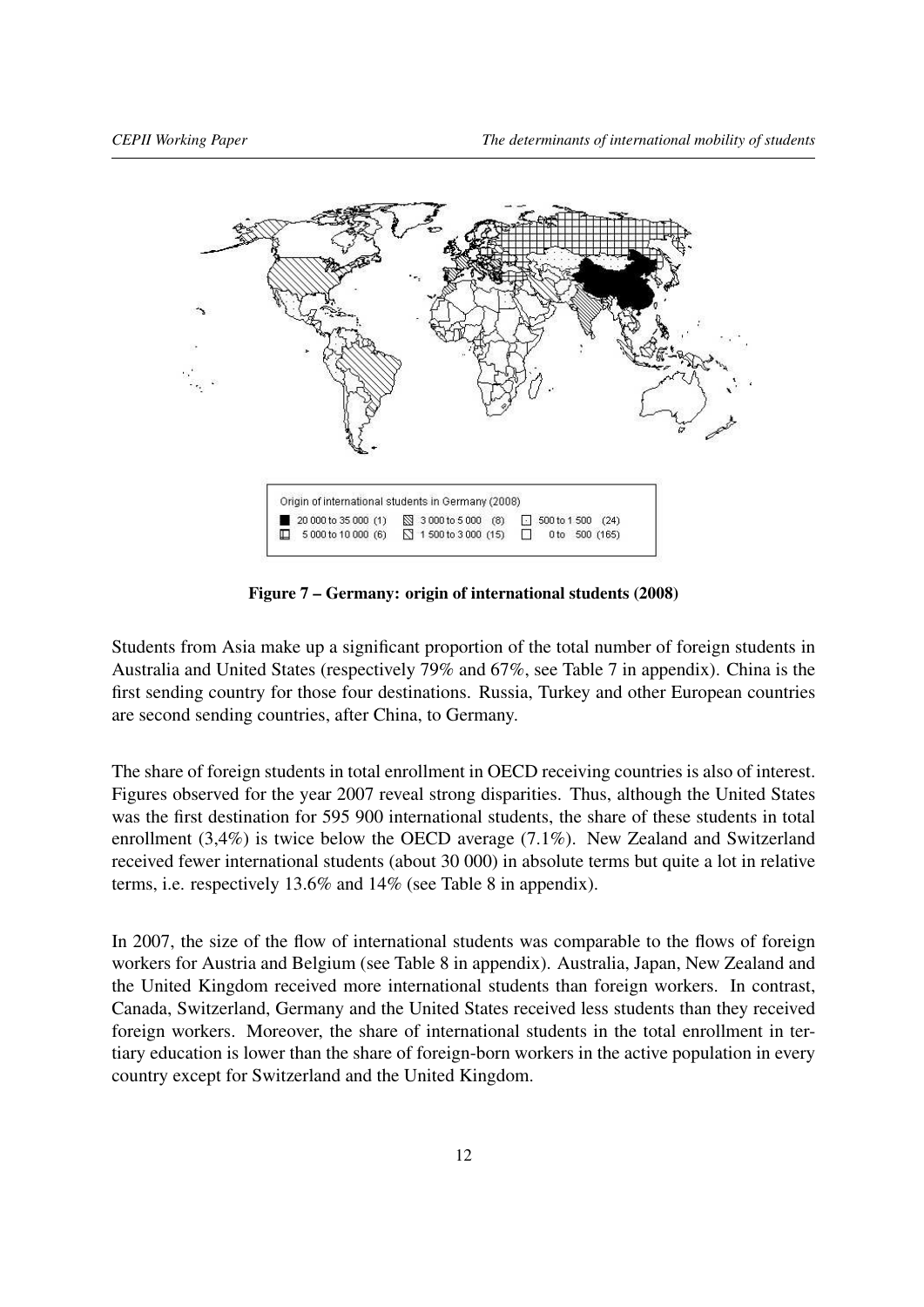## <span id="page-12-0"></span>2.2. Related literature

Two main reasons have been advanced in the literature to explain the migration of students between countries or regions. First, from a human capital perspective, migration is considered as an investment and the decision to move is made to grab better job opportunities and/or to increase the future expected income. Second, migration can also be viewed as a consumption choice. In that case, people move for non-pecuniary reasons. Students not only focus on the returns of higher education in the future, but also take into account the context in which they will study.

In the human capital perspective, [Rosenzweig](#page-35-3) [\(2006\)](#page-35-3) proposes two models to explain the international mobility of students to developed countries. First, migration takes place because of a lack of educational facilities in the home country regardless the level of education returns (school-constrained model). In that case, students migrate to acquire human capital and return home to reap the benefits of education investment at origin. Second, migration under a student visa could be a mean to enter and stay in a foreign country to escape low returns in education in the origin country. The quest for higher income is the main determinant of student migrations in this so called migration model. Those two models are competing in terms of predictions and implications. In the school-constrained model, an increase in the return from education in the home country leads more students to study abroad, whereas, in the migration model, it rather tends to reduce the flows of students. Moreover, other things being equal, if the quality and the quantity of schools increase, the number of students who seek education abroad will be reduced in the school-constrained model, but the outflows of students in the migration model will increase. The study of the flows of foreign students from a large set of countries (125 countries) to the United States suggests that students come to the US and stay when the returns to education are low in their country of origin. Then, the gap in wages between the US and developing countries motivates people to study abroad. Those results are confirmed by [Rosenzweig](#page-35-1) [\(2008\)](#page-35-1). The United States is an attractive destination for international students due to the skill premium paid in the labor market and due to the large number of US universities. Finally, mobility of students can be explained by the same determinants that for migrations of workers including higher wages.

The return rates of foreign students is a key issue analyzed by [Rosenzweig](#page-35-1) [\(2008\)](#page-35-1). Return rates of foreign students from the US are higher for countries with higher skill prices. [Bratsberg](#page-33-5) [\(1995\)](#page-33-5) shows that if educational attainment of a foreign student exceeds the average education level in the home country or if the return to education in the home country is higher, the student is less likely to stay in the United States. Moreover, the composition of students who remain in the US is a function of the skill price differential between the home country and the US.

[Haupt et al.](#page-34-4) [\(2010\)](#page-34-4) deal with migrations of students from the perspective of brain gain and show that brain drain cannot be only due to individuals from developing countries incentives to acquire human capital but also by incentives in the rich countries to improve their education policy. The need for host countries to retain foreign students indeed leads them to increase the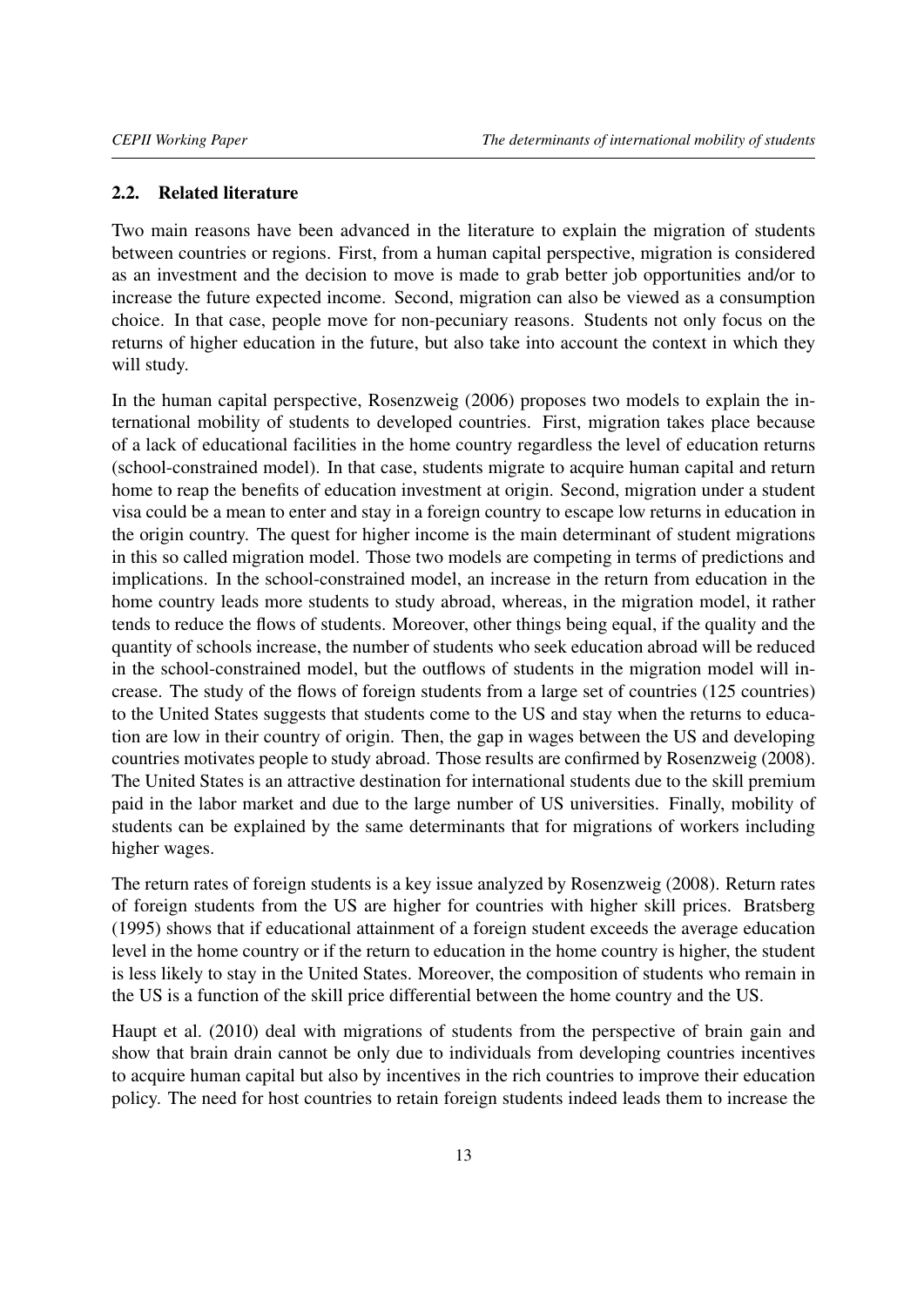quality of their educational system in order to benefit from the externalities of human capital accumulation. It enhances the human capital of all students, included those who return home. Then, it can generate a brain gain. International mobility of students and its effects have also been studied by [Dreher and Poutvaara](#page-33-6) [\(2005\)](#page-33-6) where a positive correlation between flows of students and international migration as a whole is found. [Borjas](#page-33-7) [\(2004\)](#page-33-7) presents two possible crowding-out effects for native students due to arrivals of foreign students.

Other empirical works discuss the motivations and determinants of students in mobility. Those studies concern either international mobility of students or internal mobility, i.e mobility of students between regions or states within a country. They often evaluate the determinants by an augmented gravity equation where data describing amenities are introduced in addition to the traditional determinants such as distance, GDP and population. Distance always plays a deterrent effect but the effect of GDP is more ambiguous. Concerning international migration, [Bessey](#page-33-3) [\(2007\)](#page-33-3) studies the flows of international students to Germany. The stock of foreign students of a nationality, in the destination country, and the flows of students with the same nationality seem positively correlated. This analysis does not however include variables characterizing the quality of higher education. Some survey analysis which cover the prospective international students as unit of analysis reveal that the discrepancy in education quality between a foreign degree and a domestic one is one of the main motivations for students to go overseas [\(Gordon and Jallade](#page-33-8) [\(1996\)](#page-33-8); [Aslangbengui and Montecinos](#page-33-9) [\(1998\)](#page-33-9); [Szelenyi](#page-35-4) [\(2006\)](#page-35-4)).

[Van Bouwel](#page-35-5) [\(2009\)](#page-35-5) introduces two different measures of quality of education: the relative impact of a country's publications relative to the share of a country's citations in world publications and the number of national universities within the top 200 of the Shanghai ranking. Both quality indicators have a positive impact on the size and direction of students flows. The Shanghai ranking has also been used by [Thissen and Ederveen](#page-35-6) [\(2006\)](#page-35-6). Other components of higher education system such as educational opportunities or government spending on higher education have been used by [Cummings](#page-33-10) [\(1984\)](#page-33-10) and [McMahon](#page-34-5) [\(1992\)](#page-34-5).

Papers on internal migration of students within a country are also useful as references. They either use individuals as unit of analysis [\(Ono](#page-34-6) [\(2001\)](#page-34-6); [McCann and Sheppard](#page-34-7) [\(2001\)](#page-34-7); [Kjellstrom](#page-34-8) [and Regner](#page-34-8) [\(1998\)](#page-34-8)) or use place-to-place data or data specific to institutions [\(Mixon and Hsing](#page-34-9) [\(1994a](#page-34-9)[,b\)](#page-34-10); [Baryla and Dotterweich](#page-33-11) [\(2001\)](#page-33-11)) or aggregate data about states or regions [\(Mixon](#page-34-11) [\(1992a](#page-34-11)[,b\)](#page-34-12); [Sa et al.](#page-35-7) [\(2004\)](#page-35-7); [Agasisti and Dal Bianco](#page-33-12) [\(2007\)](#page-33-12)).

## <span id="page-13-0"></span>3. THEORETICAL BACKGROUND

This section derives a tractable students' migration equation from a simple theoretical model based on the human capital literature. Education is considered as an investment in future earnings and employment (see [Becker](#page-33-13) [\(1964\)](#page-33-13)) for rational students who seek to maximize their lifetime earnings. The quality of education may affect their expected returns to education [\(Card](#page-33-14) [and Krueger](#page-33-14) [\(1992\)](#page-33-14)). The prospective student migrant compares the present value of future earnings if he/she decides to study at home to the one obtained from studying abroad. If the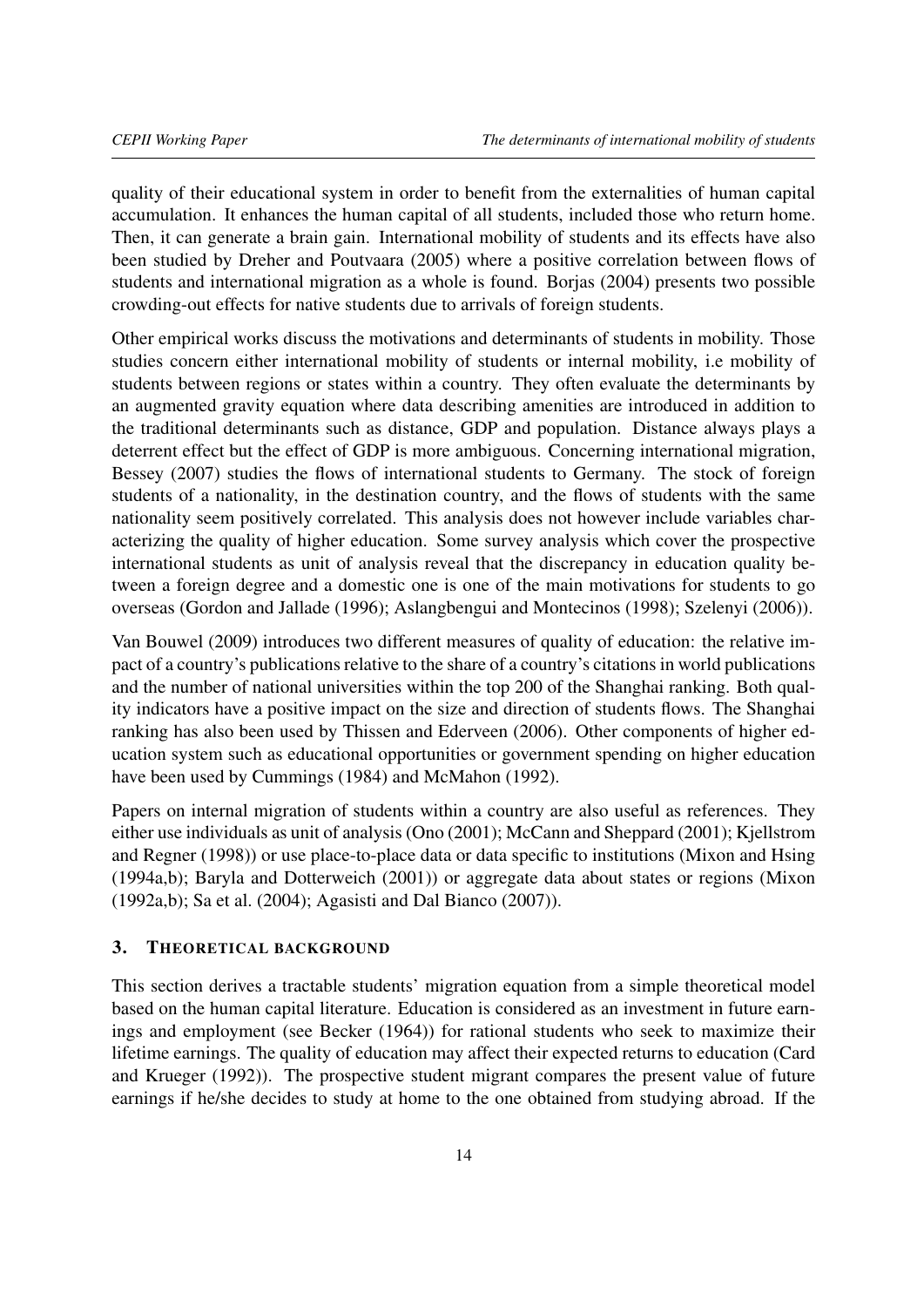increase in the present value of the future income is greater than the cost of migrating as well as other education costs, students will move to the country yielding the highest net present value. However studying at home does not rule out to migrate after graduation for the sake of working in another country. Similarly, studying abroad facilitates access to the local labor market, but does not preclude the possibility of returning home or migrating, after graduation, to a third country. Student's location decisions before and after education are not independent but are taken sequentially; first the educational location and then the working location. Students form (myopic) expectations about future income by observing the current skill prices [\(Freeman](#page-33-15) [\(1971\)](#page-33-15)) and the working migrations probabilities. The relevant probabilities are (i) the probability to migrate, once the studies at home are completed; (ii) the probability of getting a job in the destination country in which schooling has been obtained; (iii) the probability of return migration and (iv) the probability to migrate to a third country.

The utility of a student is linear in income and depends on migrations costs, educationnal costs and some characteristics (attractiveness) of destination country. Consistent with this approach based on human capital theory, the utility of a student born in country  $i \in O$  and studying in country  $i \in O$  (at home) might be expressed as:

$$
u_{ii} = P_i^s W_i + (1 - P_i^s)(\bar{W} + S(Q_i - \bar{Q})) - CE_i + \varepsilon_i
$$
 (1)

where  $O = 1, \ldots, \rho$  is the set of origin countries with  $\rho$  the number of origin countries,  $CE_i$  denotes the tertiary educational costs in country  $i$ ,  $P_i^s$  is the probability of stay and work in country *i* after graduation in the same country,  $W_i$  is the expected present value of future earnings if working in country *i*,  $\bar{W}$  the expected present value of future earnings based on the average (developed countries) skill prices, *S*(.) a premium which depends on the difference between the quality of education where the higher education has been attained  $(Q_i)$  and the quality of education in the working country which is given by the average quality of education abroad  $\bar{Q}$ <sup>[8](#page-0-0)</sup>.  $\varepsilon_i$  is a iid extreme-value distributed random term.

The utility of studying abroad, in country  $j \in D$  with  $i \neq j$  can be expressed as:

$$
u_{ij} = P^f W_j + P^r (W_i + S(Q_j - Q_i)) + (1 - P^f - P^r)(\bar{W} + S(Q_j - \bar{Q})) + A_j - CE_j - CM_{ij} + \varepsilon_j
$$
 (2)

where  $D = 1, ..., d$  is the set of destination countries with *d* the number of destination countries;  $CM_{ij}$  captures the cost of migrating for a student who decides to move in country *j* to complete his education and  $CE_j$  the educational costs in country *j*.  $A_j$  includes destination specific

<sup>&</sup>lt;sup>8</sup>By definition, this premium is not taken into account when the educational country will also be the working country. It can be negative if the difference in quality is negative.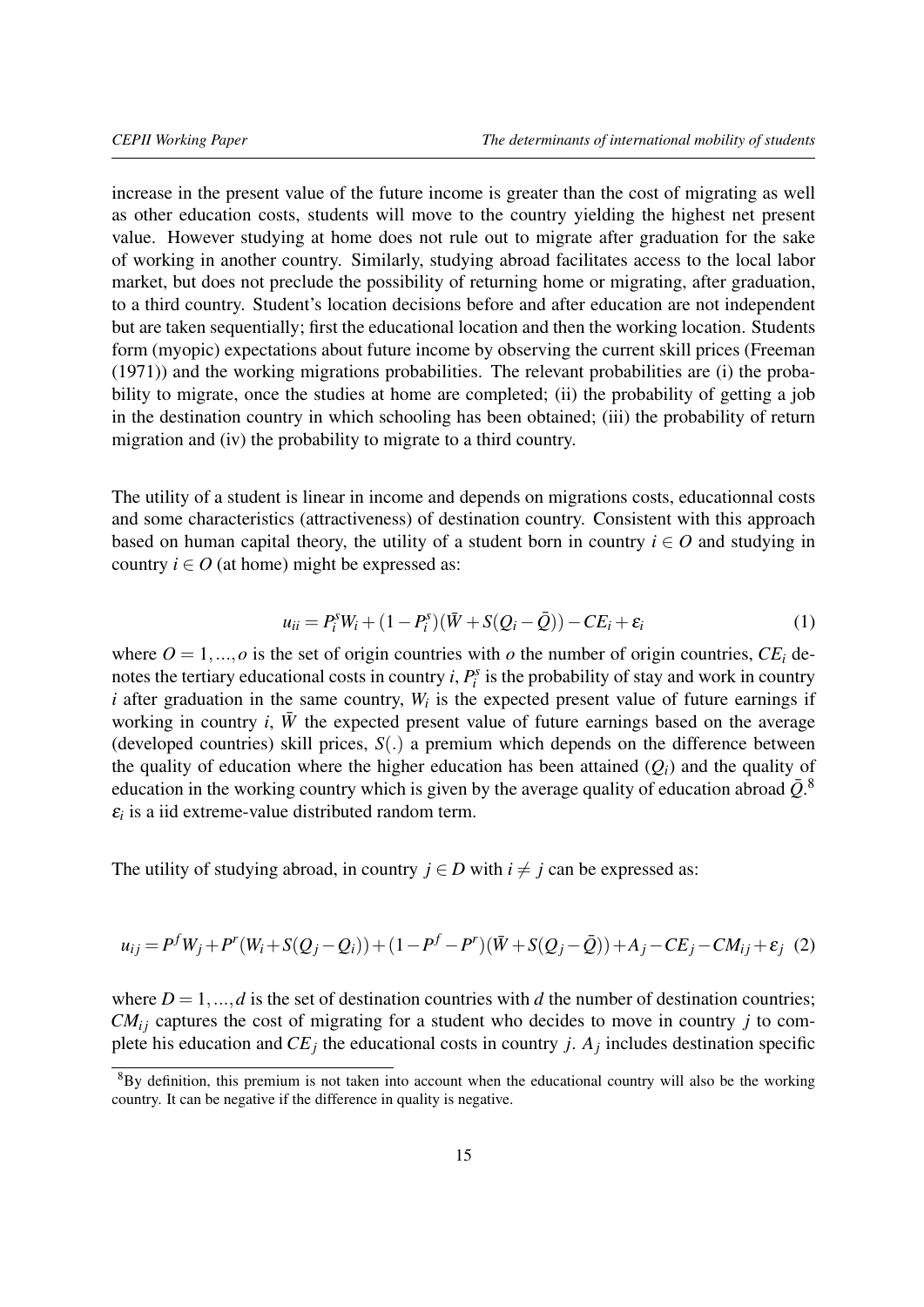variables that affect the attractiveness of country  $j$  such as host capacity, living costs.  $P^f$  is the probability of staying in the destination country and P<sup>r</sup> the return probability after graduation. We assume that  $P^f$  and  $P^r$  are not country specific.<sup>[9](#page-0-0)</sup>

Following the random utility approach to discrete choice problems [\(McFadden](#page-34-13) [\(1981\)](#page-34-13)) and assuming that the hypothesis of irrelevant alternatives holds, the probability that student from country *i* chooses foreign country  $j \in D$  to attain higher education is defined by:

$$
P_{ij} = Pr{u_{ij} = \max_{l \in D} u_{il}}
$$
  
=  $Pr{u_{ij} > u_{il}, \forall l \neq j \in D}$   
=  $\frac{exp[P^f W_j + P^r(W_i + S(Q_j - Q_i)) + (1 - P^f - P^r)(\overline{W} + S(Q_j - \overline{Q})) + A_j - CE_j - CM_{ij}]}{\sum_{l \in D} exp[P^f W_l + P^r(W_i + S(Q_l - Q_i)) + (1 - P^f - P^r)(\overline{W} + S(Q_l - \overline{Q})) + A_l - CE_l - CM_{il}]}$   
=  $\frac{N_{ij}}{N_i}$ 

with  $N_{ij}$  is the number of students from country *i* studying in country *j* and  $N_i$  the total number of students born in country *i*.

Furthermore, the ratio  $N_{ij}/N_{ii}$ , where  $N_{ii}$  is the number of students from country *i* studying at home, is given by the following expression:

<span id="page-15-0"></span>
$$
\frac{N_{ij}}{N_{ii}} = \frac{exp[P^fW_j + P^r(W_i + S(Q_j - Q_i)) + (1 - P^f - P^r)(\bar{W} + S(Q_j - \bar{Q}))A_j - CE_j - CM_{ij}]}{exp[P_i^sW_i + (1 - P_i^s)(\bar{W} + S(Q_i - \bar{Q})) - CE_i]}
$$
\n(3)

For the sake of simplicity, we assume a linear premium function  $S(Q_i - Q_j) = a(Q_i - Q_j)$ .

Migration costs,  $CM_{ij}$  are composed of two parts, fixed costs  $(C_i)$  and variable costs  $(C_{ij})$ . The fixed part measures the costs of moving, independently of the destination country (homespecific costs) whereas the variable part depends both on origin and destination (like transportation costs, assimilation costs ...). The variable migration costs depend on dyadic factors such as physical distance *di j*, origin and destination countries' cultural and linguistic proximity such as the use of a common official language  $(l_i)$  or the existence of colonial links  $(col_i)$  and the size

<sup>&</sup>lt;sup>9</sup>There are two main arguments in favor of this assumption. First, agents need to form expectations about  $P<sup>j</sup>$ and P<sup>r</sup>. To that aim, they need to rely on the available information. In that respect, there is so far no information available across a whole range of origin and destination countries. As a result, agents are more likely to form expectations based on average levels. Second, stay rates of students in a limited number of OECD countries have not been found to differ significantly, ranging from 14.7% to 29.5% (see in particular OECD, 2010, Page 45, Table I.8).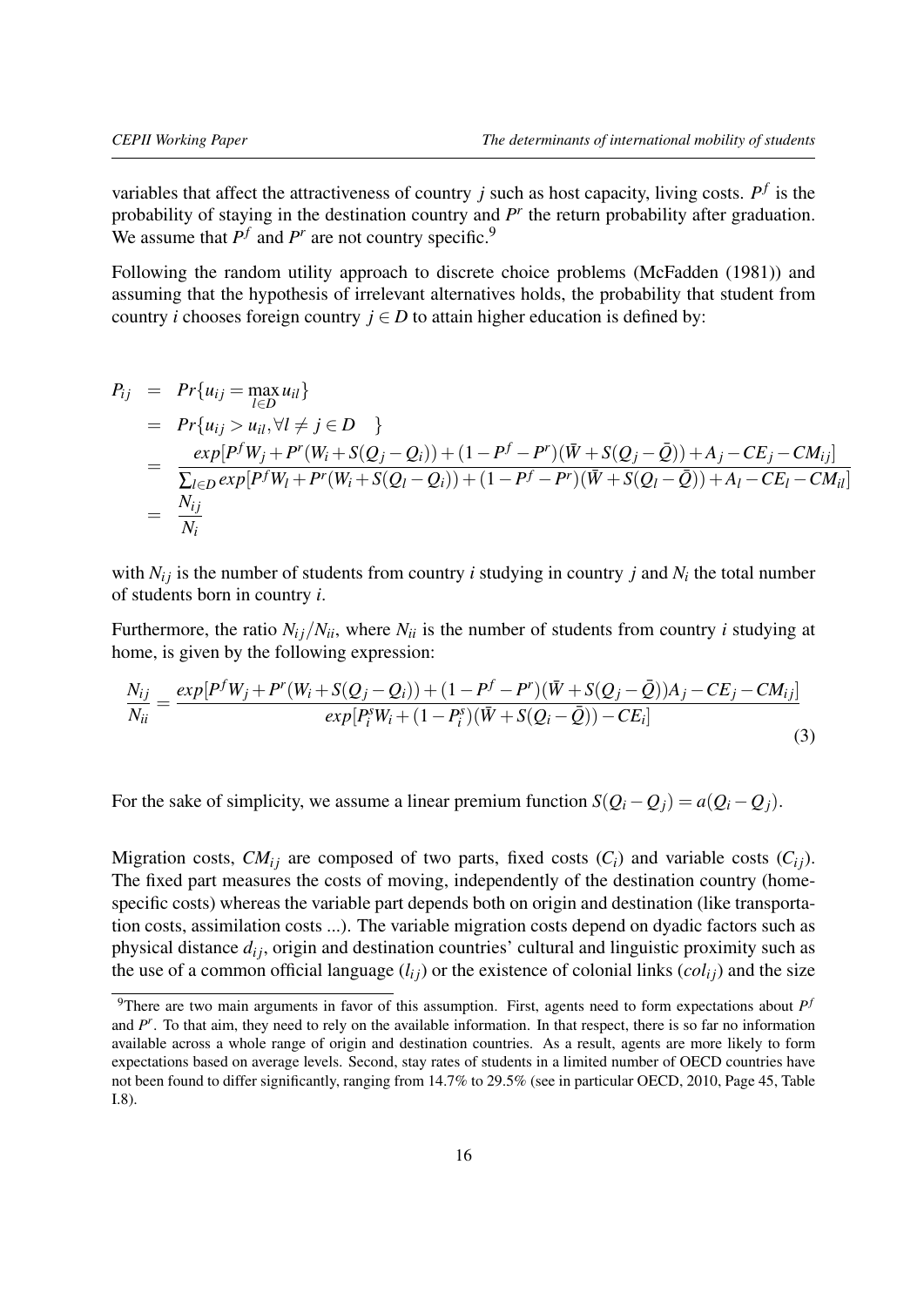of the migrants' network at destination  $(M_{ij})$ . In line with the empirical literature on migration networks, networks at destination lead to a decrease in migration costs (see [Beine et al.](#page-33-4) [\(2011\)](#page-33-4) and [McKenzie and Rapoport](#page-34-14) [\(2011\)](#page-34-14):

$$
CM_{ij} = C_i + C(d_{ij}, l_{ij}, col_{ij}, M_{ij})
$$
\n
$$
(4)
$$

With these assumptions, taking logs and after some manipulation, equation [\(3\)](#page-15-0) becomes:

<span id="page-16-2"></span>
$$
\ln[N_{ij}] = \underbrace{ln(N_{ii}) + (\bar{W} - a\bar{Q})(P_i^s - P^f - P^r) + W_i(P^r - P_i^s) + aQ_i(P_i^s + P^r - 1) + CE_i - C_i + P_i^r - 1}{\underbrace{P^f W_j + a(1 - P^f)Q_j}_{\text{earnings}} + \underbrace{A_j}_{\text{attractions}} - \underbrace{CE_j}_{\text{electronal costs}} - \underbrace{C(d_{ij}, l_{ij}, col_{ij}, M_{ij})}_{\text{dis variables}} (5)}
$$

#### <span id="page-16-0"></span>4. DATA

### <span id="page-16-1"></span>4.1. International students versus foreign students

To study the determinants of the choice of location of mobile students, the explained variable has to represent students who migrated for the sake of education and not for other reasons such as family migration. Moreover, the institutional migration like ERASMUS or SOCRATES programs is not suitable for this paper because the choice of location is constrained by the number of agreements a university in the host country may have abroad. Thus, some destination countries could not be chosen by students because of the absence of agreement, which could bias our analysis. Moreover, a semester or a year abroad could be compulsory in some curriculum, which does not reflect the willingness of students to migrate by themselves in a foreign country.

UNESCO, OECD and EUROSTAT (UOE) collect data on the students enrolled outside their country of birth or citizenship. Two types of data are available. First, data on foreign students where the criterion used is the citizenship of the student. This definition is not suitable for this paper because it often includes a number of students who either migrated with their parents or have been resident in the host country since birth. Second, UOE collects data on international students. International students are those who migrate solely for the purpose of education. It is exactly what we study in this paper.

To measure the number of international students settled in one country, two criteria could be used. The first one is the permanent residence criterion. If students are not permanent residents of the country, they are considered as mobile. The second criterion involves the place of prior education (Table [9,](#page-39-0) in appendix, presents the criterion used to define international students by country). Thereby, students enrolled in an OECD country who were registered in another country the year before are considered as students in mobility. Whatever the definition used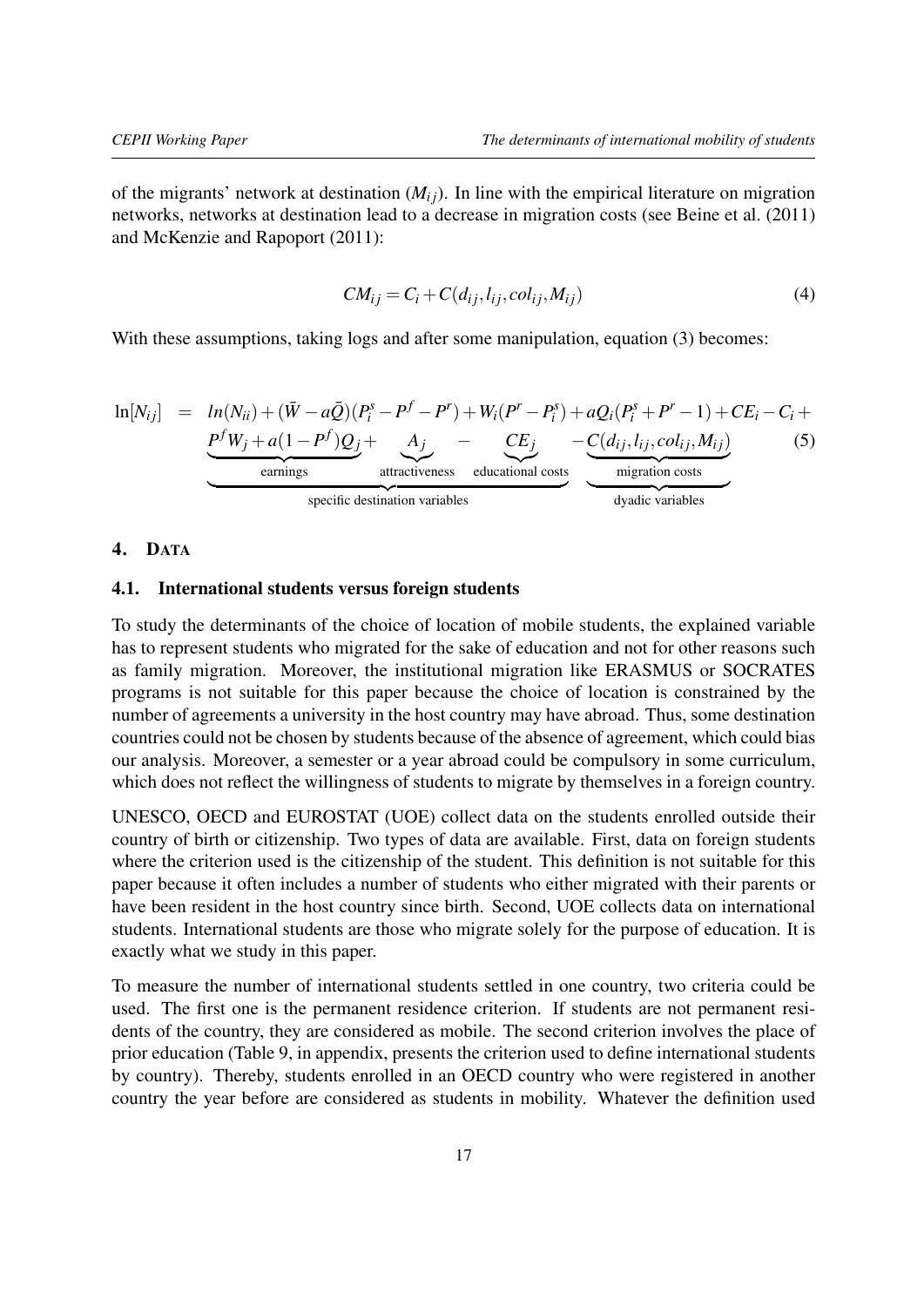to define the international students, data include a small group of non-resident nationals who have returned to their country of citizenship. However, this part of international students is less important than the gap between foreign students and international students. Table [10](#page-40-0) presents both figures for international students and foreign students for the year 2007. On average, international students represent 71% of the stock of foreign students. Because this paper studies the individual migration of students for the aim of study, we focus on the number of international students in OECD countries. Data on international students is not available for all OECD countries and our analysis is limited to 13 of them : Australia, Belgium, Canada, Denmark, Germany, Ireland, the Netherlands, New Zealand, Spain, Sweden, Switzerland, the United Kingdom and the United States. Other countries either report data on foreign students and not on international students or do not give data for the period considered (from 2004 to 2007). As UOE collected data for students registered for the full academic year, it does not include students who migrate through an institutional program like ERASMUS or SOCRATES.

#### <span id="page-17-0"></span>4.2. Other data

Following our theoretical framework, we relate the flows of mobile students to a set of different determinants. These can be classified into different categories.

The first one is a set of dyadic variables influencing the cost of student mobility. Migration costs are supposed to depend on distance between the two countries  $(d_{ij})$ , language proximity captured by a dummy variable stating whether the two countries share a common official language  $(l_{ij})$ , the existence of a colonial link  $(col_{ij})$  and the size of the network at destination (*Mi j*). Network is defined as the stock of migrants from the origin country living at destination. Those migrants are likely to provide assistance and information to students from their country and therefore decrease their migration costs.<sup>[10](#page-0-0)</sup>

The second categorie includes a set of specific destination variables which can be grouped into three components : the expected earnings, the educational costs and the others attractiveness variables (see equation [\(5\)](#page-16-2) ).

For the expected earnings, a distinction is made in the theoretical model between the wage condition at destination  $(w_i)$  and an expected premium which depends on the quality of education (*rank <sup>j</sup>*). In order to capture the wage conditions at destination, we use two alternative measures. First, following [Rosenzweig](#page-35-1) [\(2008\)](#page-35-1), we use the skill premia at destination (*skill pj*). Those are nevertheless estimated and collected for the destination countries from [Psacharopoulos and Pa](#page-35-8)[trinos](#page-35-8) [\(2002\)](#page-35-8). Second, as an alternative to the skill premia, we use wage data from the OECD (*wage <sup>j</sup>*). Those capture the average annual gross wages for skilled workers (workers with tertiary education level). The reference year is 2008 or 2009 depending on the destination country.

 $10$ They can also provide information regarding job opportunities after studying. In that respect, network could also enter in terms of modeling in the benefit side of migration. Nevertheless, what matters is the net gain associated to each choice, which implies both modeling approaches yield equivalent observational implications.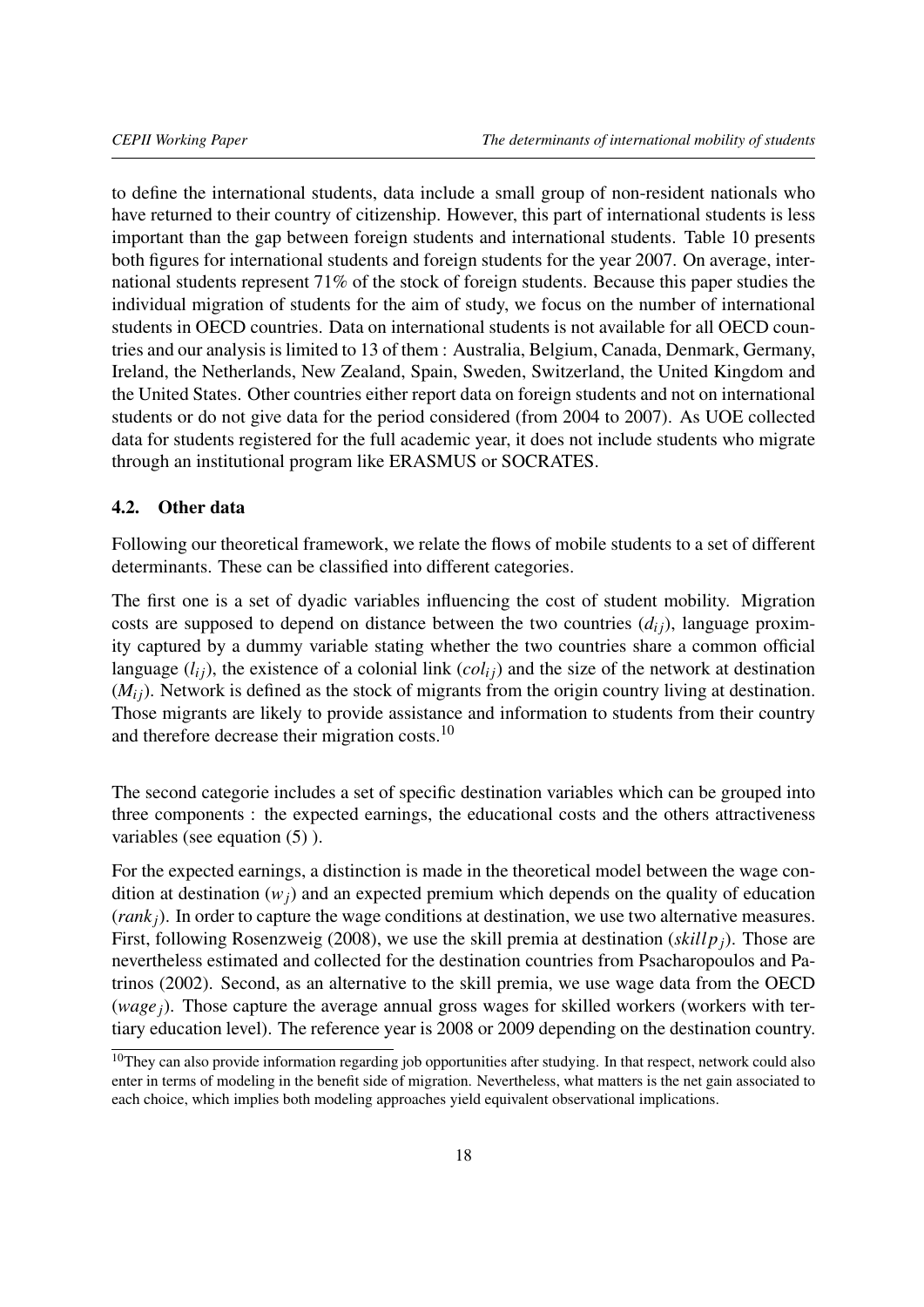Note that the data is not available for Switzerland but based on auxiliary information, we use the wage level in Luxembourg as a proxy. For the quality of the higher education system, we use the 500 Shanghai ranking. More precisely, an index ratio is built with the number of national universities in the 500 shanghai ranking in the numerator and the number of students enrolled for higher education in the denominator. The number of universities in the top 500 is weighted by the size of the higher education system. Using the Shanghai ranking as a measure of quality could be open to criticism because of the criteria used to built this ranking. However, this ranking is well known from students who want to migrate and is harmonized between countries.

Concerning the educational costs, we use the average fees at destination (*f eesj*). Because data on fees paid by mobile students is, to our knowledge, not available, we collect data on fees paid by natives (OECD).

Others attractiveness variables incorporate the cost of living in a country (*livingcostj*) which impacts the affordability of education in that it increases the total amount of money required to complete each year of study. The data found in [Usher and Cervenan](#page-35-9) [\(2005\)](#page-35-9) includes the costs of rent and food for an academic year. We also include the total population at destination (*popj*) as a proxy for the host capacity of destination countries.

| <b>Variable</b>     | <b>Definition</b>                               | <b>Source</b>      | <b>Available</b> |
|---------------------|-------------------------------------------------|--------------------|------------------|
|                     |                                                 |                    | <b>Years</b>     |
|                     | <b>Mobile students</b>                          |                    |                  |
| $N_{ij}$            | Number of mobile students from an origin        | <b>UNESCO</b>      | 2004-2007        |
|                     | country $i$ to the destination country $j$      | <b>OECD</b><br>EU- | except the       |
|                     |                                                 | <b>ROSTAT</b>      | 2005<br>year     |
|                     |                                                 | (UOE)              | for Canada       |
|                     | <b>Migrants network</b>                         |                    |                  |
| $M_{ij}$            | Total migration stock from origin country $i$   | Docquier           | 2000             |
|                     | to destination country $j$                      | and Marfouk        |                  |
|                     |                                                 | database           |                  |
|                     |                                                 | (DM06)             |                  |
| $M_{ij}$            | Stock of migrants without upper secondary       | DM 06              | 2001             |
|                     | education from origin country $i$ to destina-   |                    |                  |
|                     | tion country $j$                                |                    |                  |
| $\overline{M_{ij}}$ | Stock of migrants with a post-secondary ed-     | DM 06              | 2001             |
|                     | ucation from origin country $i$ to destination  |                    |                  |
|                     | country $j$                                     |                    |                  |
|                     | <b>Dyadic cost variables</b>                    |                    |                  |
| $d_{ij}$            | Distance from origin country $i$ to destination | <b>CEPII</b>       |                  |
|                     | country $j$                                     | database           |                  |
|                     |                                                 |                    |                  |

Table 1 – Data presentation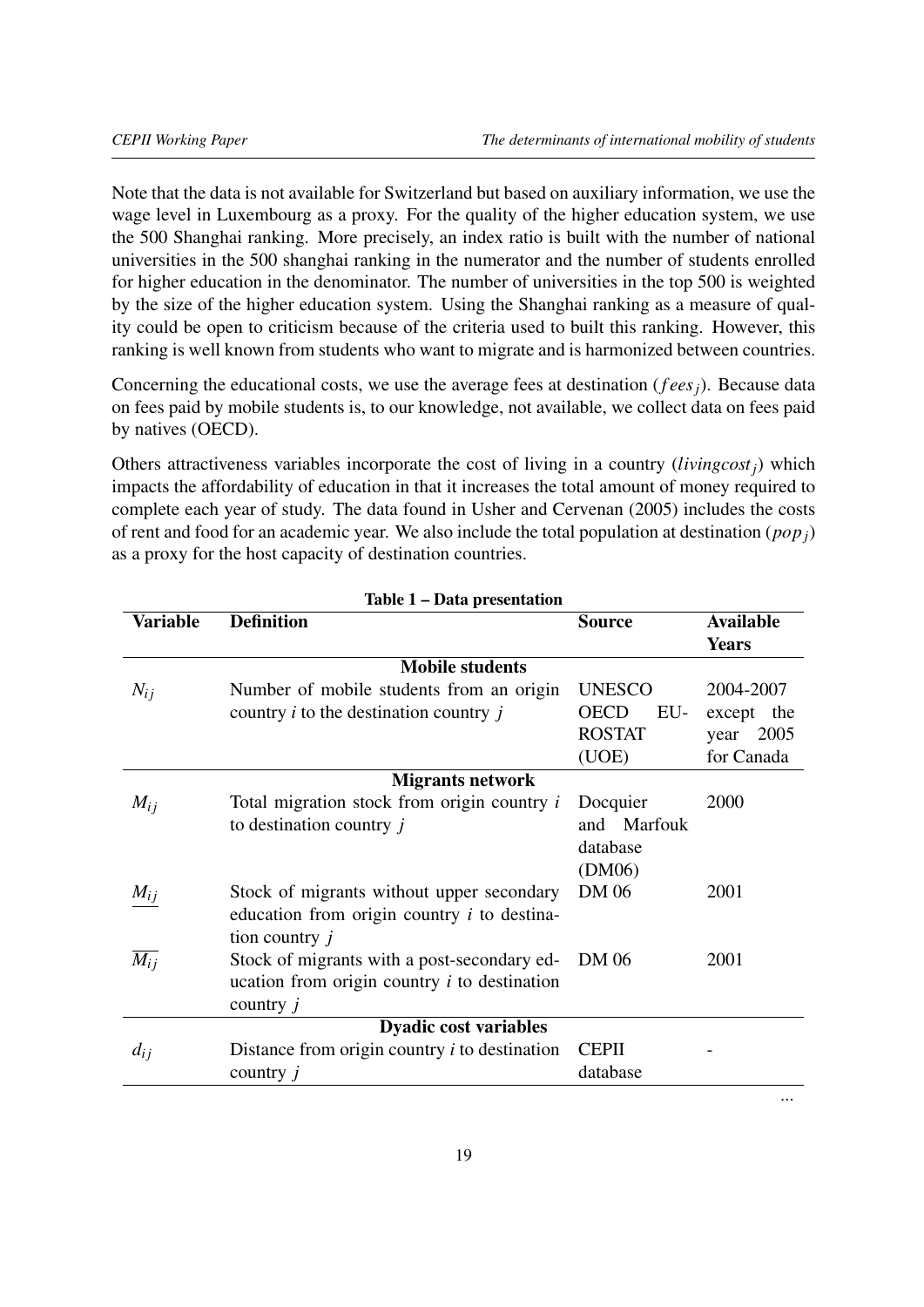|                   | Table 1 – suite                                                                                                                   |                                                  |                                                                                                                                                                |
|-------------------|-----------------------------------------------------------------------------------------------------------------------------------|--------------------------------------------------|----------------------------------------------------------------------------------------------------------------------------------------------------------------|
| <b>Variable</b>   | <b>Definition</b>                                                                                                                 | <b>Source</b>                                    | <b>Available</b><br><b>Years</b>                                                                                                                               |
| $l_{ij}$          | Existence of a common official language                                                                                           | <b>CEPII</b>                                     |                                                                                                                                                                |
| $col_{ij}$        | Existence of a colonial link after 1945                                                                                           | database<br><b>CEPII</b><br>database             |                                                                                                                                                                |
|                   | <b>Destination specific variables</b>                                                                                             |                                                  |                                                                                                                                                                |
| $skip_j$          | Skill price estimated by private return to<br>schooling                                                                           | Psacharopoulos 2002<br>Patrinos<br>and<br>(2002) |                                                                                                                                                                |
| $pop_j$           | Population in million for the destination and<br>origin countries                                                                 | <b>FMI</b>                                       | 2004-2007                                                                                                                                                      |
| $eff$ totd        | Number of students pursuing education in a<br>higher education institution                                                        | <b>UNESCO</b>                                    | 2004-2007                                                                                                                                                      |
| rank500           | Number of universities classified in the<br>Shanghai top 500 ranking                                                              | Shanghai<br>ranking                              | 2004-2007                                                                                                                                                      |
| $rank_i$          | rank500<br>$\overline{efftotal}$                                                                                                  | <b>UNESCO</b><br>and Shanghai<br>ranking         | 2004-2007                                                                                                                                                      |
| $fees_i$          | Annual average tuition fees charged by<br>tertiary-type-A educational institutions for<br>full-time native students in US dollars | OECD (2006,<br>2007)                             | Academic<br>year 2003-<br>2004<br>except for<br>Ireland,<br>Nether-<br>lands<br>(academic<br>year 2004-<br>N <sub>0</sub><br>2005).<br>for<br>data<br>Germany. |
| wage <sub>i</sub> | Gross annual wage for workers with tertiary<br>education level                                                                    | OECD: educa-<br>tion at a glance                 | 2008<br><sub>or</sub><br>2009                                                                                                                                  |

*...*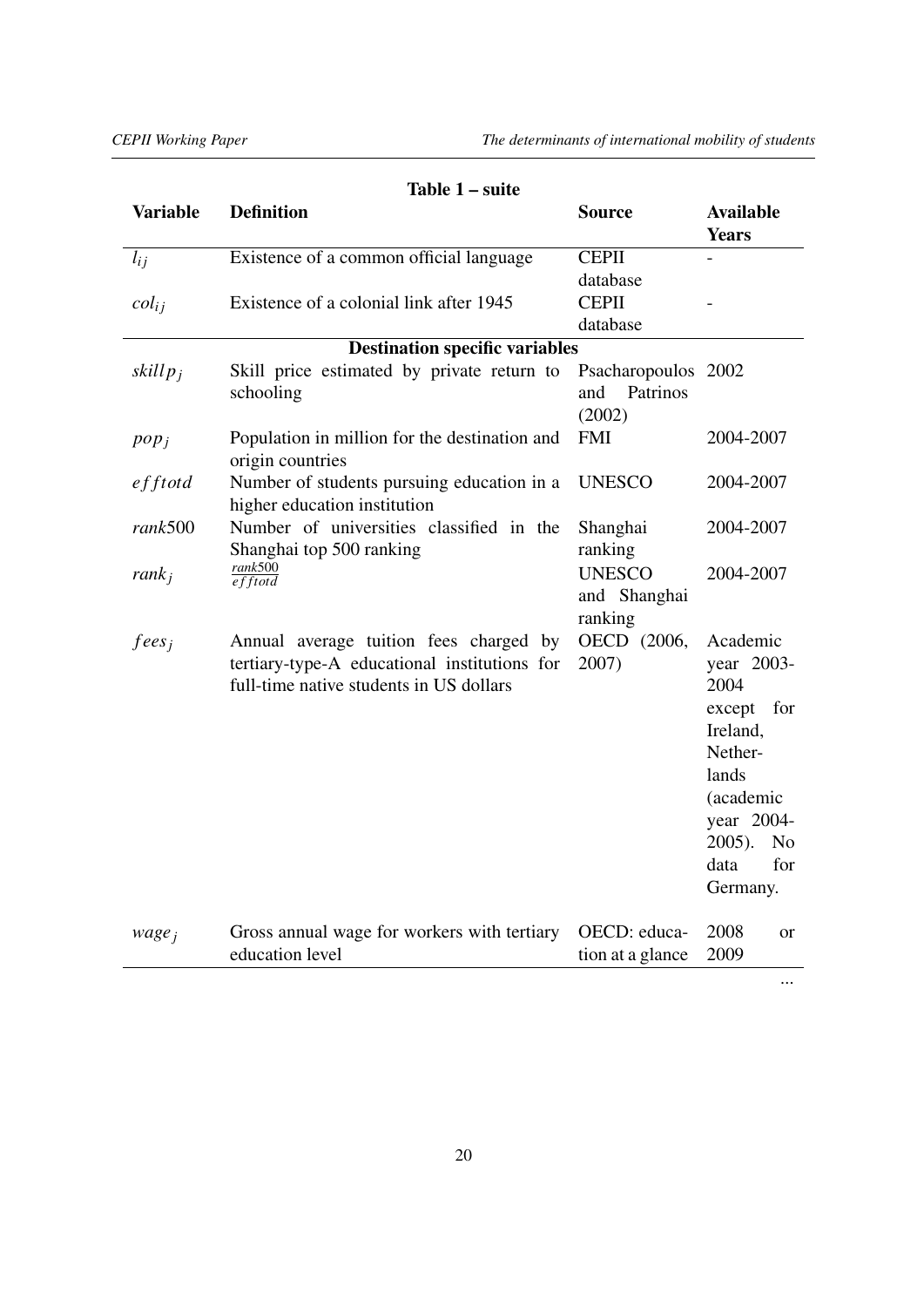|                 | $1400C + 700C$                                        |               |                  |
|-----------------|-------------------------------------------------------|---------------|------------------|
| <b>Variable</b> | <b>Definition</b>                                     | <b>Source</b> | <b>Available</b> |
|                 |                                                       |               | <b>Years</b>     |
| livingcost;     | The cost of living (in US dollars 2003) in Usher      | and           | 2003. Data       |
|                 | a country materially impacts the affordabil- Cervenan |               | for Switzer-     |
|                 | ity of education in that it increases the total       | (2005)        | land, Spain      |
|                 | amount of money required to complete each             |               | Den-<br>and      |
|                 | year of study. Living costs include the cost          |               | mark<br>are      |
|                 | of rent and food for an academic year.                |               | missing          |
|                 |                                                       |               |                  |

#### Table 1 – suite

#### <span id="page-20-0"></span>5. MEASURING DETERMINANTS OF STUDENT'S MIGRATION

## <span id="page-20-1"></span>5.1. Econometric approach

## *5.1.1. Implied specifications*

<span id="page-20-2"></span>Starting from equation [\(5\)](#page-16-2), the benchmark estimable relationship between international student migration flows and their determinants is the following:

$$
ln(N_{ij}) = \alpha + \alpha_i + \alpha_j + \beta_1 * ln(d_{ij}) + \beta_2 * ln(col_{ij}) + \beta_3 * ln(l_{ij}) + \beta_4 * ln(M_{ij}) + \nu_{ij} + \varepsilon_{ij}
$$
(6)

where  $v_{ij}$  captures the unobserved bilateral factors and  $\varepsilon_{ij}$  is an error term and  $\alpha = (\bar{W}$  $a\overline{Q}$ )( $P^f - P^r$ ). In this specification, unobserved factors that are origin and destination specific are captured by  $\alpha_i$  and  $\alpha_j$ . More precisely, we have :

$$
\alpha_i = CE_i - C_i + W_i(P^r - P_i^s) + aQ_i(P_i^s + P^r - 1) + P_i^s(\bar{W} - a\bar{Q}) + ln(N_{ii})
$$
\n(7)

Similarly, we have:

<span id="page-20-3"></span>
$$
\alpha_j = P^f W_j + a(1 - P^f)Q_j + A_j - CE_j \tag{8}
$$

The aim of this particular specification is to maximize the fit of the model to the data and to focus on the role of the dyadic factors such as flying distance  $(d_i)$ , the existence of a colonial link (*col<sub>i</sub>*), the use of a common official language ( $l_{ij}$ ) and the network effect ( $M_{ij}$ ).

In contrast, specification [\(6\)](#page-20-2) does not allow to capture the role of factors that are destination specific. In the context of international competition between countries for young talents, such an analysis is very important to shed some light of the determinants of the attractiveness of each country as a supplier of higher education and therefore to issue policy recommendations to increase this attractiveness. To this aim, we replace  $\alpha_j$  by destination specific observable variables involved in its definition. Following equation [\(8\)](#page-20-3), we consider 5 variables: skill prices (in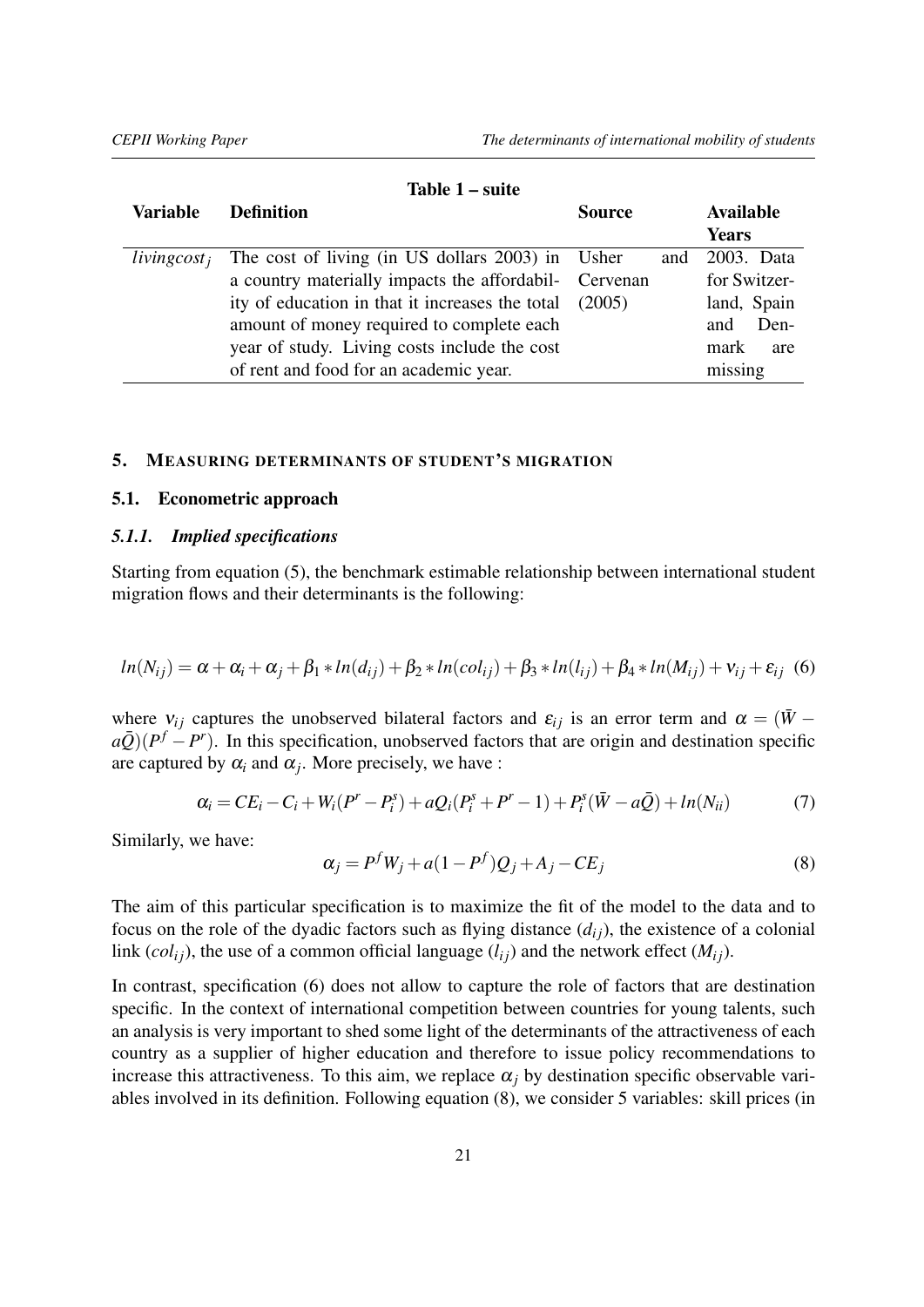the destination country) (*skill*  $p_j$ ) or wages for workers with a tertiary education level ((*wage*  $j$ ) as an incentive for students to work at destination after they have completed their education (a proxy of  $W_i$ ), the measure of prestige and quality of the universities (*rank j* as a proxy of  $Q_i$ ), the average fees (*fees<sub>i</sub>*) and the average living cost (*livingcost<sub>i</sub>*) and population (*Pop<sub>j</sub>*) as a proxy for the host capacity of the country.

The implied specification becomes :

<span id="page-21-1"></span>
$$
ln(N_{ij}) = \alpha_i + \beta_1 * ln(d_{ij}) + \beta_2 * ln(col_{ij}) + \beta_3 ln * (l_{ij}) + \beta_4 ln(M_{ij}) + \beta_5 * ln(w_j) + \beta_6 * ln(Rank_j) + \beta_7 * ln(Pop_j) + \beta_8 * ln(livingcost_j) + \beta_9 * ln(fees_j) + v_{ij} + \varepsilon_{ij}
$$
\n(9)

#### <span id="page-21-0"></span>5.2. Results

#### *5.2.1. Benchmark regressions at the bilateral level*

We first start with the regressions allowing to capture the impact of bilateral factors (equation [\(6\)](#page-20-2)). In a first step, we leave out a discussion about the role of the unobservable bilateral factors  $(v_{ij})$  and the impact of their omission. We address this issue specifically later on. In specification [6,](#page-20-2) the role of country specific variables are captured by destination and origin country fixed effects. This specification yields in general a better fit and is suited to uncover in a more precise way the role of factors that are specific to each migration corridor. Among those factors, we include the role of linguistic links, of the colonial links, of the migrants' network at destination and of the euclidean distance between the origin and the destination. We have actually 4 waves of data: 2004, 2005, 2006 and 2007. Nevertheless, we do not pool the data. The reason is two-fold. First, pooling the data and accounting for unobserved heterogeneity would lead to the inclusion of country pairs specific effect. In turn, this would absorb the role of bilateral factors that are constant over time like colonial links, linguistic links and distance. Second, for the network, we have only data for 2000 and we use that information in each regression period. Pooling the data therefore would introduce some redundant information and like for the other bilateral factors, their impact would be absorbed by the bilateral fixed effect.

One of the econometric issue at stake in this analysis is related to high proportion of zeros. Depending on the period, the proportion of zero values in the stock of students at the dyadic level varies between 18% and 30%.<sup>[11](#page-0-0)</sup> Like in other analyses involving international flows such as trade and FDI, the high prevalence rate of zeros creates specific issues that prevent the use of OLS estimates. The first issue is that taking the log of the flows values drops the observations with zero students. This in turn induces a selection bias since the country pairs with zero values are likely to have a population distribution that differs from the underlying one of the pairs with positive flows. Using the log of the observed flows plus one instead of the log or using some Tobit estimator prevents such a bias. Nevertheless, as shown by [Santos Silva and](#page-35-10)

<sup>&</sup>lt;sup>11</sup>Starting from the full sample involving only  $N_i$ [, the proportion of zeros is 17.9%, 27.09%, 24.42% and 29.97%](#page-35-10) [respectively for the years 2004, 2005, 2006 and 2007.](#page-35-10)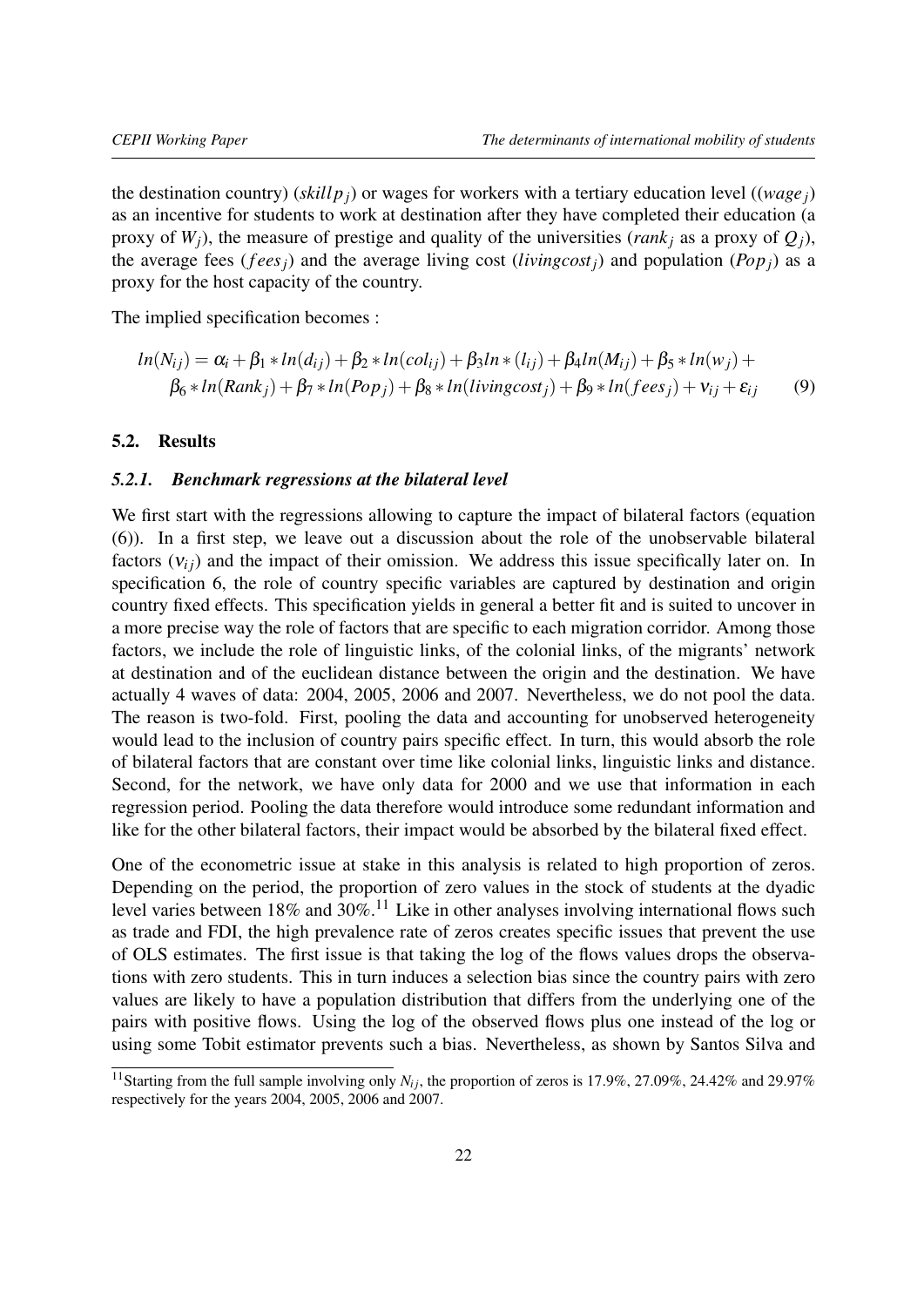[Tenreyro](#page-35-10) [\(2006\)](#page-35-10), in presence of heteroskedasticity, the presence of zeros creates some correlation between the covariates and the error term, leading to inconsistency of OLS estimates. The solution they propose is to use the Poisson maximum likelihood estimator which minimizes the bias in Monte Carlo simulations under a set of alternative stochastic processes. Therefore, we rely on the Poisson ML estimates to estimate models [\(6\)](#page-20-2) and [\(9\)](#page-21-1).<sup>[12](#page-0-0)</sup> We make sure the standard errors are adjusted using robust estimates. Table [2](#page-22-0) reports the estimation results for the benchmark regressions for the 4 years.

<span id="page-22-0"></span>

| Years          | (2004)      | (2005)      | (2006)        | (2007)      | (2004)      | (2005)          | (2006)      | (2007)      |  |
|----------------|-------------|-------------|---------------|-------------|-------------|-----------------|-------------|-------------|--|
| Variables      |             |             | Total network |             |             | Skilled network |             |             |  |
|                | (2)         | (3)         | (4)           | (5)         | (6)         | (7)             | (8)         | (9)         |  |
| Distance       | $-0.672***$ | $-0.705***$ | $-0.669***$   | $-0.691***$ | $-0.587***$ | $-0.606***$     | $-0.591***$ | $-0.609***$ |  |
|                | (0.077)     | (0.067)     | (0.067)       | (0.066)     | (0.058)     | (0.072)         | (0.061)     | (0.060)     |  |
| Colony         | 0.028       | 0.021       | 0.112         | 0.104       | $-0.091$    | $-0.103$        | $-0.004$    | $-0.015$    |  |
|                | (0.219)     | (0.225)     | (0.193)       | (0.187)     | (0.216)     | (0.219)         | (0.187)     | (0.178)     |  |
| Language       | $1.131***$  | $0.909***$  | $1.044***$    | $1.130***$  | $1.007***$  | $0.784***$      | $0.924***$  | $1.003***$  |  |
|                | (0.203)     | (0.178)     | (0.178)       | (0.180)     | (0.194)     | (0.166)         | (0.168)     | (0.168)     |  |
| <b>Network</b> | $0.272***$  | $0.281***$  | $0.275***$    | $0.282***$  | $0.406***$  | $0.418***$      | $0.405***$  | $0.415***$  |  |
|                | (0.049)     | (0.053)     | (0.045)       | (0.042)     | (0.049)     | (0.051)         | (0.045)     | (0.043)     |  |
| # obs          | 2442        | 2256        | 2432          | 2444        | 2442        | 2252            | 2432        | 2444        |  |
| $#$ orig c     | 203         | 203         | 203           | 203         | 203         | 203             | 203         | 203         |  |
| $#$ dest c     | 13          | 12          | 13            | 13          | 13          | 12              | 13          | 13          |  |
| Pseudo $R^2$   | 0.927       | 0.933       | 0.934         | 0.934       | 0.932       | 0.938           | 0.939       | 0.939       |  |
| Orig FE        | yes         | yes         | yes           | yes         | yes         | yes             | yes         | yes         |  |
| Dest FE        | yes         | yes         | yes           | yes         | yes         | yes             | yes         | yes         |  |

## Table 2 – Determinants of student's migration - Bilateral regressions

Notes: Years refer to the estimation period. Poisson ML estimates. Robust standard errors between parentheses. \*, \*\* and \*\*\* denote significance at the 10, 5 and 1% significance levels.

For all regressions, network refers to the stock of migrants observed in 2000.

Columns (2)-(5): network equals stock of all migrants.

Columns (6)-(9): network equals stock of migrants with tertiary education.

From column (2) to (5), we use the total stock of migrants  $(M_{ii})$  observed in 2000 as a measure of the network while the last four columns report the results with the stock of migrants with tertiary education level only  $(\overline{M_{ii}})$ . Table [2](#page-22-0) shows that there is a strong convergence in the results between the four years under investigation, both from qualitative and quantitative point of view. Distance turns out to be a strong determinant of the number of students going

<sup>&</sup>lt;sup>12</sup>For the sake of information, Appendix 2 presents the results obtained from alternative regression techniques. We use 4 alternative methods: OLS on the dependent variable (log of number students) which drops out the zero observations, OLS on the log of (1+number of students), which includes the zero observations, a two-step Heckman procedure and finally Tobit estimation method. Two-step Heckman method assumes a selection process for the pairs with a positive number of students. Note that following [Santos Silva and Tenreyro](#page-35-10) [\(2006\)](#page-35-10), all those four methods yield biased estimates in the presence of zero observations.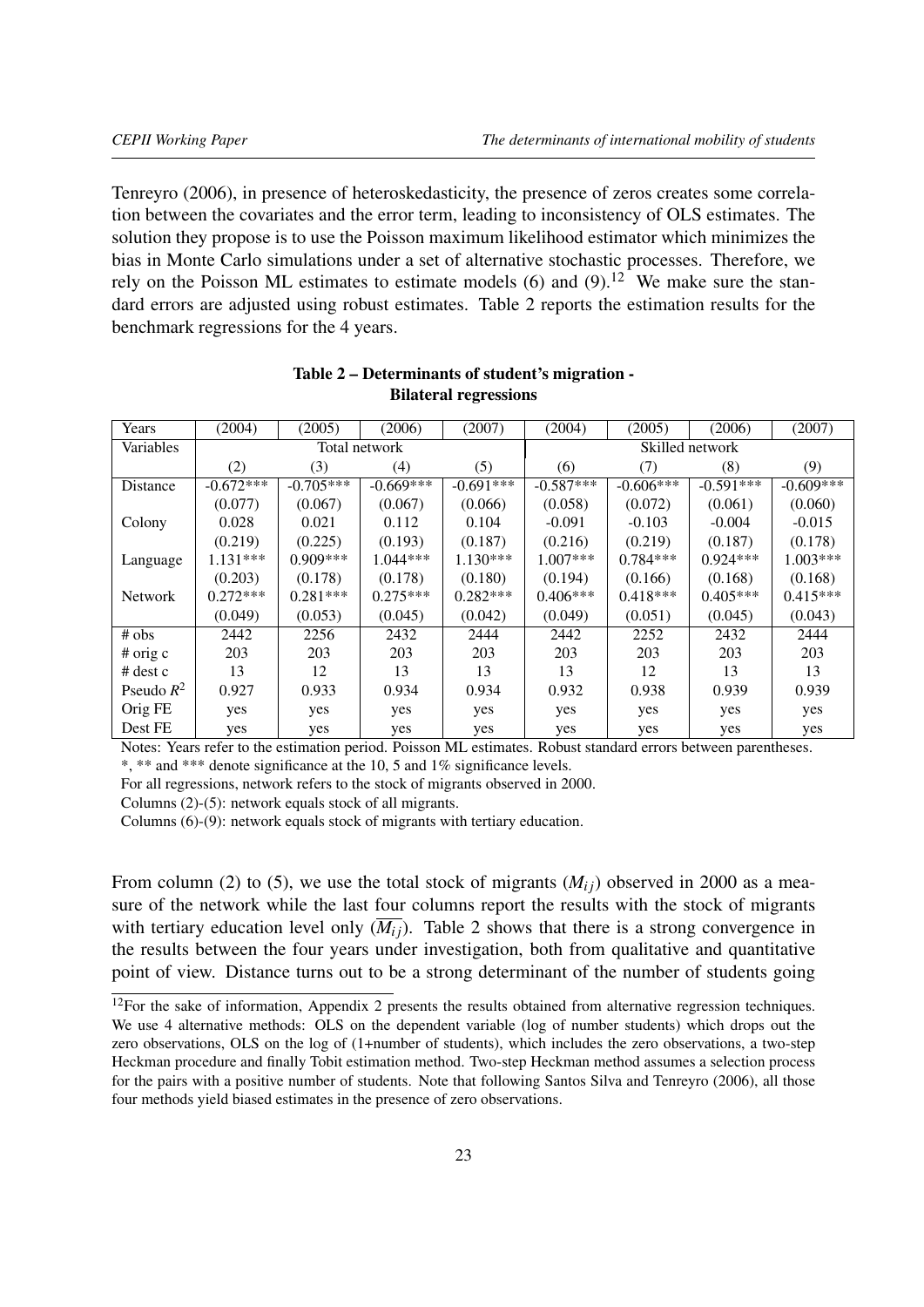abroad. Distance usually picks up the impact of transportation costs and psychological costs of being abroad. Likewise, language proximity between the origin and the destination impacts positively the flows of students studying abroad. This is consistent with the hypothesis of skill transferability [\(Chiswick](#page-33-16) [\(1978\)](#page-33-16)) where linguistic abilities seem important for (future) skilled workers. Our estimates support also a strong network effect which has not been documented in the existing literature so far. The elasticity of the total network is around 0.28. Interestingly, this elasticity, around 0.41, is stronger for the skilled diaspora (column (6) to (9)), favoring the view that students in higher education benefit more from support of skilled migrants at destination. Additional unreported results confirm that the education level of the diaspora induces a different impact in network effect for students. For instance, for 2007, the elasticity associated to the unskilled diaspora (migrants with primary education level,  $(M_{ij})$ ) is equal to 0.156, showing that the variation of the network elasticity is more or less linear with respect to education of the network. Furthermore, the effects of network tends to absorb the traditional role of colonial relationships. This suggests that students tend to choose the former colonizer as their preferred destination not because of past colonial relationships but because they can rely on people from their origin country.

The network effect could be nevertheless the result of the fact that model [\(6\)](#page-20-2) includes  $v_{ij}$ . If the migration network is correlated with the non observable factors of international students, this creates a correlation between the network and the composite error term  $v_{ij} + \varepsilon_{ij}$ , biasing the ML estimates. In the literature dealing with international migration, this is called the problem of correlated effects [\(Manski](#page-34-17) [\(1993\)](#page-34-17)). Nevertheless, this might be relevant in our context, too. For instance, it could be the case if destination countries that conduct some privileged migration policies with respect to some origin countries (thereby favoring a high value for  $M_{ij}$ ) are also keen to favor the arrival of students from those countries. Put differently, if the bilateral student migration policies tend to follow the general pattern of migration policies concerning economic migrants or family reunification programs, then the estimates of model [\(6\)](#page-20-2) can be biased.

The solution to the correlated effect problem lies in the use of instrumental variables estimates. Instrumenting the network with a variable correlated with the network in 2000 but uncorrelated with the subsequent flows of students allows to get rid of that potential problem. We follow that strategy to assess whether our estimate of the network effect is not affected by the correlated effect problem. Given the presence of zeroes, one need nevertheless to combine Poisson and instrumental variable estimation. This has been suggested by [Tenreyro](#page-35-11) [\(2007\)](#page-35-11) in the context of the GMM framework. The idea is to start from the underlying orthogonality condition associated to the Poisson estimator. Aggregating all explanatory variables  $\alpha_i$ ,  $\alpha_j$ ,  $d_{ij}$ ,  $col_{ij}$ ,  $l_{ij}$  and  $M_{ij}$ into the  $x_{ij}$  vector, the Poisson estimator  $\gamma$  solves the following moment condition:

$$
E([N_{ij} - exp(x_{ij}\gamma)]x_{ij} = 0)
$$
\n(10)

<span id="page-23-0"></span>In order to instrument  $x_{ij}$ , one can use as an alternative the following GMM estimator denoted by  $\psi$ :

$$
E([N_{ij} - exp(x_{ij}\psi)]z_{ij} = 0)
$$
\n(11)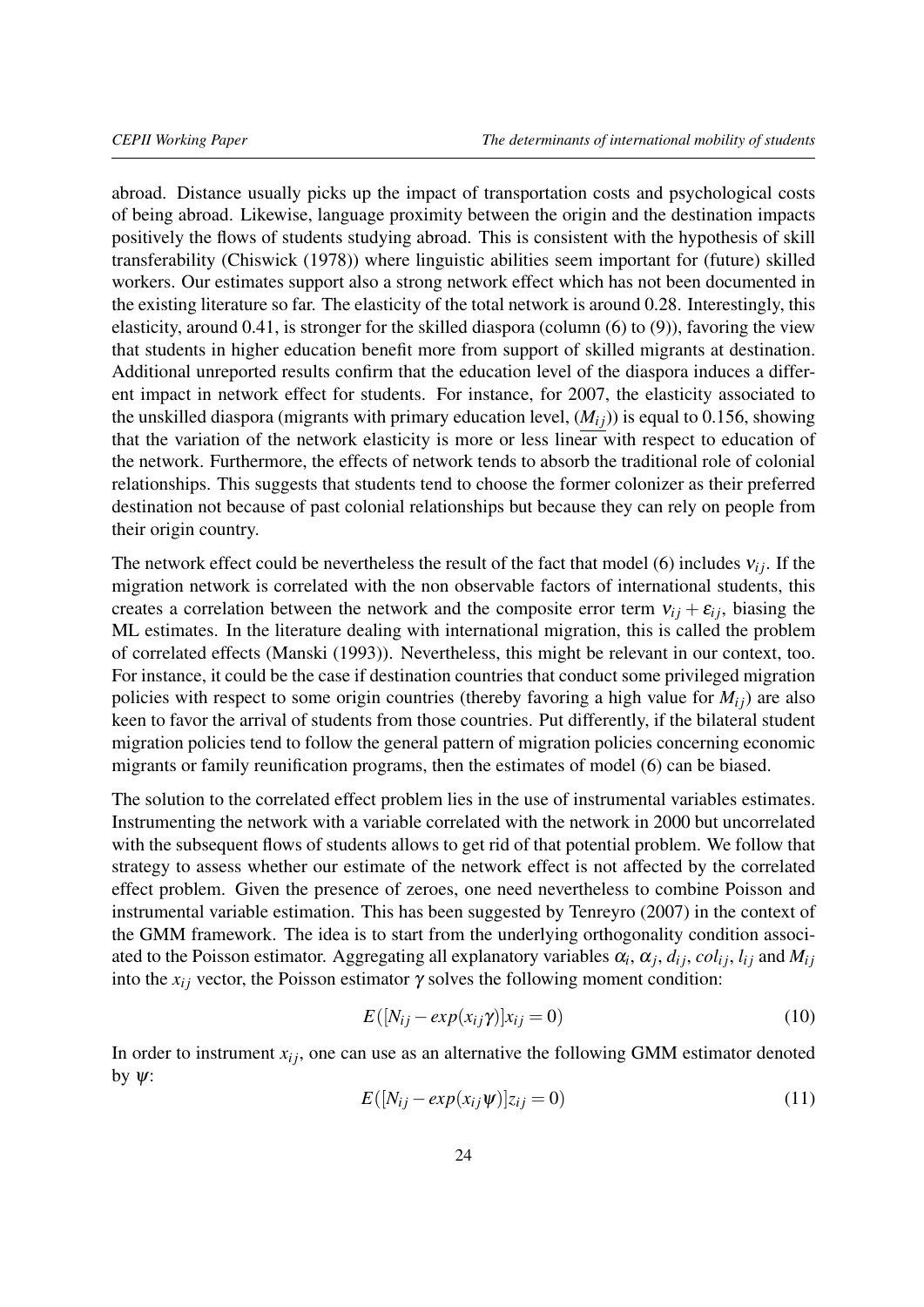in which  $z_{ij}$  represent the vector of exogenous variables and of the instruments, i.e. variables that are supposed to be correlated with  $M_{ij}$  but uncorrelated with  $N_{ij}$ . For the choice of the instrument, we follow [Beine et al.](#page-33-4) [\(2011\)](#page-33-4) and use the existence of guest worker programs in the 60's and 70's as an instrument for  $M_{ij}$ . Guest worker programs were implemented after the second world war in a lot of industrialized countries to attract economic migrants for the explicit purposes of working in specific industries like coal mines or steel factories. They were mostly dropped at the beginning of the 70's. Those bilateral agreements led to the building of important diasporas in the destination countries and are good predictors of the value of the migrant networks in 2000. In contrast, those bilateral agreements did not change the subsequent bilateral migration policies in general, and certainly not the one concerning students.

<span id="page-24-0"></span>The results of that estimation for the year 2007 are reported in Table [3.](#page-24-0) Once again we consider two measures of the migrants network. In column (2) we report the results with the total network while in column (3) we use only the skilled network. The results are in line with those of Table [2](#page-22-0) and suggest that the network effect is not an artefact associated to the correlated effect problem. In particular, we find a positive elasticity of the students flows with respect to the stock of migrants. We also find that the elasticity is higher for the skilled network, although the difference is less important.

| Variables      | Total network | Skilled network |
|----------------|---------------|-----------------|
|                | (2)           | (3)             |
| Distance       | $-0.361***$   | $-0.458***$     |
|                | (0.045)       | (0.040)         |
| Colony         | $-0.009$      | $0.111***$      |
|                | (0.189)       | (0.143)         |
| Language       | $0.503***$    | $0.288***$      |
|                | (0.136)       | (0.114)         |
| <b>Network</b> | $0.412***$    | $0.482***$      |
|                | (0.036)       | (0.033)         |
| $#$ obs        | 2301          | 2301            |
| Origin FE      | yes           | yes             |
| Destin FE      | yes           | yes             |

## Table 3 – Determinants of student's migration - GMM estimates instrumenting network

Notes: Estimation period : 2007

Column (2): network equals stock of all migrants Column (3): network equals stock of migrants with tertiary education.

Robust standard errors in GMM estimates

Instrument : presence of guest worker programs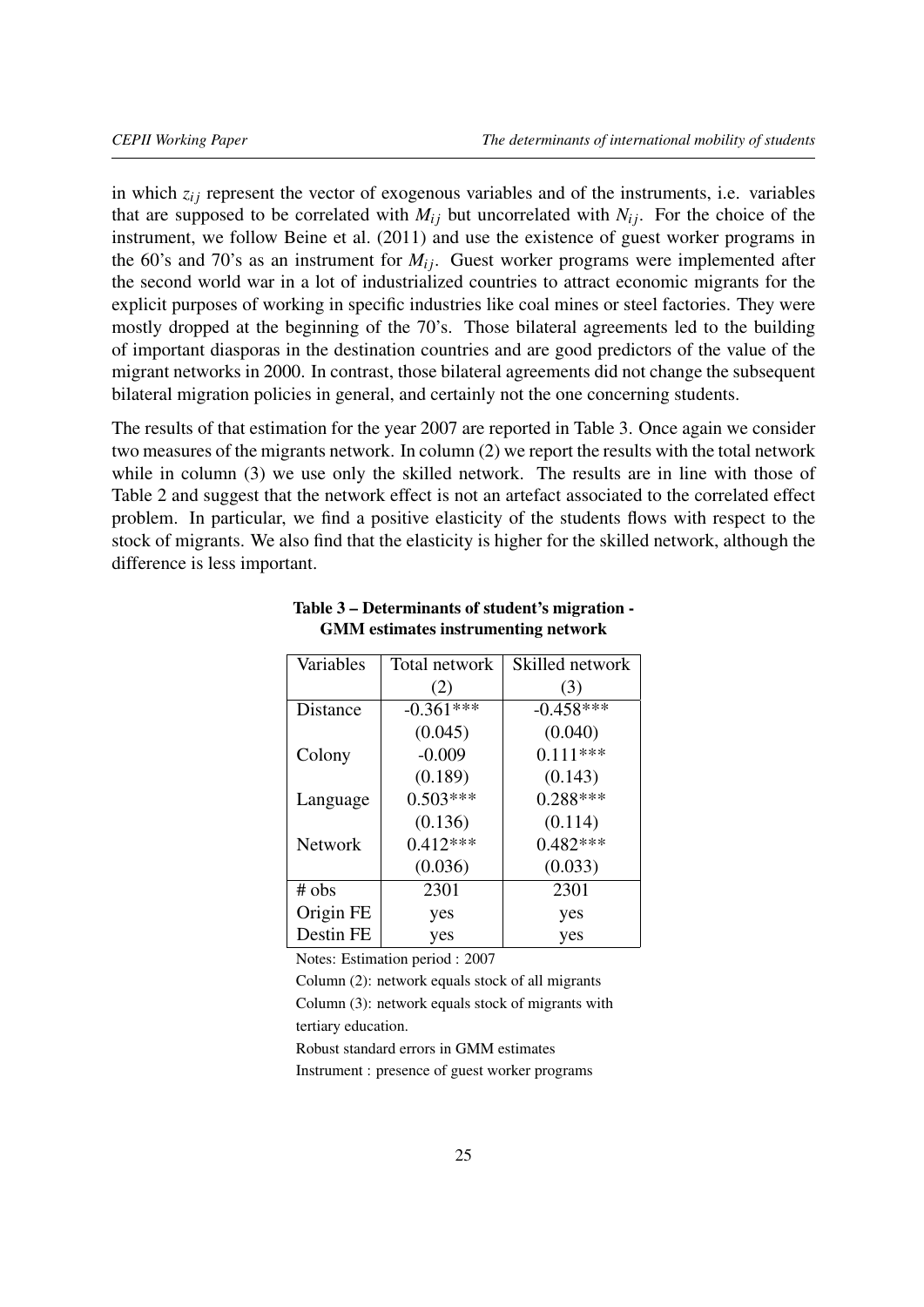#### *5.2.2. The role of destination specific variables*

The previous analysis does not allow to capture factors that are specific to destination countries. Among those factors, variables that are related to attractiveness such as the prestige of the universities at destination can be of tremendous importance. Also, since cost of living and education fees vary a lot across destinations, this should play a significant role in the decision made by students about moving abroad to complete their education.

Therefore we estimate model [\(9\)](#page-21-1) and focus on the role of destination specific variables. Given that the inclusion of observable destination specific factors leaves out unobserved factors that were previously captured by the destination fixed effects, this specification is sub-optimal from a pure statistical point of view. We should expect that the goodness of fit is lower and that the role of bilateral variables such as the network is not so well captured in this estimation. In contrast, the model allows to recover the impact of destination specific factors. We consider five destination specific factors: population size which is a proxy of the host capacity for students in general; fees and living costs that are the most important cost components for students; ranking of university as a variable capturing quality of the universities of that country; skill prices prevailing in destination countries.

The estimation of the impact of destination specific factors yields interesting insights. Ranking, as a proxy of the average quality of the universities, is clearly significant as a powerful magnet for foreign students. The positive impact is robust across all specifications included in Table [4.](#page-26-0) It is also robust to the choice of the exact ranking (Top 100 vs Top 500) we refer to. The results support the idea that housing costs play an important role in the migration and enrollment of foreign students. In contrast to fees which embed several possible effects, living expenses are clearly an important cost component of foreign education.<sup>[13](#page-0-0)</sup>

Regarding the incentives to study for the sake of working afterwards in the country, we do not find any significant role for skill prices at destination (see results in column (2)). This might be due to the low variation of skill premia estimates across destination countries. Also, those skill premia are not directly observed but rather estimated, which implies that they are plagued with measurement errors. As an alternative, we use the wage level at destination, as proxied by the average wage of workers with tertiary education level. Note that, due to missing data, the number of observations is reduced, which induces a sample effect with respect to the other specifications. Nevertheless, we find support for a positive impact of wage on the destination choice. This is line with some support in favor of the migration model of [Rosenzweig](#page-35-1) [\(2008\)](#page-35-1).

 $13$ The inclusion of living costs is only possible as destination specific components in model [\(9\)](#page-21-1). The use of the differential in living costs between the origin and destination countries would require data on living cost indexes in developing countries, which is not available worldwide. Furthermore, when available, the measures of living costs for a subset of origin countries are not comparable across countries. In contrast, the living costs in destination countries are highly comparable, which is important in a multi-destination framework like ours.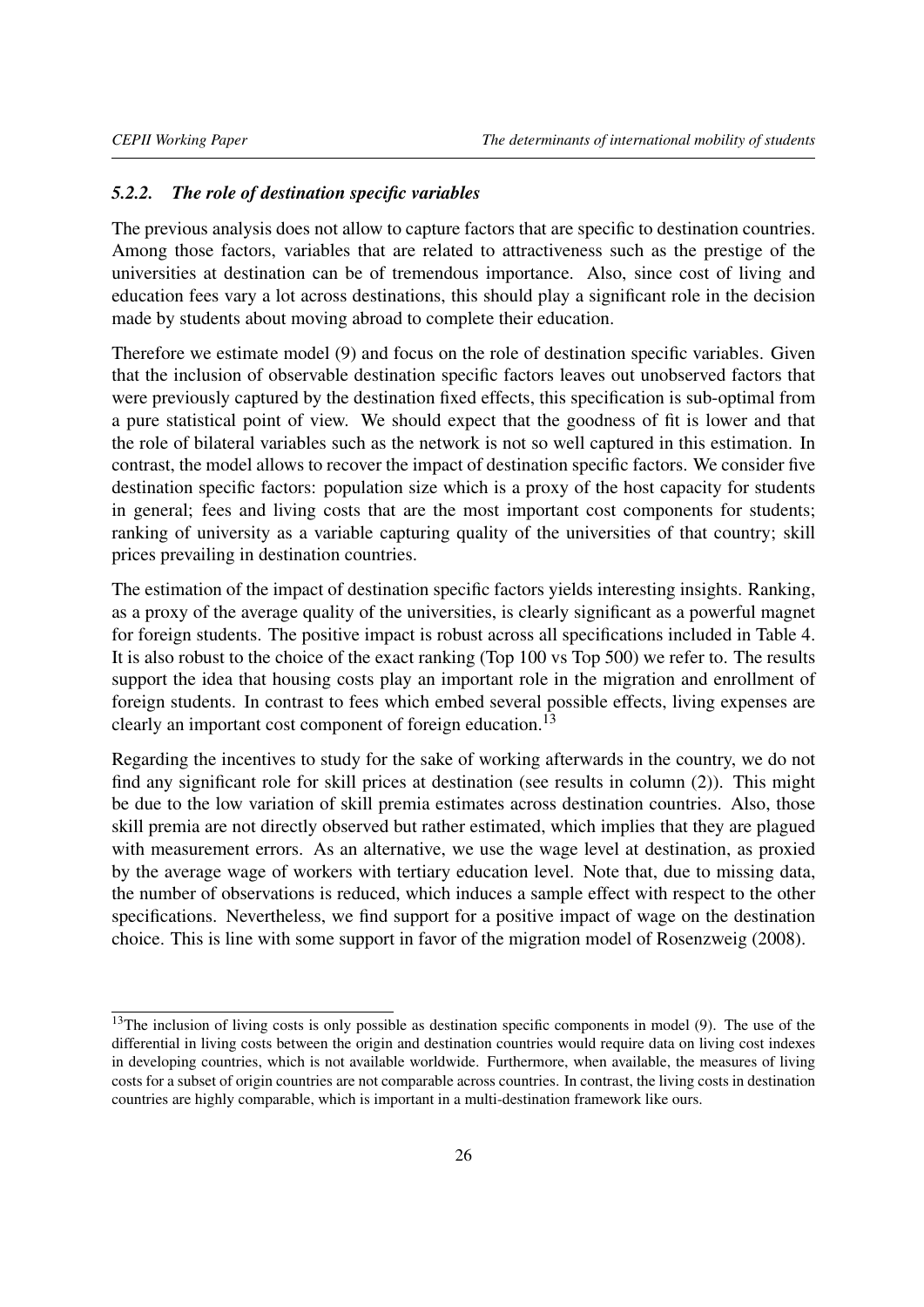<span id="page-26-0"></span>

| Variables             | (1)         | (2)         | (3)         | (4)         | (5)          | (6)          |
|-----------------------|-------------|-------------|-------------|-------------|--------------|--------------|
| Constant              | 43.078***   | $41.714***$ | $41.554***$ | 43.137***   | 38.821***    | 39.821 ***   |
|                       | (3.499)     | (3.893)     | (3.784)     | (4.354)     | (3.911)      | (3.643)      |
| Distance              | $-0.372***$ | $-0.474***$ | $-0.426***$ | $-0.361***$ | $-0.552***$  | $-0.515***$  |
|                       | (0.063)     | (0.076)     | (0.062)     | (0.059)     | (0.066)      | (0.066)      |
| Colony                | $-0.691***$ | $-0.348$    | $-0.477***$ | $-0.477***$ | $-0.178$     | $-0.327*$    |
|                       | (0.201)     | (0.212)     | (0.179)     | (0.187)     | (0.166)      | (0.179)      |
| Language              | 1.090***    | $1.070***$  | $1.045***$  | $1.008***$  | 1.540***     | $1.531***$   |
|                       | (0.189)     | (0.207)     | (0.198)     | (0.174)     | (0.143)      | (0.140)      |
| Network               | $0.465***$  | $0.388***$  | $0.421***$  | $0.462***$  | $0.353***$   | $0.381***$   |
|                       | (0.048)     | (0.053)     | (0.048)     | (0.051)     | (0.030)      | (0.029)      |
| Population            | $0.493***$  | $0.527***$  | $0.479***$  | $0.498***$  | $-0.270***$  | $-0.465***$  |
|                       | (0.073)     | (0.071)     | (0.069)     | (0.071)     | (0.099)      | (0.146)      |
| Ranking               | $0.262***$  | 1.199***    | 1.294***    | $1.306$ *** | $0.387*$     | $-0.157$     |
|                       | (0.093)     | (0.210)     | (0.177)     | (0.165)     | (0.213)      | (0.306)      |
| Living cost           | $-6.452***$ | $-5.010***$ | $-4.914***$ | $-5.211***$ | $-10.876***$ | $-12.317***$ |
|                       | (0.714)     | (0.606)     | (0.548)     | (0.698)     | (0.791)      | (1.297)      |
| Fees                  | $0.072*$    | $0.148***$  | $0.130***$  |             | 0.003        | $-0.056$     |
|                       | (0.039)     | (0.041)     | (0.034)     |             | (0.028)      | (0.044)      |
| Fees*Quality          | 17.39***    |             |             |             |              | 15.765***    |
|                       | (4.84)      |             |             |             |              | (6.65)       |
| Skill prices          |             | $-0.051$    |             |             |              |              |
|                       |             | (0.048)     |             |             |              |              |
| Wages                 |             |             |             |             | 5.498***     | 5.537***     |
|                       |             |             |             |             | (0.813)      | (0.786)      |
| # observations        | 2068        | 2068        | 2068        | 2256        | 1880         | 1880         |
| Pseudo $R^2$          | 0.930       | 0.928       | 0.927       | 0.912       | 0.933        | 0.935        |
| Origin FE             | yes         | yes         | yes         | yes         | yes          | yes          |
| <b>Destination FE</b> | no          | no          | no          | no          | no           | no           |

# Table 4 – Determinants of student's migration - Regressions with destination specific factors

Notes: Estimation period : 2007. Poisson ML estimates.

Robust standard errors between parentheses.

Network refers to the stock of migrants observed in 2000.

The estimation results reflect some unexpected sign for the effect of enrollment fees. The direct estimation of model [\(9\)](#page-21-1) (columns (2) and (3)) yield positive impact for the fees. This positive impact is robust to the inclusion or not of the skill prices as well as various measures of quality for the university. Clearly, the impact of fees goes well beyond a pure cost component. We therefore need to explore some alternative interpretations of the explicit channel by which fees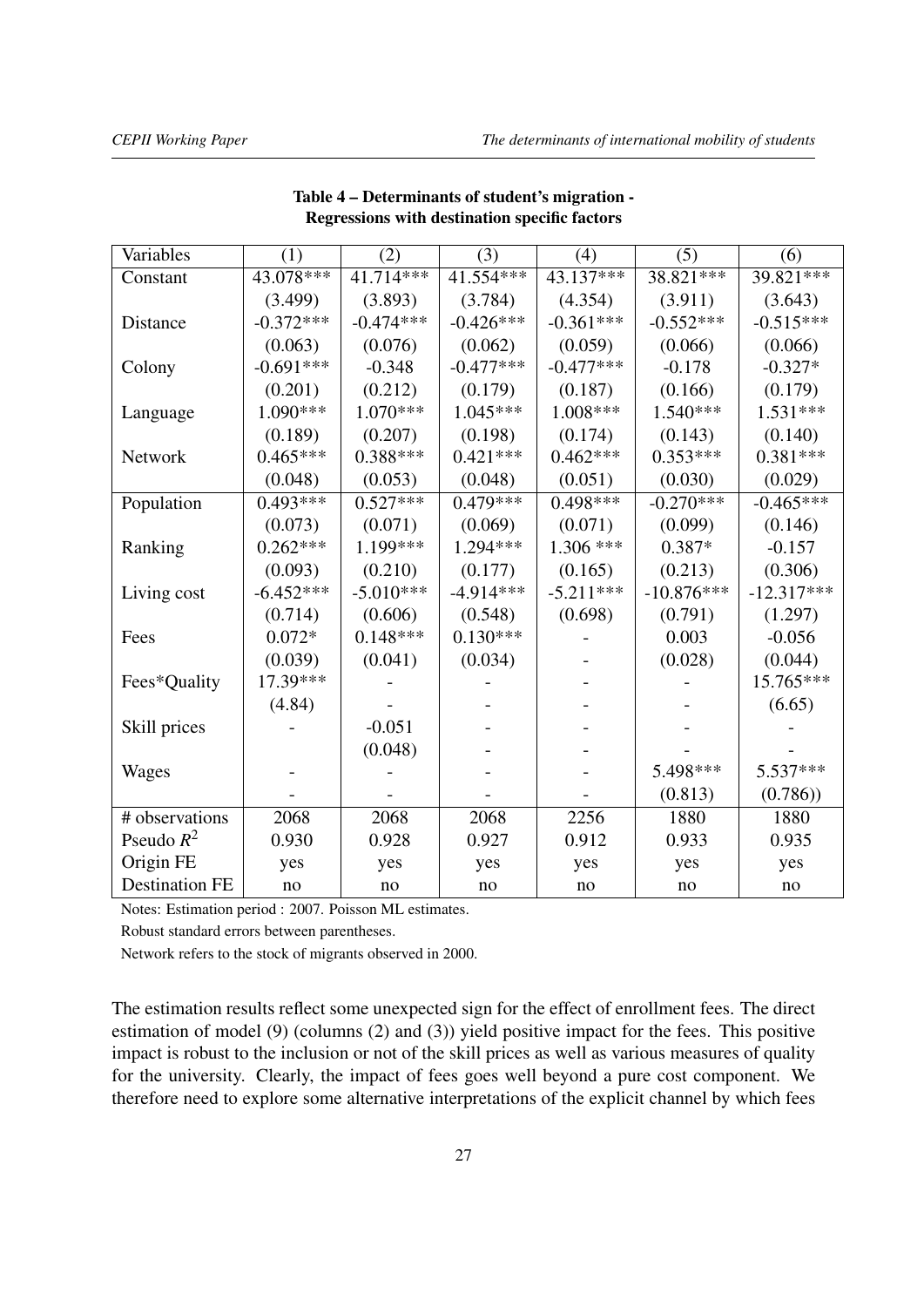impact the attraction of foreign students.

First, fees can also exert a signal for quality. High fees might reflect high quality, which attracts further students. To shed light on the possibility of such a signaling channel for fees, we add to the controls in model [\(9\)](#page-21-1) an interaction term between fees and quality of universities in the country (measured by the relative presence in the Top 500 ranking). Column (1) of Table [4](#page-26-0) displays the results. The result for the direct impact of fees remains similar, with a positive impact, albeit less significant than in the benchmark estimations (columns (2) and (3)). The interaction term between fees and quality displays a highly significant impact, which shows some support for a signaling effect of quality for fees. For countries with a high perceived quality of the tertiary education system, higher fees tend to attract further students. This result is also confirmed with wages included as potential determinants.

A second complementary interpretation of the direct positive impact of fees might be related to reverse causality. A positive impact might indeed be driven by reverse causality in the sense that countries like the United States whose universities turn out to be attractive for foreign students can afford to charge higher fees. In some universities, acceptation of foreign students might only occur if those students pay significant fees. Otherwise, there is little incentive to accept students from abroad. In universities which benefit from a good reputation of high quality and turn out to be quite attractive on a sustained basis, the university authorities can afford to set fees to high levels. This is especially true if those universities have the possibility of setting fees freely, which is more the case if they are private. In turn, grants and financial aids can be obtained by students more easily if they get admitted in universities enjoying high reputation. To test for such an interpretation, we need to instrument the fees to get rid of the possible bias triggered by the feedback effect exerted by the number of foreign students.

To address the issue of potential reverse causality from number of students to fees, we reestimate model [\(9\)](#page-21-1) combining IV and Poisson estimators. We employ the GMM estimator (equation [\(11\)](#page-23-0)) and use the share of the private sector in the total expenditures in the higher education system as an instrument for the fees. This ratio is clearly positively correlated with the average amount of fees. In contrast, we do not see any a priori relationship with the total number of incoming students.<sup>[14](#page-0-0)</sup> The results are reported in Table [5.](#page-28-0) We estimate model  $(9)$  for both education levels of network. In both cases, we find that fees become insignificant in explaining the magnitude of foreign students. It is worth pointing out that this is due to a large drop in the value of the coefficient and not only to a blow-up of the standard errors associated to the instrumentation process.

The insignificance of fees along with the strong impact of the living costs might be rationalized by the fact that foreign students often benefit from grants. For instance, in the US, foreign students often benefit from stipends or fellowships paying for registration fees, which they

 $14$ Furthermore, statistically speaking, this variable has only one dimension (destination specific) while the dependent variable  $N_{ij}$  is dyadic. This should lead to a low correlation.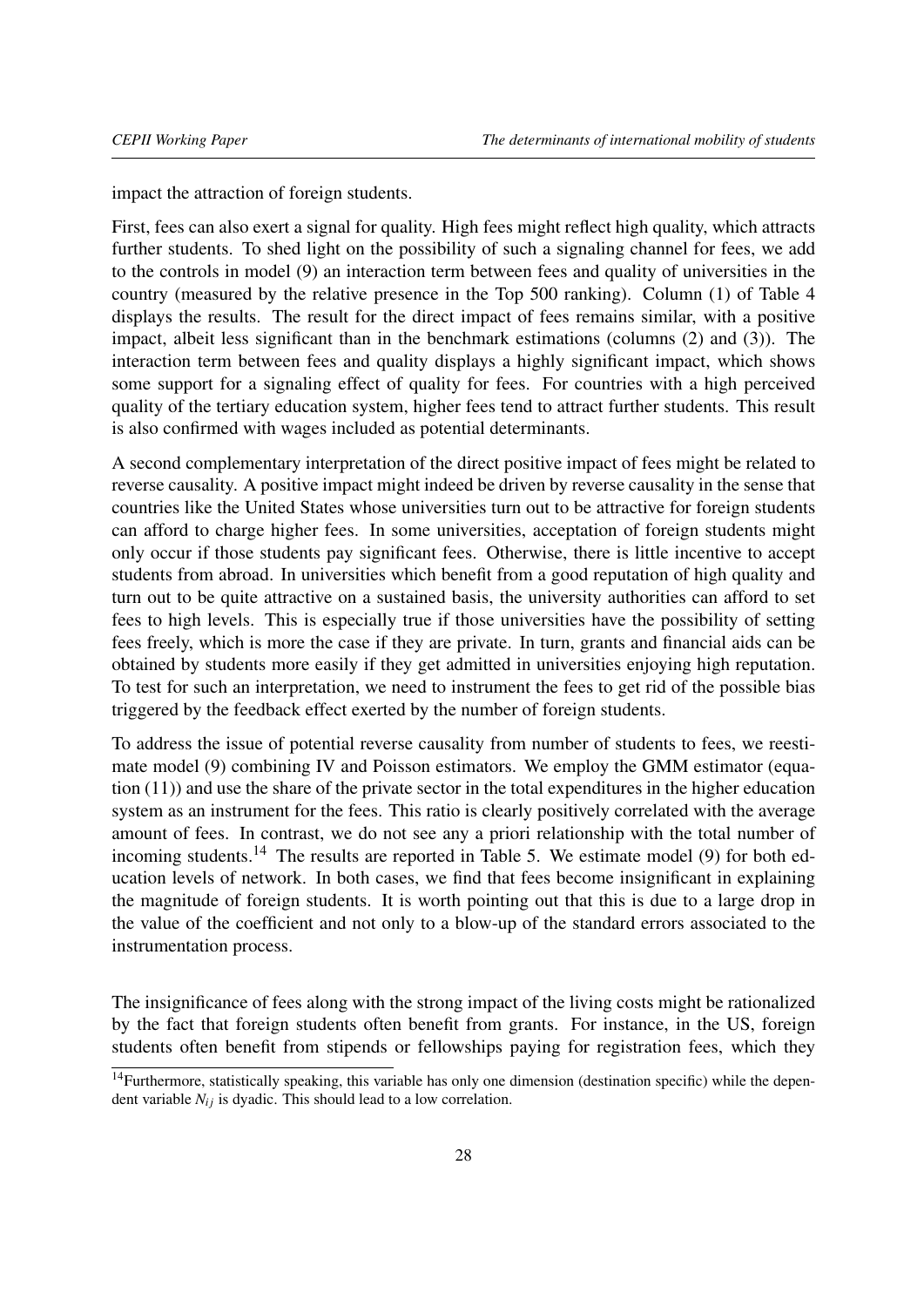receive from their government or some other organizations (e.g., the Ford Foundation), from their employer back home, or even from the universities themselves.<sup>[15](#page-0-0)</sup> Housing costs may matter possibly because the financial support does not always cover living expenses. The use of international grants could potentially be interesting in the econometric analysis to test for the validity of this conjecture. Unfortunately, data on international grants are difficult to find in a comparable form across destination countries.

<span id="page-28-0"></span>

| Variables             | Total network | Skilled network |
|-----------------------|---------------|-----------------|
|                       | (2)           | (3)             |
| Distance              | 0.002         | $-0.232***$     |
|                       | (0.129)       | (0.052)         |
|                       |               |                 |
| Colony                | $-0.688$      | $-0.277$        |
|                       | (0.434)       | (0.203)         |
| Language              | $0.706*$      | 0.119           |
|                       | (0.366)       | (0.176)         |
| <b>Network</b>        | 0.589***      | $0.557***$      |
|                       | (0.056)       | (0.045)         |
| Population            | $0.333***$    | $0.241***$      |
|                       | (0.103)       | (0.078)         |
| Ranking               | $1.624***$    | $1.246***$      |
|                       | (0.217)       | (0.169)         |
| Living cost           | $-8.864***$   | $-7.937***$     |
|                       | (1.457)       | (1.219)         |
| Fees                  | 0.032         | 0.047           |
|                       | (0.075)       | (0.029)         |
| # obs                 | 1770          | 1770            |
| Origin FE             | yes           | yes             |
| <b>Destination FE</b> | no            | no              |

#### Table 5 – Determinants of student's migration - Accounting for reverse causality in fees

Notes: Estimation period : 2007.

Column (2): network equals stock of all migrants.

Column (3): network equals stock of migrants with tertiary education.

Robust standard errors in GMM estimates.

Instrument : share of private sector in education expenditures.

<sup>&</sup>lt;sup>15</sup>The Open Doors Report of the Institute of International Education [\(IEE](#page-34-18) [\(2010\)](#page-34-18)) shows that the international students in the US must rely on their own funds to pay for their education - 63,5% of their primary source of funds come from personal and family sources and 36,5% from financial aid like grants and scholarships or fellowships. The amount of financial aid from U.S. college or universities stands at 24% of the total primary source of financing. These figures should not hide a large heterogeneity among foreign students in the US : The share of financial aid drops to 16% for undergraduates and rises to 49.4% for graduates.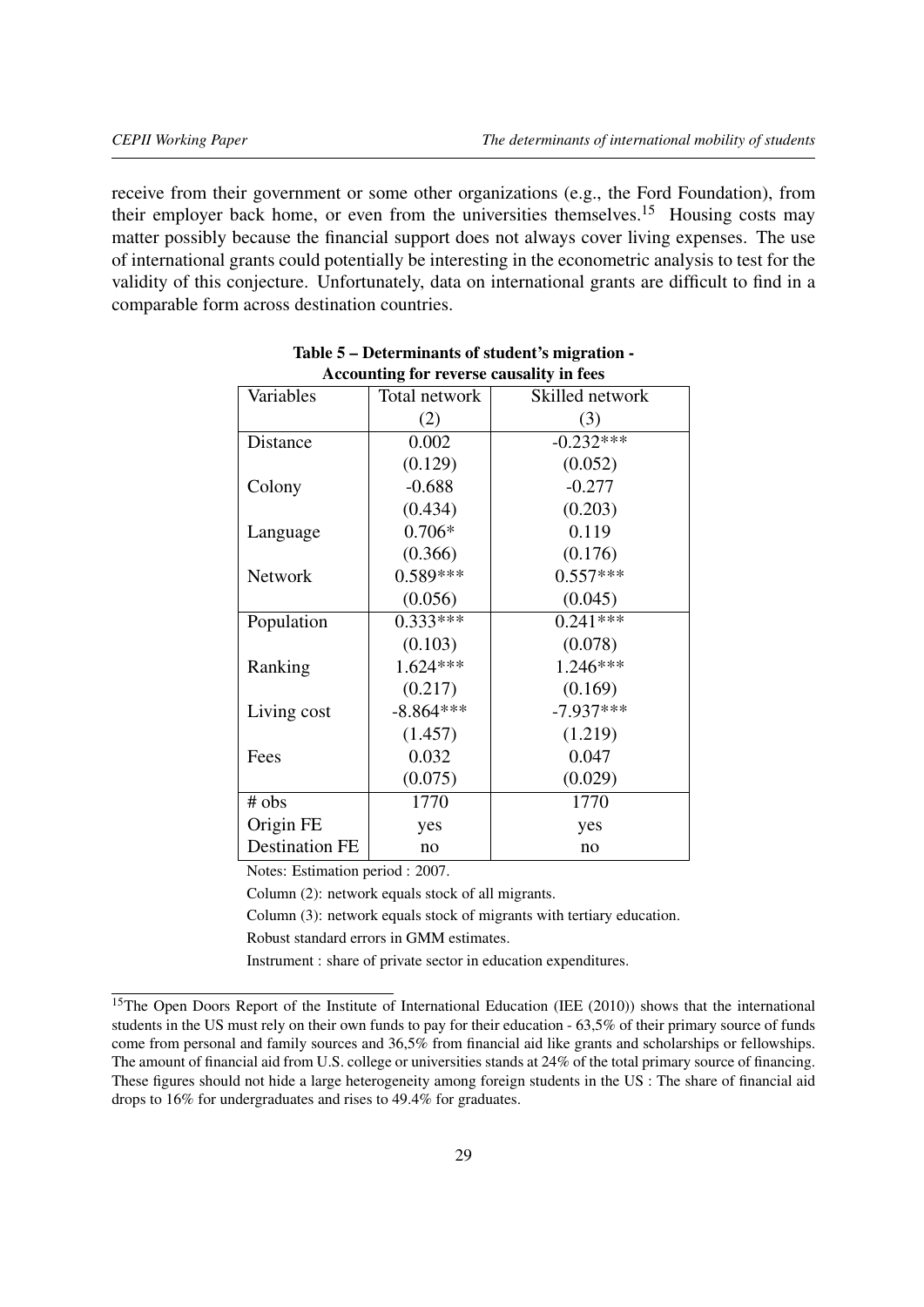#### *5.2.3. Alternative regression methods*

Our econometric estimations rely on Poisson estimates. As argued before, the choice of this approach is motivated by the particular pattern of student flow data, including the significant proportion of zero values for those flows. Other estimation methods have been used in the migration and trade literature. In Appendix 2, we present the results obtained by four of the most popular methods used by researchers.

It should be emphasized that depending on the statistical context, alternative methods might exhibit some problems. Simple OLS method applied to the log of flows induce a selection bias and some correlation between the covariates and the error term in the presence of heteroskesaticity [\(Santos Silva and Tenreyro](#page-35-10) [\(2006\)](#page-35-10)). The use of the log of 1 plus the observed flow gets rid of the selection bias but not of the the second issue. Heckman two-step regressions take explicitly the selection bias into account but are also less suited to account for the correlation with the error term; Tobit regressions also deal with zero values but assumed a truncation process. If the recorded zero values are true zeroes and do not result from some truncation process, then the estimates are also likely to suffer from estimation bias. To sum it up, our benchmark regression method, namely ML Poisson, assumes that the observed zeroes are true, does not suffer from a selection bias due to the zeroes and takes care of some correlation between covariates and the error term in presence of heteroskedastic errors. The possible diverging results between the four alternative methods and the ML Poisson partly reflect the issues mentioned here above.

Table 11 in Appendix 2 gives the results for the bilateral determinants. All in all, the results are quite consistent with the Poisson estimates. Networks, distance and linguistic links produce similar effects. Interestingly, in all regression methods, skilled networks display a higher elasticity than total network. Table 12 also gives the results for destination specific results. There is some degree of divergence with respect to Poisson regression results. For instance, ranking does not come out with the intuitive positive sign, which casts some doubt on the consistency of these estimates. Also, when combined with our measures of skilled wages, population does not display the expected positive impact. Note however that measures of wages for skilled workers are not available for all destination countries, which significantly reduces the number of country pairs. In contrast, we have consistent results regarding the influence of living costs and fees. In particular, tuition fees do not display the negative impact that would be associated to the natural interpretation of fees as a component of education cost. In that regard, those results support the ones obtained for fees with Poisson regressions. In all regressions, living costs appear to be significant cost factors for students, which is fully in line with benchmark regressions.

## *5.2.4. Cost Subsidy Equivalent Measures*

Networks and quality of universities have been found to be statistically significant determinants of student migration. For policy purposes it is also interesting to get an idea of the order of magnitude of the effects of those variables. One way of quantifying (in monetary terms) these effects is to apply a methodology similar to the *tariff-equivalent* measures used in international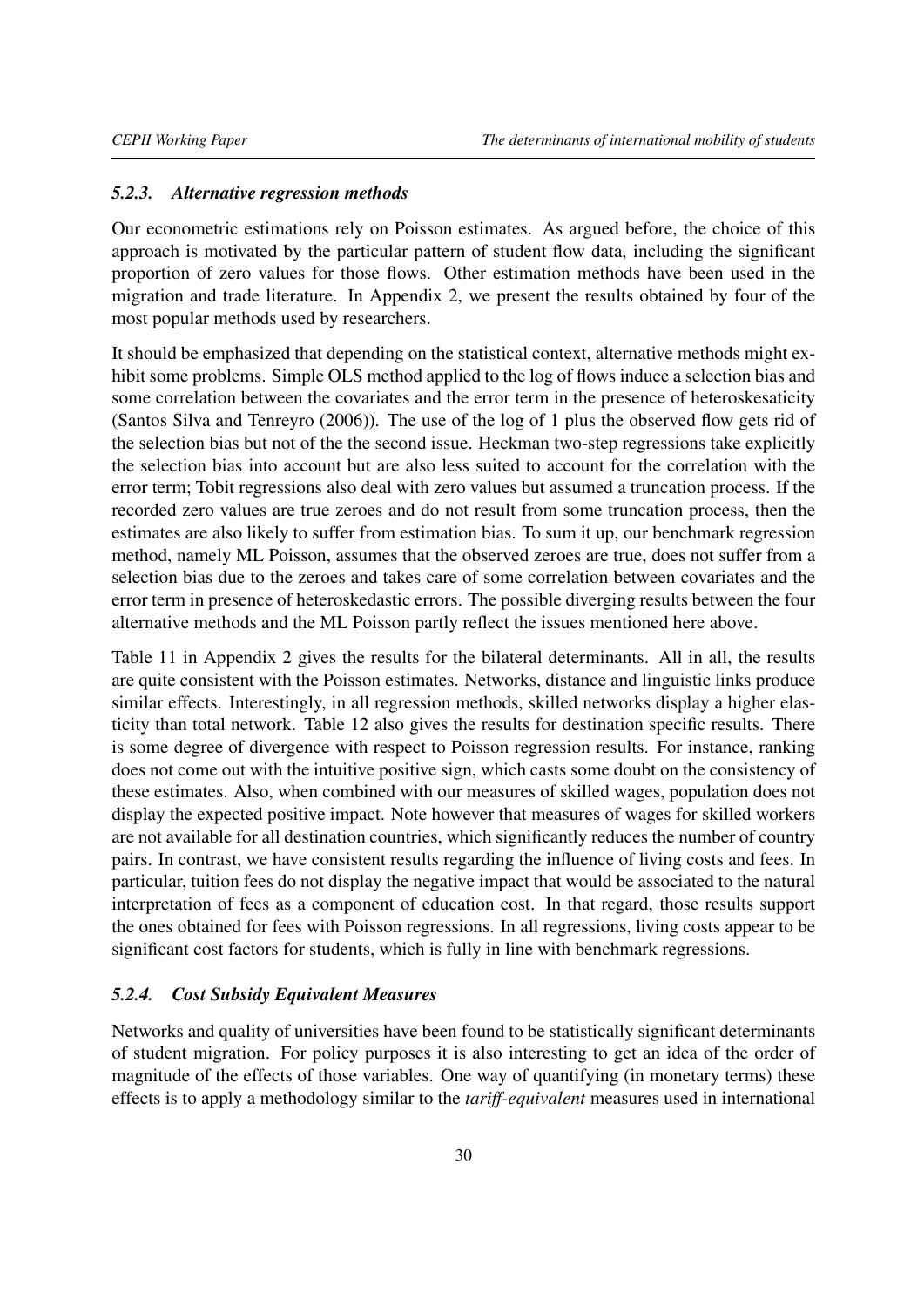trade literature to quantify the impact of non-tariff barriers. This tariff-equivalent is defined as the tariff that would produce the same effect, usually on the quantity of imports, as the non-tariff barrier [\(Anderson and van Wincoop](#page-33-17) [\(2004\)](#page-33-17)).

In the same perspective, our objective is to measure here in monetary terms the effects of network and ranking on the number of international students attracted in the destination. To that aim, we compute *living costs subsidy-equivalent measures*. Our econometric results confirm that network and the quality of the higher education system have a positive impact on the attractiveness of a destination country. This effect is similar to the the one obtained by reducing the living costs through a subsidy. This *living costs subsidy-equivalent* measure is therefore defined as the subsidy rate needed to achieve the living costs level needed to compensate the absence of any network effect given the observed stock of migrants.[16](#page-0-0) We do that for the network including all migrants<sup>[17](#page-0-0)</sup> (or alternatively only migrants with tertiary education<sup>[18](#page-0-0)</sup>) from an origin country. We compute the same living costs subsidy-equivalent measure to compensate for the loss of one university of the destination country in the Shanghai top 500 ranking<sup>[19](#page-0-0)</sup>.

<span id="page-30-0"></span>

| Destination          | Total network $(a)$ | Skilled network $(b)$ | Ranking $(c)$ |
|----------------------|---------------------|-----------------------|---------------|
| Australia            | 48.62%              | 34.90%                | $1.04\%$      |
| Belgium              | 50.52%              | 27.44%                | 2.42%         |
| Canada               | 48.44%              | 40.02%                |               |
| Denmark              | 42.09%              | 21.23%                | 4.01%         |
| Germany              | 48.43%              | 39.68%                | 0.44%         |
| Ireland              | 40.04%              | 32.55%                | 5.13%         |
| <b>Netherlands</b>   | 52.20%              | 28.64%                | 1.46%         |
| New Zealand          | 44.30%              | 26.02%                | 3.29%         |
| Spain                | 48.41%              | 34.85%                | 1.91%         |
| Sweden               | 43.36%              | 37.61%                | 1.58%         |
| Switzerland          | 48.47%              | 28.78%                | 2.13%         |
| United Kingdom       | 49.41%              | 37.50%                | 0.43%         |
| <b>United States</b> | 49.63%              | 45.59%                | 0.11%         |

Table 6 – *Living cost subsidy-equivalent* of network and ranking

(a) Aggregate subsidy rate needed to attain the living costs level that would offset the absence of network effect associated to all migrants. (b) Aggregate subsidy rate needed to attain the living costs level that would offset the absence of network effect associated to skilled migrants. (c) Subsidy rate needed to attain the living costs level that would offset the loss of one university in the in the top 500 Shanghai ranking.

Since migrants network is a dyadic variable, we compute for each country pair and for both

<sup>&</sup>lt;sup>16</sup>This subsidy rate measures the decline in relative terms that would be required to have the same number of international students in a country in the absence of network effect or one less university in the Shanghai ranking. <sup>17</sup>Column 2 of table [6.](#page-30-0)

<sup>18</sup>Column 3 of table [6.](#page-30-0)

 $19$ Column 4 of table [6.](#page-30-0)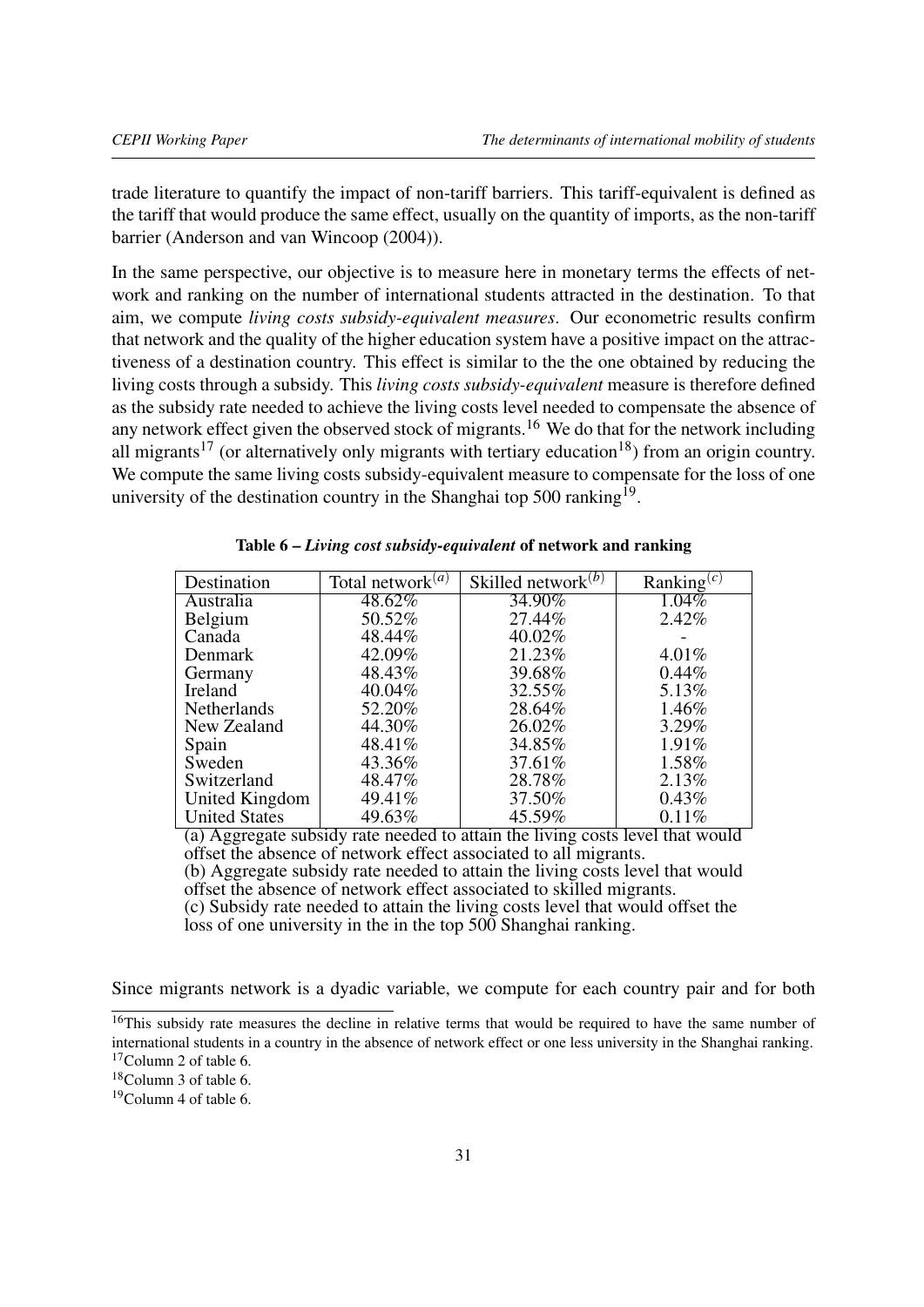types of network the living costs subsidy-equivalent . Then, starting from the subsidy rate to be applied for each origin country, we can calculate the aggregate subsidy for each destination by summing up the bilateral measures and weighting by the numbers of international students. This aggregate subsidy-equivalent measure shows the importance of network effect in the attractiveness of all these countries. It amounts to a living cost subsidy ranging from 40% in Ireland to 52.2% in the Netherlands, when we take into account the total stock of migrants. It also applies to the skilled network: we obtain subsidy rates between 21.2 % in Denmark to 45.6% in the USA. This subsidy rate is lower than the rate obtained for total immigration but we should bear in mind that skilled immigrants represent only 17% of total immigration in Denmark and up to 58% in Canada. Thus, in relative terms, the effect is larger for skilled network.

While the coefficient of university ranking is positive and significant, the computation of the living costs subsidy-equivalent yields a moderate effect: one less University in the Shanghai top 500 is offset by a subsidy rate of 0.1% for the USA and 5.1% for Ireland. This limited effect of higher education quality was also established in [Perkins and Neumayer](#page-35-2) [\(2012\)](#page-35-2).

#### <span id="page-31-0"></span>6. CONCLUSION AND DISCUSSION

In this paper, we have analyzed the determinants of international student mobility. Unlike the previous literature, we use a multi-origin multi-destination framework to identify the main factors at stake. Relying on a small theoretical model of human capital investment, we focus on two types of factors: those affecting the migration costs such as distance and migrants' network at destination and those affecting the attractiveness of the destination such as education costs, the quality of universities. We estimate the importance of those factors using data covering more than 180 origin countries and 13 destination countries. Our data cover more than 75 % of the total international student migration flows. In the estimation, we control for the high prevalence of zero values for the bilateral flows as well as the potential econometric problems affecting the quality of our estimates. Those problems are the correlated effects between network and the dyadic unobserved determinants of flows as well the reverse causality running from education fees to student flows at equilibrium. This calls for the use of econometric techniques combining Poisson estimates and instrumental variables.

The main findings of our estimations are the following ones. As for other migration flows (like employment reasons), when looking for determinants of international mobility of students, the factors measuring the costs of migration are statistically significant and economically meaningful. In particular, we find a strong network effect. The presence of country nationals at destination tends to act as a magnet for international students. Interestingly, this effect is found to increase with the level of education of the network at destination. The higher the level of education of migrants already present in the host country, the higher the flow of students of the same nationality. The effects of diaspora outweigh the traditional role of previous colonial ties. Students tend to move more to former colonizer, not explicitly for these direct colonial ties,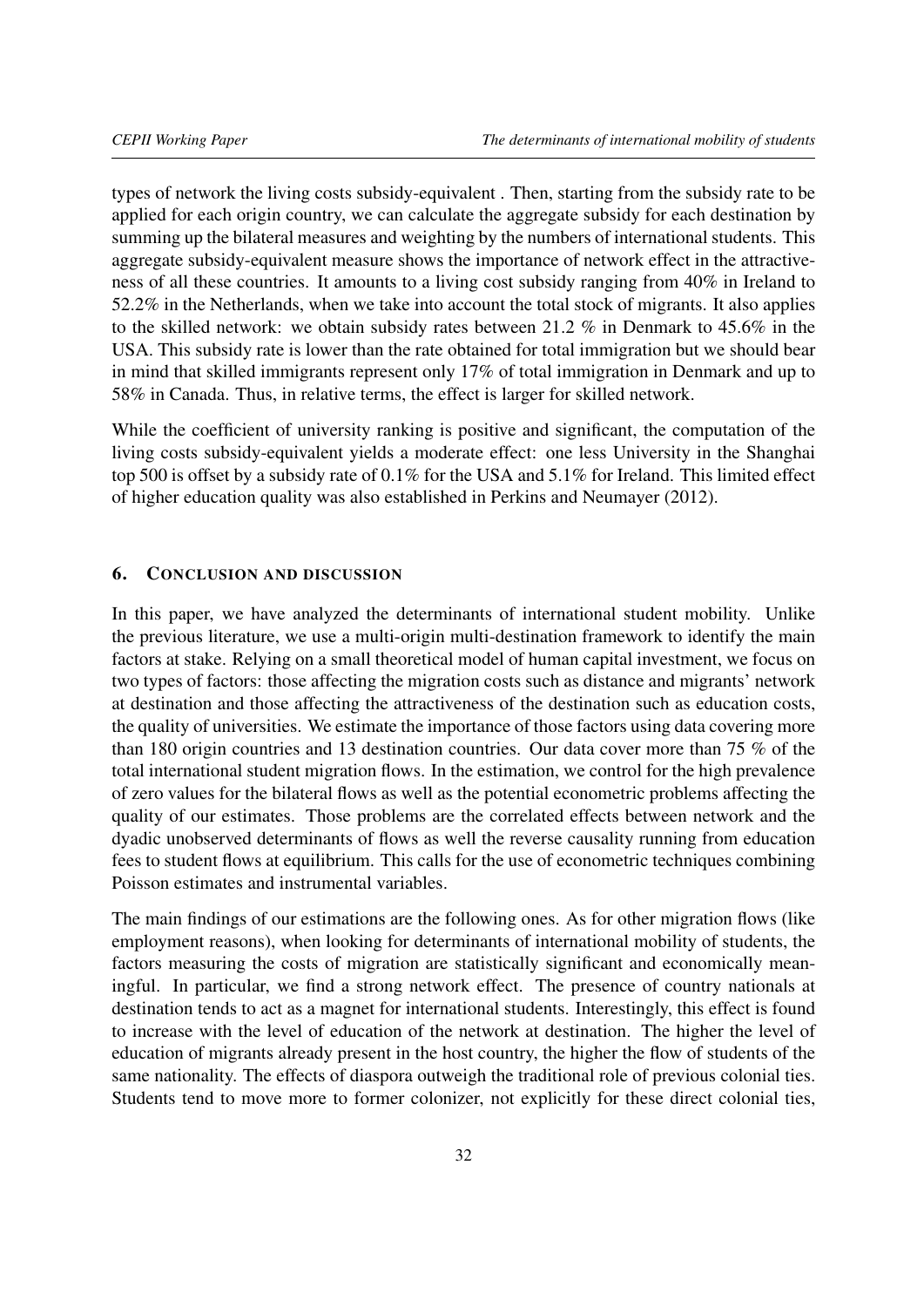but because the can rely on people from their origin country ( these colonial ties explain the arrival of the latter). This network effect, not present in the existing literature, is nevertheless an important factor. This impact is equivalent to a reduction in living costs in he host countries between 40% and 55%.

The estimation of the impact of destination specific factors also yields striking results. Students, in their location choice, are sensitive to the wage and to the quality of higher education at destination (which is consistent with our human capital approach), to the living costs an host capacity (which are important attractiveness variables). The quality of education, a proxi of academic excellence premium in our theoretical model, is significant but appears to be a moderate attractor for international students. Furthermore, in contrast with living costs, education fees do not seem to act purely as a cost component of foreign education. We find some support for a signaling effect of quality for fees. This might be explained by the fact that fees are very often covered by grants benefiting to international students. Integration of data on grants to international students would be a desirable extension of this work to dig further into this interpretation. Another complementary explanation is that countries with high reputation universities can afford to raise fees as the demand exceeds the number of vacant slots. Our instrumental variable estimation also supports this interpretation.

These results are not without relevance for migration policy. What policy instruments are available to governments in an international environment where competition is tough when trying to attract students in mobility? It's beyond the realms of possibility for any policy to try to change the variables affecting the migration costs (language, ...). Even the composition and the size of diaspora, which are important factors, are proving difficult to change in the medium term. Moreover, this would have effects not only on students flows, but also on many others aspects of migration. Undeniably, our results show that an attractiveness policy should pay special attention to reducing the costs at destination, and is all the more effective when it reduces the living costs rather than the fees.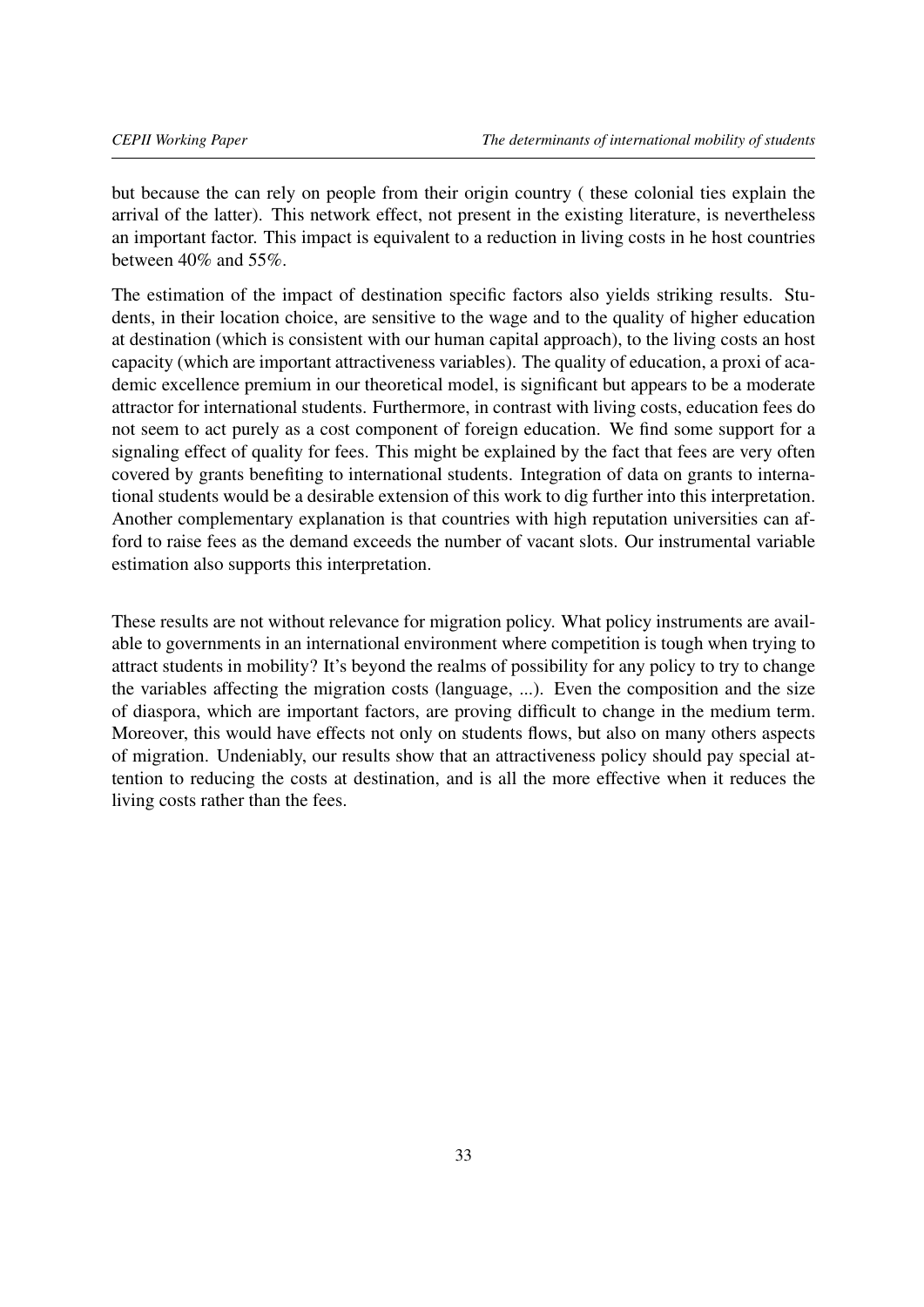#### **REFERENCES**

- <span id="page-33-12"></span>Agasisti, T. and Dal Bianco, A. (2007). Determinants of college student migration in Italy: Empirical evidence from a gravity approach. *Working paper*.
- <span id="page-33-17"></span>Anderson and van Wincoop, E. (2004). Trade costs. *Journal of Economic Literature*, 42(3):691– 751.
- <span id="page-33-9"></span>Aslangbengui, N. and Montecinos, V. (1998). Foreign students in US doctoral programs. *The Journal of Economic Perspectives*, 12(3):171–182.
- <span id="page-33-11"></span>Baryla, J. E. and Dotterweich, D. (2001). Student migration: do significant factors vary by region ? *Education Economics*, 9(3):269–80.
- <span id="page-33-13"></span>Becker, G. (1964). *Human capital: a theoretical and empirical analysis with special reference to education*. New York: Columbia University Press.
- <span id="page-33-4"></span>Beine, M., Docquier, F., and Ozden, C. (2011). Diasporas. *Journal of Development Economics*, 95(3):30–42.
- <span id="page-33-1"></span>Beine, M., Docquier, F., and Rapoport, H. (2008). Brain drain and human capital formation in developing countries: Winners and losers. *Economic Journal*, 118:631–652.
- <span id="page-33-3"></span>Bessey, D. (2007). International student migration to Germany. *Swiss Leading House Working Paper*, 6.
- <span id="page-33-7"></span>Borjas, G. (2004). Do foreign students crowd out native students from graduate programs? *Working Paper*, 10349.
- <span id="page-33-5"></span>Bratsberg, B. (1995). The incidence of non-return among foreign students in the United States. *Economics of Education Review*, 14(4):373–384.
- <span id="page-33-14"></span>Card, D. and Krueger, A. (1992). Does school quality matter? Returns to education and the characteristics of public school in United States. *Journal of Political economy*, 100(1):1–40.
- <span id="page-33-16"></span>Chiswick, B. (1978). The effect of americanization on the earnings of foreign born men. *Journal of Political Economy*, 86:897–922.
- <span id="page-33-10"></span>Cummings, W. (1984). Going overseas for higher education: the asian experience. *Comparative Education Review*, 28(2):241–257.
- <span id="page-33-0"></span>Docquier, F. and Rapoport, H. (2011). Globalization, brain drain and development. *Journal of Economic Literature*, forthcoming.
- <span id="page-33-6"></span>Dreher, A. and Poutvaara, P. (2005). Student flows and migration: an empirical analysis. *CESifo Working Paper*.
- <span id="page-33-2"></span>Finn, M. (2003). Stay rates of foreign doctorate recipients from US universities. *Oak Ridge Institute for Science and Education*.
- <span id="page-33-15"></span>Freeman, R. (1971). *The market for college-trained manpower*. Cambridge, MA: Harvard University Press.
- <span id="page-33-8"></span>Gordon, J. and Jallade, J.-P. (1996). "Spontaneous" student mobility in the European Union: a statistical survey. *European journal of education*, 31(2):133–151.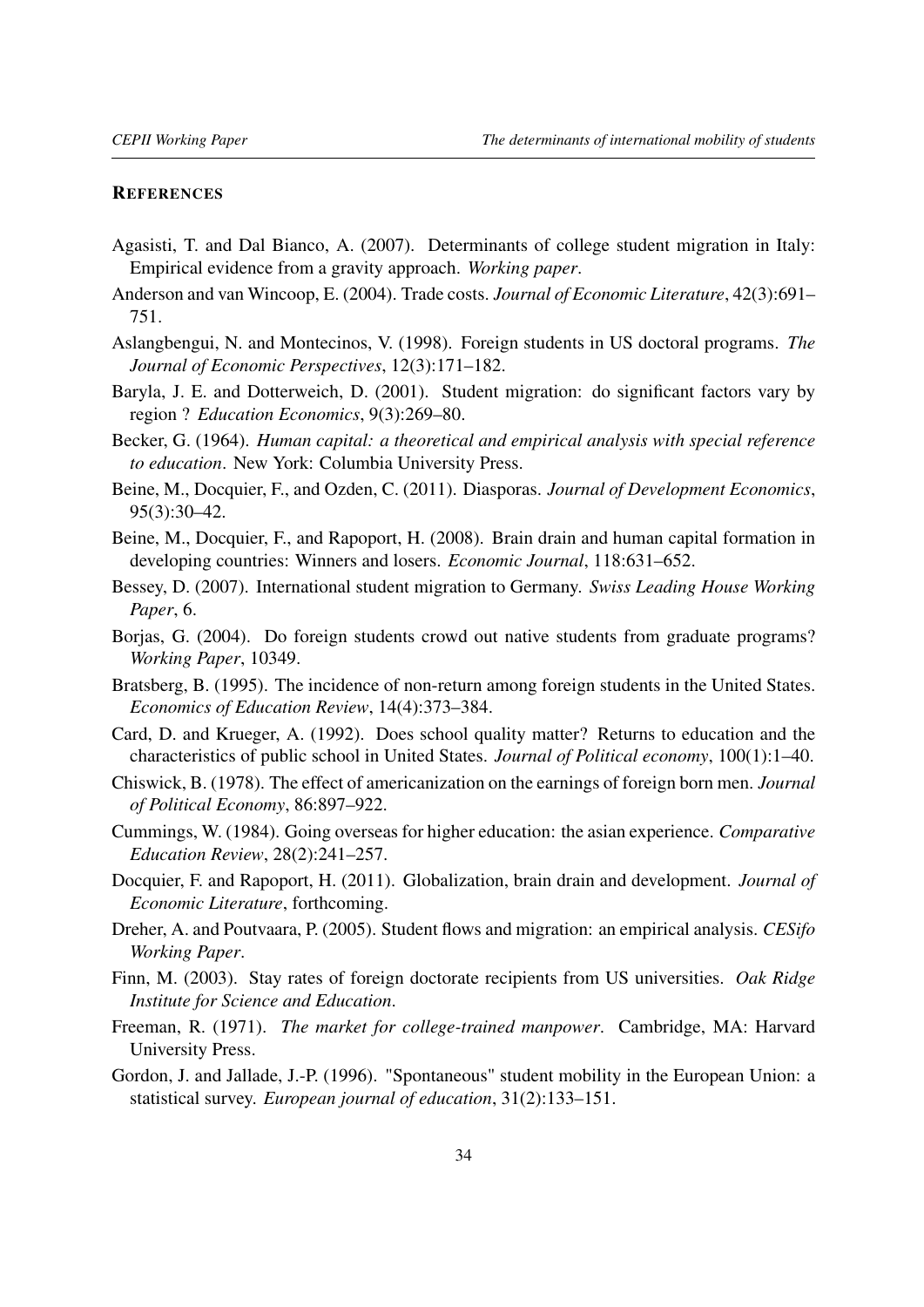- <span id="page-34-3"></span>Grogger, J. and Hanson, G. (2011). Income maximisation and the selection and sorting of international migrants. *Journal of Development Economics*, 95(1):42–57.
- <span id="page-34-2"></span>Hanushek, E. and Hanson, D. (2000). Schooling, labor force quality, and the growth of nations. *American Economic Review*, 90(5):1184–1204.
- <span id="page-34-4"></span>Haupt, A., Krieger, T., and Lange, T. (2010). A note on brain gain and brain drain: permanent migration and education policy. *CESifo Working Paper Series n3154*.
- <span id="page-34-18"></span>IEE (2010). *Open Doors 2010: Report on International Educational Exchange*. Institute of International Education.
- <span id="page-34-8"></span>Kjellstrom, C. and Regner, H. (1998). Does distance to a university affect enrollement decisions? Evidence from data on three cohorts of Swedes. *Institute for Social Research, Stockholm University, Stockholm*, 8/98.
- <span id="page-34-17"></span>Manski, C. (1993). Identification and endogeneous social effects : the reflection problem. *Review of Economic Studies*, 60(3):531–42.
- <span id="page-34-7"></span>McCann, P. and Sheppard, S. (2001). Public investment and regional labour markets: the role of UK higher institutions. In *Public Investment and Regional Economic Development : Essays in Honour of Moss Madden*, volume forthcoming. Edward Elgar Publishing, Cheltenham.
- <span id="page-34-13"></span>McFadden, D. (1981). *Structural Analysis of Discrete Data with Econometric Applications*, chapter Econometric Models of Probabilistic Choice. Cambridge.
- <span id="page-34-14"></span>McKenzie, D. and Rapoport, H. (2011). Can immigration reduce educational attainment? evidence from mexico. *Journal of Population Economics*.
- <span id="page-34-5"></span>McMahon, M. (1992). Higher education in a world market. An historical look at a global context of international study. *Higher Education*, 24(4):465–482.
- <span id="page-34-11"></span>Mixon, F. J. (1992a). Factors affecting college student migration across states. *International Journal of Manpower*, 13(1):25–32.
- <span id="page-34-12"></span>Mixon, F. J. (1992b). A public choice note on college student migration. *International Journal of Manpower*, 13(3):63–68.
- <span id="page-34-9"></span>Mixon, F. J. and Hsing, Y. (1994a). College student migration and human capital theory: a research note. *Education Economics*, 2(1):65–73.
- <span id="page-34-10"></span>Mixon, F. J. and Hsing, Y. (1994b). The determinants of out-of-state enrollments in higher education: a tobit analysis. *Economics of Education Review*, 13(4):329–335.
- <span id="page-34-15"></span>OECD (2006). *Education at a Glance*. OECD Indicators.
- <span id="page-34-16"></span>OECD (2007). *Education at a Glance*. OECD Indicators.
- <span id="page-34-1"></span>OECD (2009a). *International Migration Outlook*. SOPEMI 2009, OECD Paris.
- <span id="page-34-0"></span>OECD (2009b). *International Mobility of the Highly Skilled*. OECD, Paris.
- <span id="page-34-19"></span>OECD (2010). *International Migration Outlook*. SOPEMI 2010, OECD.
- <span id="page-34-6"></span>Ono, H. (2001). Migration patterns among Japanese university students. In *Paper Presented at the Center for Economic Policy Research Conference of the European Network on Japanese*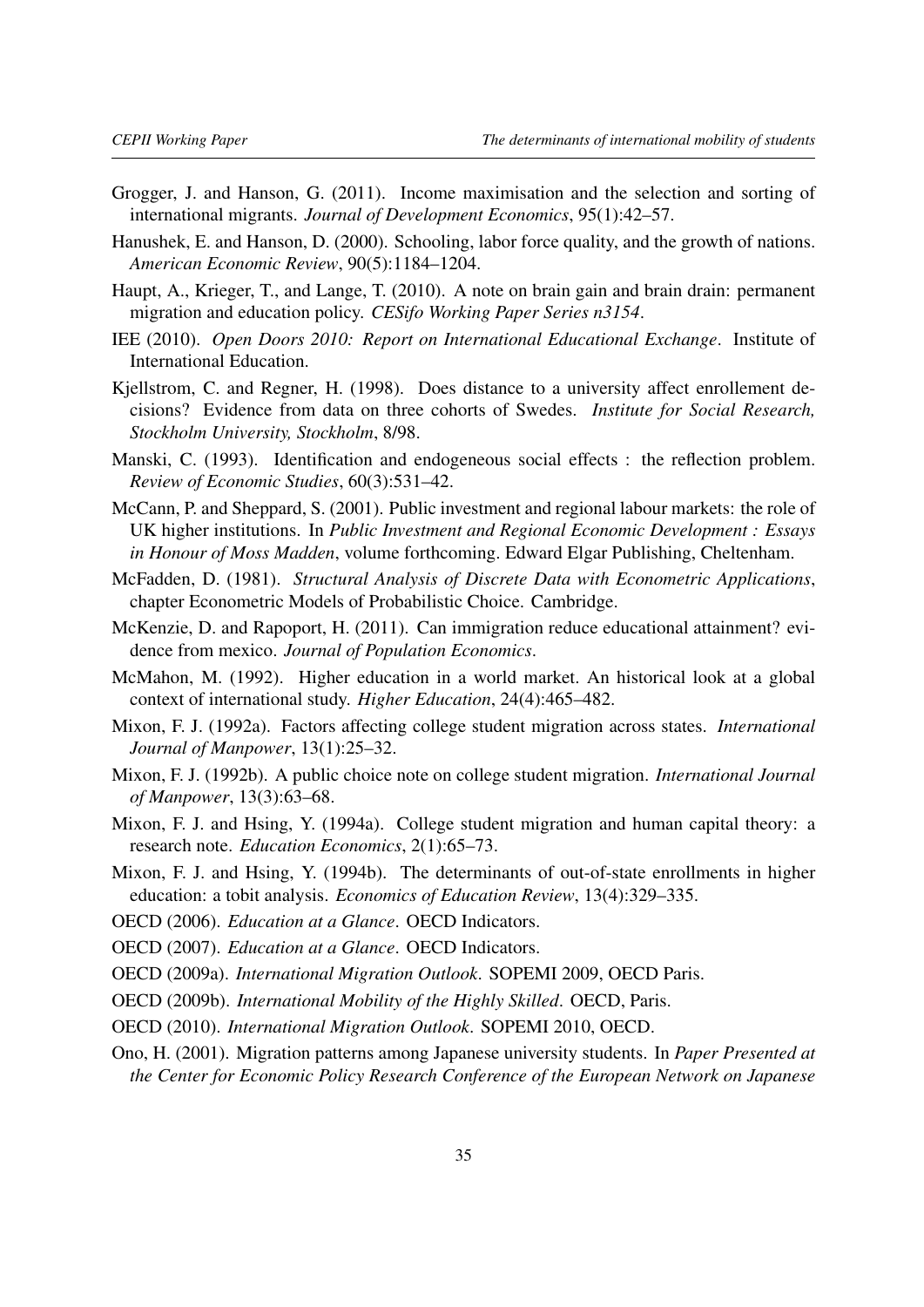*Economy, Oxford*.

- <span id="page-35-2"></span>Perkins, R. and Neumayer, E. (2012). Geographies of educational mobilities: exploring unevenness, difference and changes in international studant flows. *Working paper, London School of Economics*.
- <span id="page-35-8"></span>Psacharopoulos, G. and Patrinos, H. (2002). Returns to investment in education: a further update. *Policy Research Working Paper*, 2881:36.
- <span id="page-35-3"></span>Rosenzweig, M. (2006). Global wage differences and international student flows. *Brookings Trade Forum*, pages 57–96.
- <span id="page-35-1"></span>Rosenzweig, M. (2008). Higher education and international migration in Asia: Brain circulation. In *Annual World Bank Conference on Development Economics*, pages 59–100.
- <span id="page-35-7"></span>Sa, C., Florax, R., and Rietvield, P. (2004). Determinants of the regional demand for higher education in the Netherlands: a gravity model approach. *Regional Studies*, 38(4):375–392.
- <span id="page-35-10"></span>Santos Silva, J. and Tenreyro, S. (2006). The log of gavity. *Review of Economics and Statistics*, 88 (4):641–658.
- <span id="page-35-0"></span>Spilimbergo, A. (2009). Democracy and foreign education. *American Economic Review*, 99  $(1):$ 528–43.
- <span id="page-35-4"></span>Szelenyi, K. (2006). Student without borders? Migratory decision-making among international graduate students in the US. *Knowledge, Technology & Policy*, 19(3):64–86.
- <span id="page-35-11"></span>Tenreyro, S. (2007). On the trade impact of nominal exchange rate volatility. *Journal of Development Economics*, 82 (2):485–508.
- <span id="page-35-6"></span>Thissen, L. and Ederveen, S. (2006). Higher education : Time for coordination on a European level. *CPB Discussion Paper*, 68.
- <span id="page-35-9"></span>Usher, A. and Cervenan, A. (2005). *Global Higher Education Rankings 2005*. Toronto on : Educational policy institute.
- <span id="page-35-5"></span>Van Bouwel, L. (2009). Does university quality drive international student flows? *Paper presented at the summer conference, CBS - Copenhagen Business School*.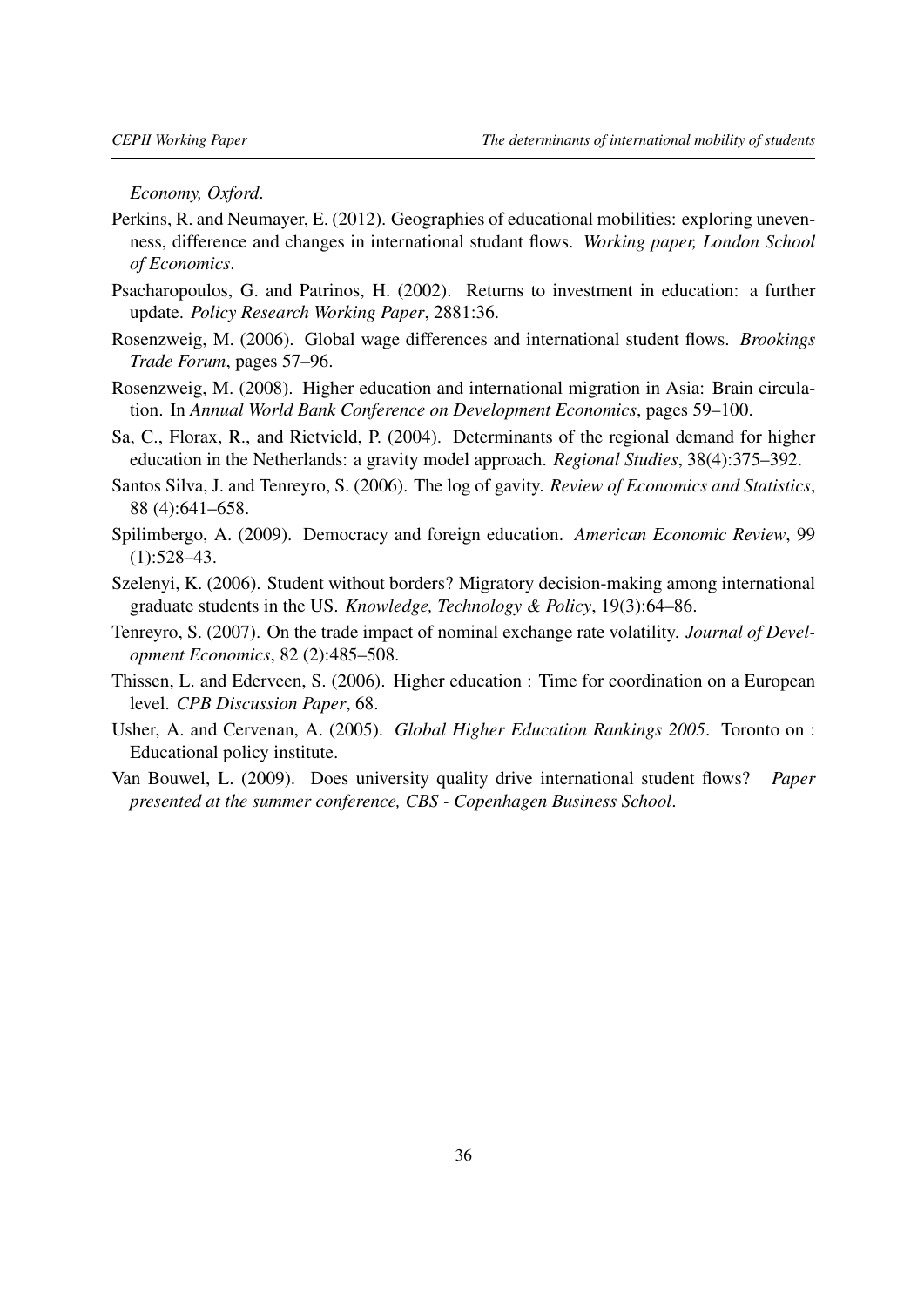# APPENDIX

<span id="page-36-0"></span>APPENDIX1: DATA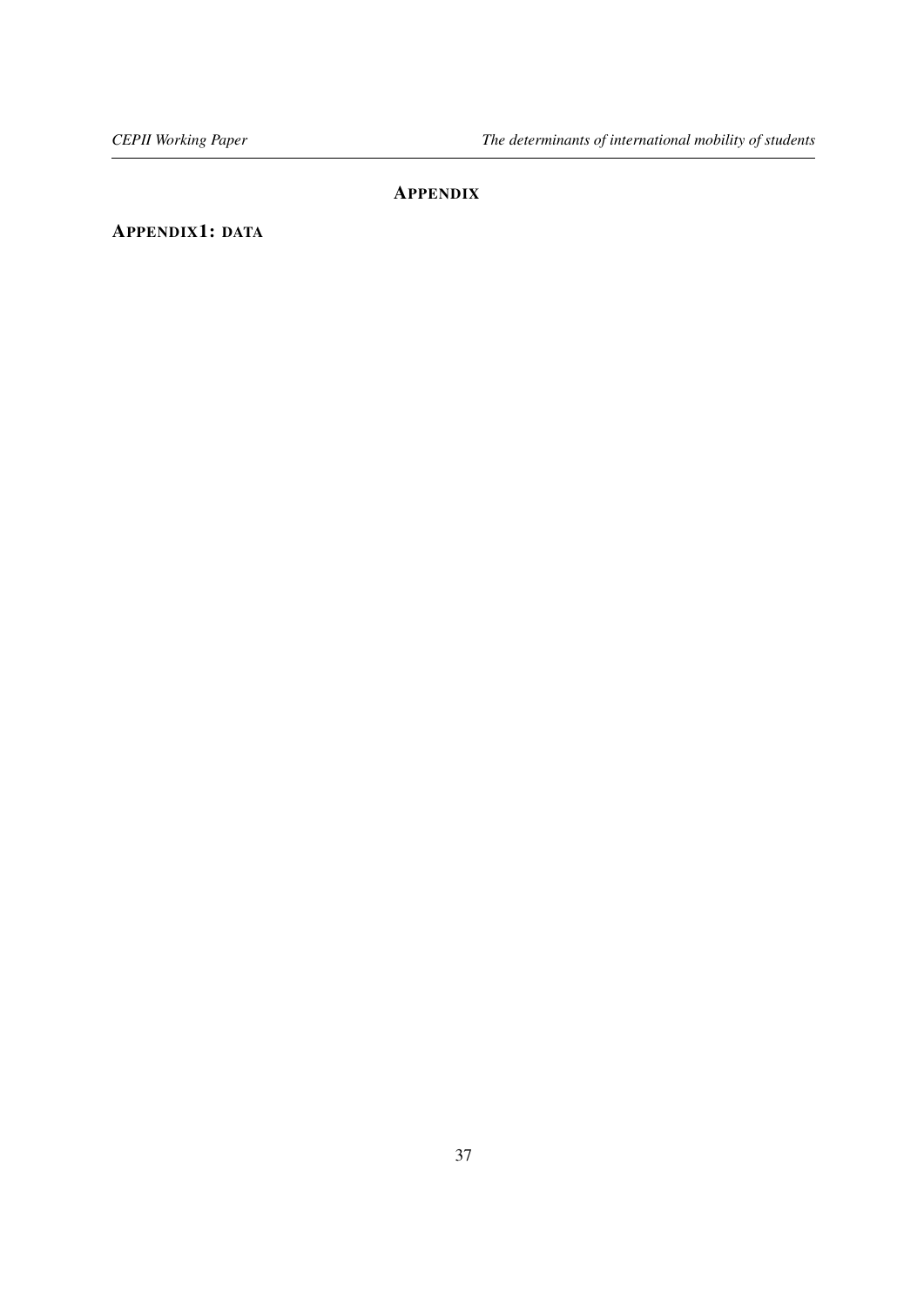|                                                             | Table 7 – Origin of students in mobility in 2008 (shares by continent) | 1682883564<br>28283564<br>29144131<br>31,0<br>34,7<br>39,6<br>$\begin{array}{c}\n 73.9 \\  26.3 \\  27.2\n \end{array}$<br>29,8<br>coun-<br>tries<br>Total<br>from<br>OECD | coun-<br>tries<br>Total<br>from<br>88888888888888<br>$\overline{5}$<br>$\overline{5}$<br>$\mathbb{I}^2$ | $\overline{\phantom{0}}$<br>$304.3$<br>$40.3$<br>$40.3$<br>specified<br>6,8<br>□<br>$\overline{a}$<br>Not<br>0,6<br>$\frac{10.4}{29.0}$<br>$\overline{a}$ | 5,3<br>28,3<br>2,1<br>South<br>2,3<br>$1,6$<br>$2,1$<br>$\frac{1}{4}$ $\frac{1}{4}$ $\frac{4}{1}$<br>2,4<br>America<br><b>Total</b><br>from<br>6.6<br>0,9<br>10,3<br>1, 1<br>1,8 | 0,8<br>0,8<br>${\rm from}$<br>0,7<br>0.2<br>$\overline{a}$<br>゠<br>0,1<br>$\overline{a}$<br>$\overline{a}$<br>0,2<br>0,2<br>0,4<br>Total<br>Oceania<br>12,2<br>1,0<br>1,8 | 3,7<br>4,7<br>5,7<br>8,8<br>0.6<br>26,4<br>3091191<br>0.5<br>North<br>from<br>America<br>$\frac{1}{3}$ $\frac{1}{3}$<br>Total | 24,5<br>33,3<br>$\frac{22.7}{28.5}$<br>81,9<br>$444$<br>$3011743000$<br>$30000$<br>$30000$<br>$3000$<br>$10,1\,$<br><b>Europe</b><br>from<br>Total<br>11,2 | 48,9<br>$47.83321.33922.7510.410.4$<br>$\frac{79.3}{8.6}$<br>67,2<br>$\begin{array}{c} 1,4 \\ 27,7 \\ 4,7 \end{array}$<br>47,9<br>66,9<br>from<br>Asia<br>Total<br>15,6 | 5,7<br>9,6<br>2,8<br>6, 5<br>2,2<br>${\rm from}$<br>Africa<br>Total<br>10,1<br>$\overline{1}$<br>$\overline{1,4}$ | Switzerland<br>Sweden<br>Spain<br>Slovak<br>Destination<br><b>States</b><br>public<br><b>New</b><br>Zealand<br>Netherlands<br>Belgium<br>Australia<br>OBCD<br><b>Iotal</b><br>Kingdom<br>Germany<br>reland<br>lceland<br><b>Denmark</b><br>Canada<br>United<br>United<br>ke- |
|-------------------------------------------------------------|------------------------------------------------------------------------|----------------------------------------------------------------------------------------------------------------------------------------------------------------------------|---------------------------------------------------------------------------------------------------------|-----------------------------------------------------------------------------------------------------------------------------------------------------------|----------------------------------------------------------------------------------------------------------------------------------------------------------------------------------|---------------------------------------------------------------------------------------------------------------------------------------------------------------------------|-------------------------------------------------------------------------------------------------------------------------------|------------------------------------------------------------------------------------------------------------------------------------------------------------|-------------------------------------------------------------------------------------------------------------------------------------------------------------------------|-------------------------------------------------------------------------------------------------------------------|------------------------------------------------------------------------------------------------------------------------------------------------------------------------------------------------------------------------------------------------------------------------------|
| 49,9<br>23,0<br>3,1<br>6,0<br>5,3<br>$\overline{5}$<br>25,9 |                                                                        |                                                                                                                                                                            |                                                                                                         |                                                                                                                                                           |                                                                                                                                                                                  |                                                                                                                                                                           |                                                                                                                               |                                                                                                                                                            |                                                                                                                                                                         |                                                                                                                   | countries<br>Fotal coun-                                                                                                                                                                                                                                                     |
|                                                             |                                                                        |                                                                                                                                                                            |                                                                                                         |                                                                                                                                                           |                                                                                                                                                                                  |                                                                                                                                                                           |                                                                                                                               |                                                                                                                                                            |                                                                                                                                                                         |                                                                                                                   |                                                                                                                                                                                                                                                                              |
|                                                             |                                                                        |                                                                                                                                                                            |                                                                                                         |                                                                                                                                                           |                                                                                                                                                                                  |                                                                                                                                                                           |                                                                                                                               |                                                                                                                                                            |                                                                                                                                                                         |                                                                                                                   |                                                                                                                                                                                                                                                                              |
|                                                             |                                                                        |                                                                                                                                                                            |                                                                                                         |                                                                                                                                                           |                                                                                                                                                                                  |                                                                                                                                                                           |                                                                                                                               |                                                                                                                                                            |                                                                                                                                                                         |                                                                                                                   |                                                                                                                                                                                                                                                                              |
|                                                             |                                                                        |                                                                                                                                                                            |                                                                                                         |                                                                                                                                                           |                                                                                                                                                                                  |                                                                                                                                                                           |                                                                                                                               |                                                                                                                                                            |                                                                                                                                                                         |                                                                                                                   |                                                                                                                                                                                                                                                                              |
|                                                             |                                                                        |                                                                                                                                                                            |                                                                                                         |                                                                                                                                                           |                                                                                                                                                                                  |                                                                                                                                                                           |                                                                                                                               |                                                                                                                                                            |                                                                                                                                                                         |                                                                                                                   |                                                                                                                                                                                                                                                                              |

<span id="page-37-0"></span>

*CEPII Working Paper The determinants of international mobility of students*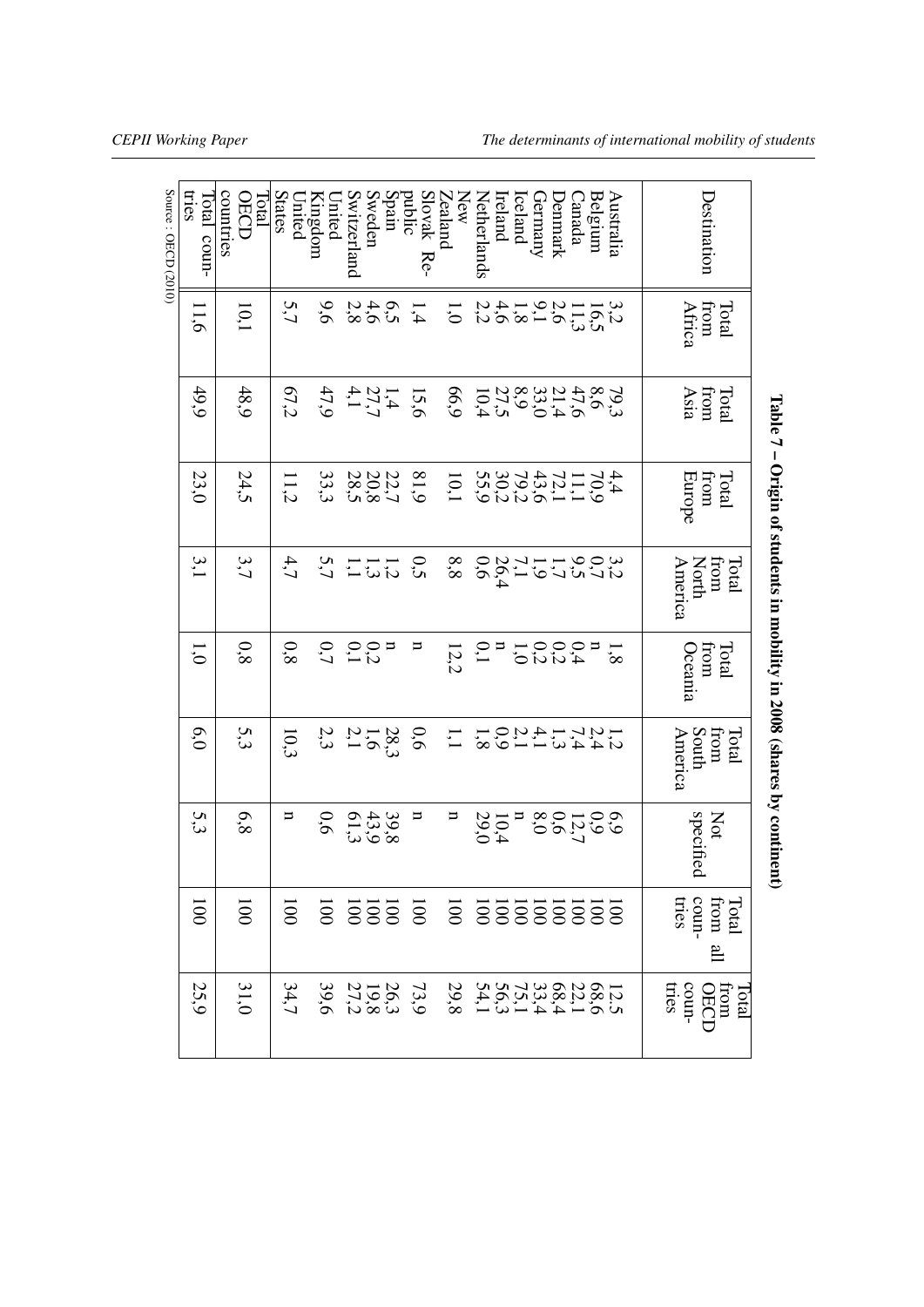| Destination                                                                                                                                                                                             | <b>Students</b><br>mo-<br>1n<br>bility as<br>$a \n\%$<br>of<br>total en-<br>rolment                      | Per 1000<br>popula-<br>tion                                                                                                       | Interna<br>-tional<br>students<br>(stock)<br>(1)                                                                                                                 | <b>Inflows</b><br>of<br>foreign-<br>born<br>labour<br>(2)                                                                                                         | (1)/(2)                                                                                                                      |
|---------------------------------------------------------------------------------------------------------------------------------------------------------------------------------------------------------|----------------------------------------------------------------------------------------------------------|-----------------------------------------------------------------------------------------------------------------------------------|------------------------------------------------------------------------------------------------------------------------------------------------------------------|-------------------------------------------------------------------------------------------------------------------------------------------------------------------|------------------------------------------------------------------------------------------------------------------------------|
| Australia<br>Austria<br>Belgium<br>Canada<br>Denmark<br>Finland<br>Germany<br>Ireland<br>Japan<br>Netherlands<br><b>New</b><br>Zealand<br>Norway<br>Spain<br>Switzerland<br>United<br>Kingdom<br>United | 19,5<br>12,4<br>7,5<br>7,7<br>5,5<br>4,1<br>8,8<br>2,9<br>4,7<br>13,6<br>2,2<br>1,8<br>14<br>14,9<br>3,4 | 10,1<br>3,9<br>2,4<br>2,1<br>2,3<br>2,4<br>2,5<br>$\overline{4}$<br>0,9<br>1,7<br>7,8<br>1<br>0,7<br>2,4<br>5,8<br>$\overline{2}$ | 211 500<br>32 400<br>25 200<br>68 500<br>12 700<br>12 700<br>206 900<br>16 800<br>115 100<br>27 400<br>33 000<br>4 800<br>32 300<br>29 800<br>351 500<br>595 900 | 148 100<br>29 600<br>23 000<br>164 900<br>17 200<br>23 000<br>380 300<br>23 600<br>77 900<br>50 000<br>12 400<br>54 800<br>102 500<br>74 300<br>88 000<br>666 100 | 1,43<br>1,09<br>1,10<br>0,42<br>0,74<br>0,55<br>0,54<br>0,71<br>1,48<br>0,55<br>2,66<br>0,09<br>0,32<br>0,40<br>3,99<br>0,89 |
| <b>States</b><br>$S_{\text{oubas}}$ , $\triangle ECD$ (2010)                                                                                                                                            |                                                                                                          |                                                                                                                                   |                                                                                                                                                                  |                                                                                                                                                                   |                                                                                                                              |

<span id="page-38-0"></span>Table 8 – Students in mobility compared to the flows of foreign workers (2007)

Source : [OECD](#page-34-19) [\(2010\)](#page-34-19)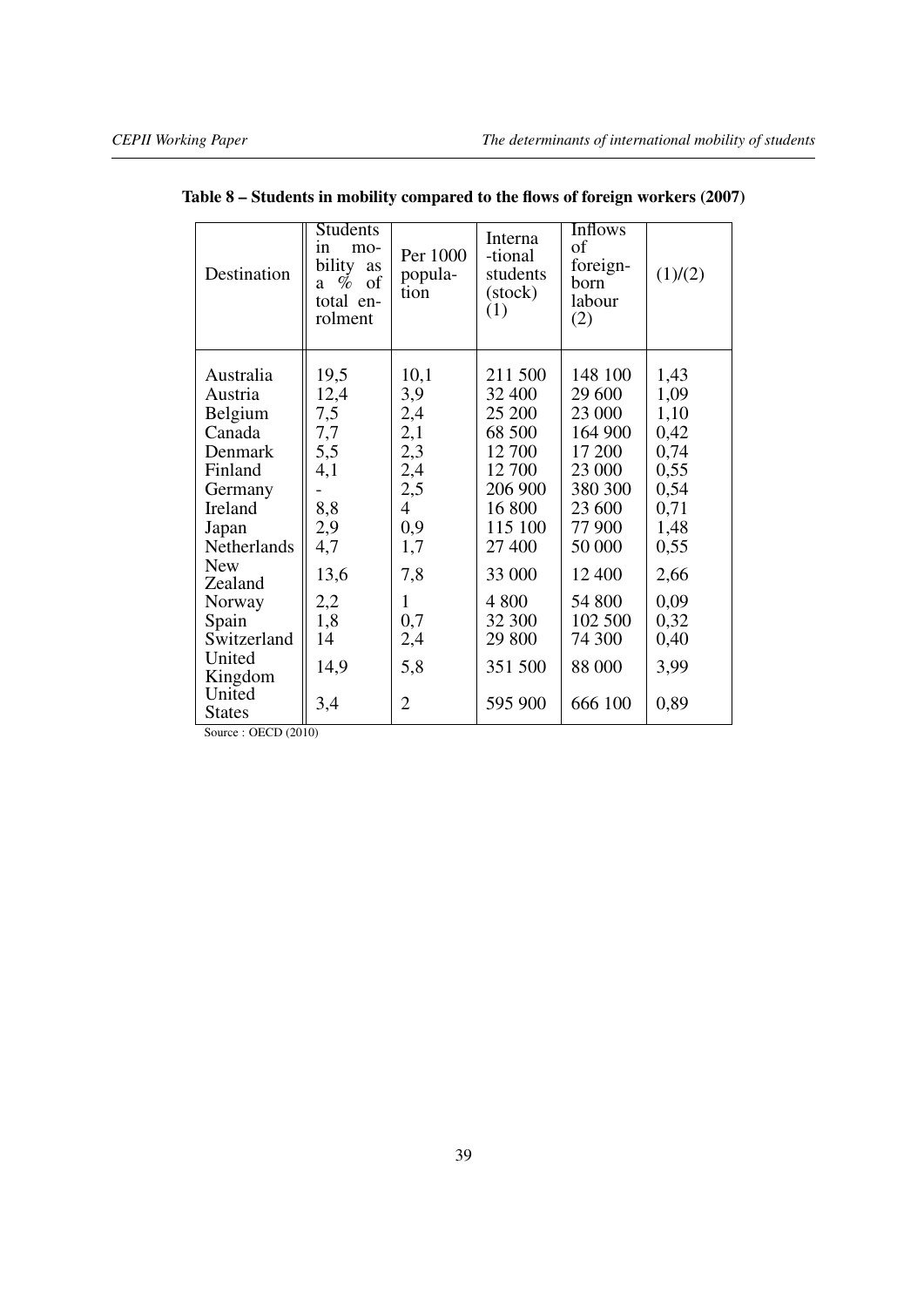<span id="page-39-0"></span>

| <b>Category of students and criterion used</b>               |                                                                                                  |  |  |  |
|--------------------------------------------------------------|--------------------------------------------------------------------------------------------------|--|--|--|
| International students                                       |                                                                                                  |  |  |  |
|                                                              |                                                                                                  |  |  |  |
| Australia                                                    | Non-resident students of reporting country                                                       |  |  |  |
| Belgium                                                      | Non-resident students of reporting country                                                       |  |  |  |
| Canada                                                       | Non-resident students of reporting country                                                       |  |  |  |
| Denmark                                                      | Non-resident students of reporting country                                                       |  |  |  |
| New Zealand                                                  | Non-resident students of reporting country                                                       |  |  |  |
| Slovak Repub-<br>lic                                         | Non-resident students of reporting country                                                       |  |  |  |
| Spain                                                        | Non-resident students of reporting country                                                       |  |  |  |
| Sweden                                                       | Non-resident students of reporting country                                                       |  |  |  |
| United King-<br>dom                                          | Non-resident students of reporting country                                                       |  |  |  |
| <b>United States</b>                                         | Non-resident students of reporting country                                                       |  |  |  |
| Germany                                                      | Students with prior education outside the re-<br>porting country                                 |  |  |  |
| Ireland                                                      | Students with prior education outside the re-<br>porting country                                 |  |  |  |
| <b>Netherlands</b>                                           | Students with prior education outside the re-<br>porting country and non-resident of the report- |  |  |  |
| Switzerland                                                  | ing country since 2005<br>Students with prior education outside the re-<br>porting country       |  |  |  |
|                                                              |                                                                                                  |  |  |  |
| Foreign students (non-citizen students of reporting country) |                                                                                                  |  |  |  |
|                                                              | Austria                                                                                          |  |  |  |
| Czech Republic                                               |                                                                                                  |  |  |  |
| Finland                                                      |                                                                                                  |  |  |  |
| France                                                       |                                                                                                  |  |  |  |
| Greece                                                       |                                                                                                  |  |  |  |
|                                                              | Hungary<br>Iceland                                                                               |  |  |  |
|                                                              | Italy                                                                                            |  |  |  |
|                                                              | Japan                                                                                            |  |  |  |
|                                                              | Korea                                                                                            |  |  |  |
|                                                              | Luxembourg                                                                                       |  |  |  |
|                                                              | Norway                                                                                           |  |  |  |
|                                                              | Poland                                                                                           |  |  |  |

Portugal Turkey

# Table 9 – Category of students and criterion used (by country)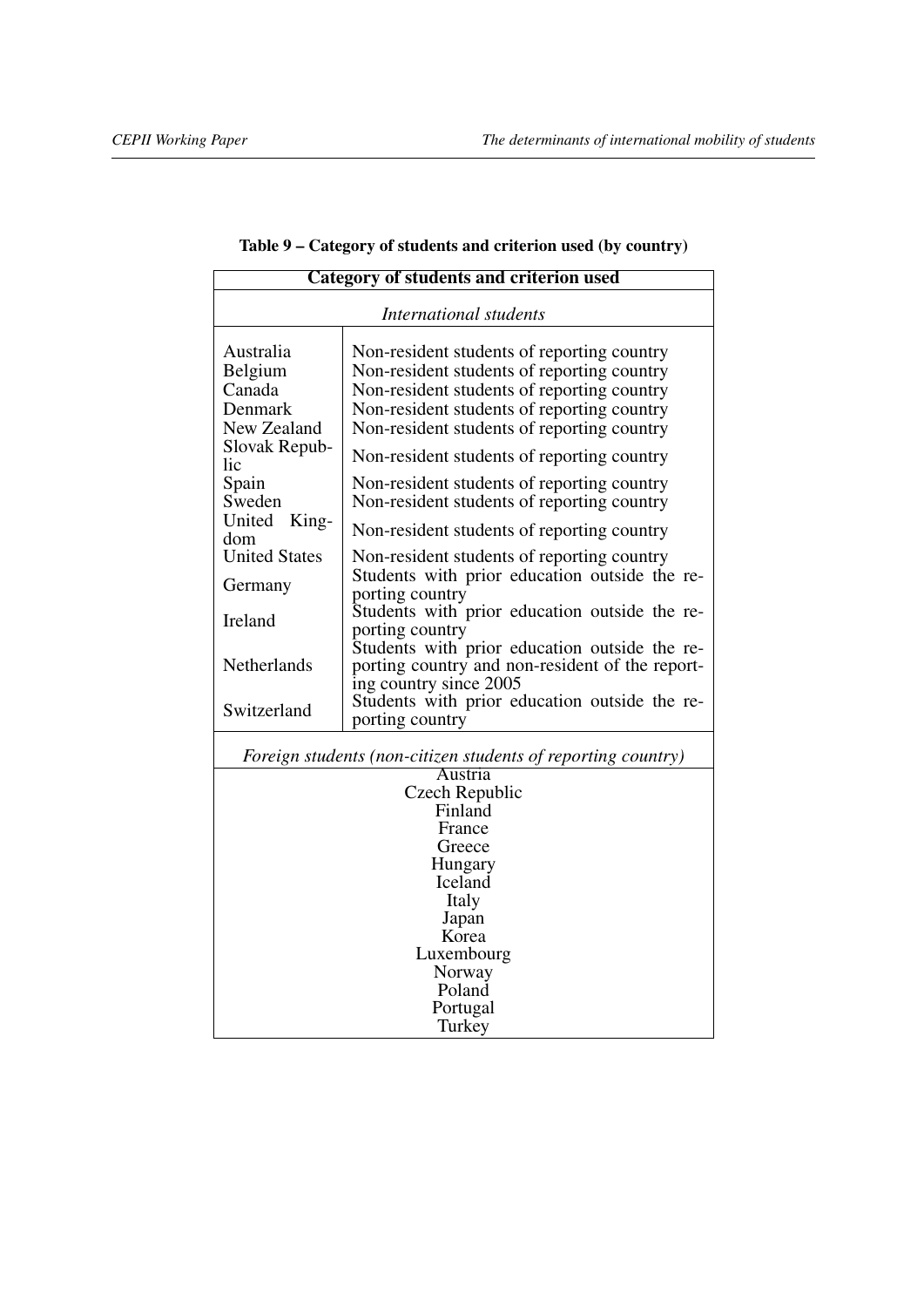<span id="page-40-0"></span>

| Destination                                                                                                                                                                                             | International students (1)                                                                                                                                       | Foreign students (2)                                                                                                                          | (1)/(2)                                                                                                      |
|---------------------------------------------------------------------------------------------------------------------------------------------------------------------------------------------------------|------------------------------------------------------------------------------------------------------------------------------------------------------------------|-----------------------------------------------------------------------------------------------------------------------------------------------|--------------------------------------------------------------------------------------------------------------|
| Australia<br>Austria<br>Belgium<br>Canada<br>Denmark<br>Finland<br>Germany<br>Ireland<br>Japan<br>Netherland<br>New Zealand<br>Norway<br>Spain<br>Switzerland<br>United Kingdom<br><b>United States</b> | 211 500<br>32 400<br>25 200<br>68 500<br>12 700<br>12 700<br>206 900<br>16 800<br>115 100<br>27 400<br>33 000<br>4 800<br>32 300<br>29 800<br>351 500<br>595 900 | 244 300<br>43 600<br>41 400<br>132 200<br>20 900<br>10 100<br>258 500<br>125 900<br>37 600<br>65 000<br>15 600<br>59 800<br>41 100<br>460 000 | 0,87<br>0,74<br>0,61<br>0,52<br>0,61<br>1,26<br>0,80<br>0,91<br>0,73<br>0,51<br>0,31<br>0,54<br>0,73<br>0,76 |
| Mean<br>$\alpha$ pan                                                                                                                                                                                    |                                                                                                                                                                  |                                                                                                                                               | 0,71                                                                                                         |

Table 10 – International students versus foreign students (2007)

Source : OECD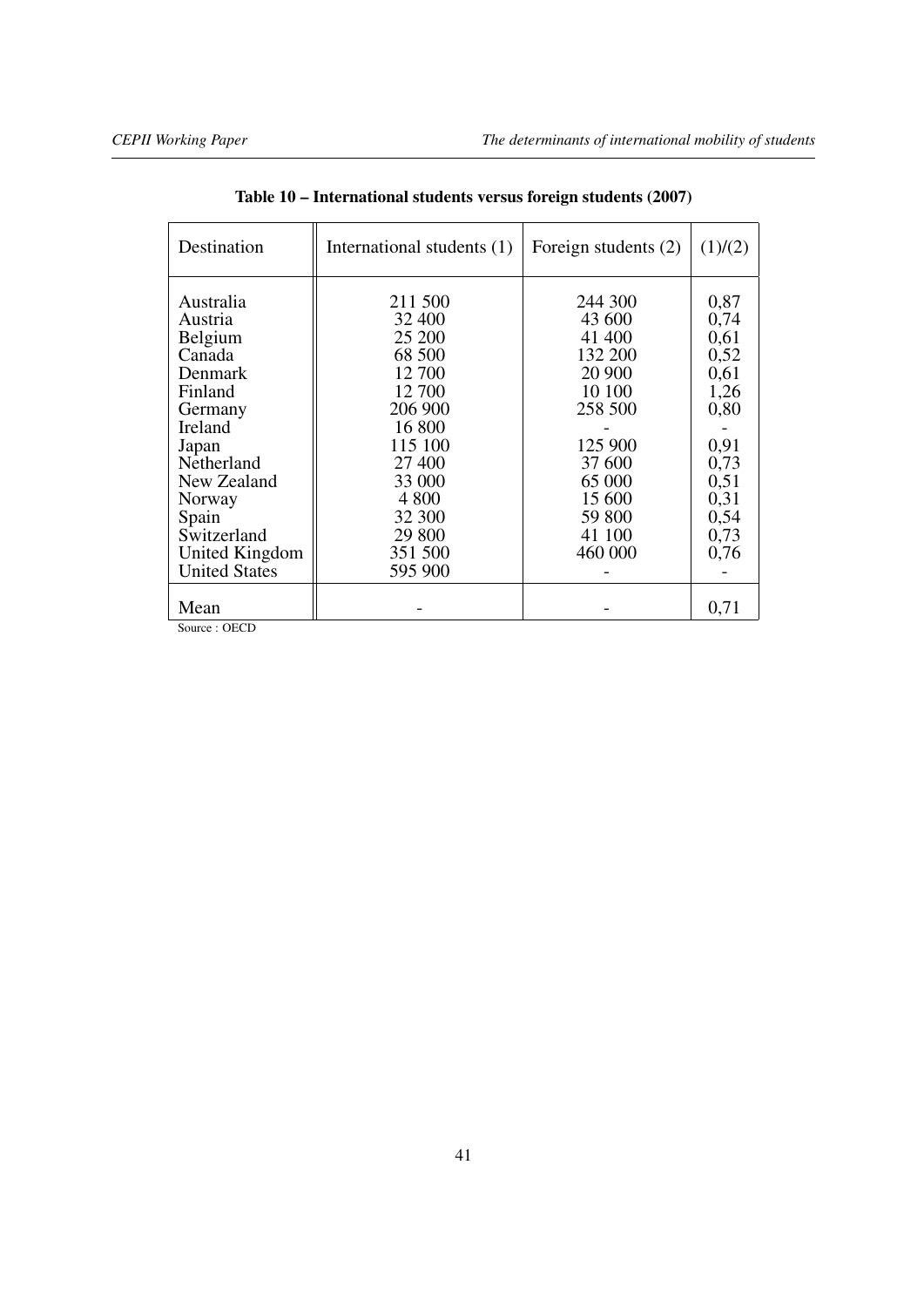## APPENDIX2: ALTERNATIVE ESTIMATION METHODS

|            | Total network |             |              |             | Skilled network |             |             |             |
|------------|---------------|-------------|--------------|-------------|-----------------|-------------|-------------|-------------|
| Method     | (OLS)         | (OLS)       | (Heckman)    | (Tobit)     | (OLS)           | (OLS)       | (Heckman)   | (Tobit)     |
| Variables  | (2)           | (3)         | (4)          | (5)         | (6)             | (7)         | (8)         | (9)         |
| Constant   | 5.386***      | 9.568***    | 12.259***    | 13.063***   | 12.259***       | 7.901***    | $11.595***$ | 12.432***   |
|            | (0.650)       | (0.612)     | (0.631)      | (0.625)     | (0.581)         | (0.628)     | (0.629)     | (0.624)     |
| Distance   | $-0.874***$   | $-0.728***$ | $-0.866$ *** | $-0.919***$ | $-0.698***$     | $-0.587***$ | $-0.839***$ | $-0.894***$ |
|            | (0.055)       | (0.049)     | (0.050)      | (0.054)     | (0.055)         | (0.048)     | (0.050)     | (0.053)     |
| Colony     | $0.792***$    | $0.671***$  | $0.800***$   | $0.794***$  | $0.716***$      | $0.571***$  | $0.722***$  | $0.717***$  |
|            | (0.139)       | (0.144)     | (0.134)      | (0.137)     | (0.137)         | (0.141)     | (0.132)     | (0.135)     |
| Language   | $0.859***$    | $0.612***$  | $0.784***$   | $0.913***$  | $1.130***$      | $1.007***$  | $0.856***$  | $0.830***$  |
|            | (0.101)       | (0.086)     | (0.091)      | (0.097)     | (0.166)         | (0.194)     | (0.091)     | (0.097)     |
| Network    | $0.236***$    | $0.224***$  | $0.256***$   | $0.243***$  | $0.299***$      | $0.406***$  | $0.317***$  | $0.304***$  |
|            | (0.018)       | (0.015)     | (0.015)      | (0.018)     | (0.021)         | (0.018)     | (0.017)     | (0.020)     |
| # obs      | 1929          | 2444        | 2444         | 2444        | 1929            | 2442        | 2444        | 2444        |
| $#$ orig c | 203           | 203         | 203          | 203         | 203             | 203         | 203         | 203         |
| $#$ dest c | 13            | 13          | 13           | 13          | 13              | 13          | 13          | 13          |
| $R^2$      | 0.811         | 0.835       |              | 0.398       | 0.812           | 0.841       |             | 0.402       |
| Orig FE    | yes           | yes         | yes          | yes         | yes             | yes         | yes         | yes         |
| Dest FE    | yes           | yes         | yes          | yes         | yes             | yes         | yes         | yes         |

Table 11 – Bilateral determinants: alternative regression methods

\*, \*\* and \*\*\* denote significance at the 10, 5 and 1% significance levels.

For all regressions, network refers to the stock of migrants observed in 2000.

Columns (2) and (6): dependent variable: log of number of students

Columns (3) and (7): dependent variable: log of (number of students+1)